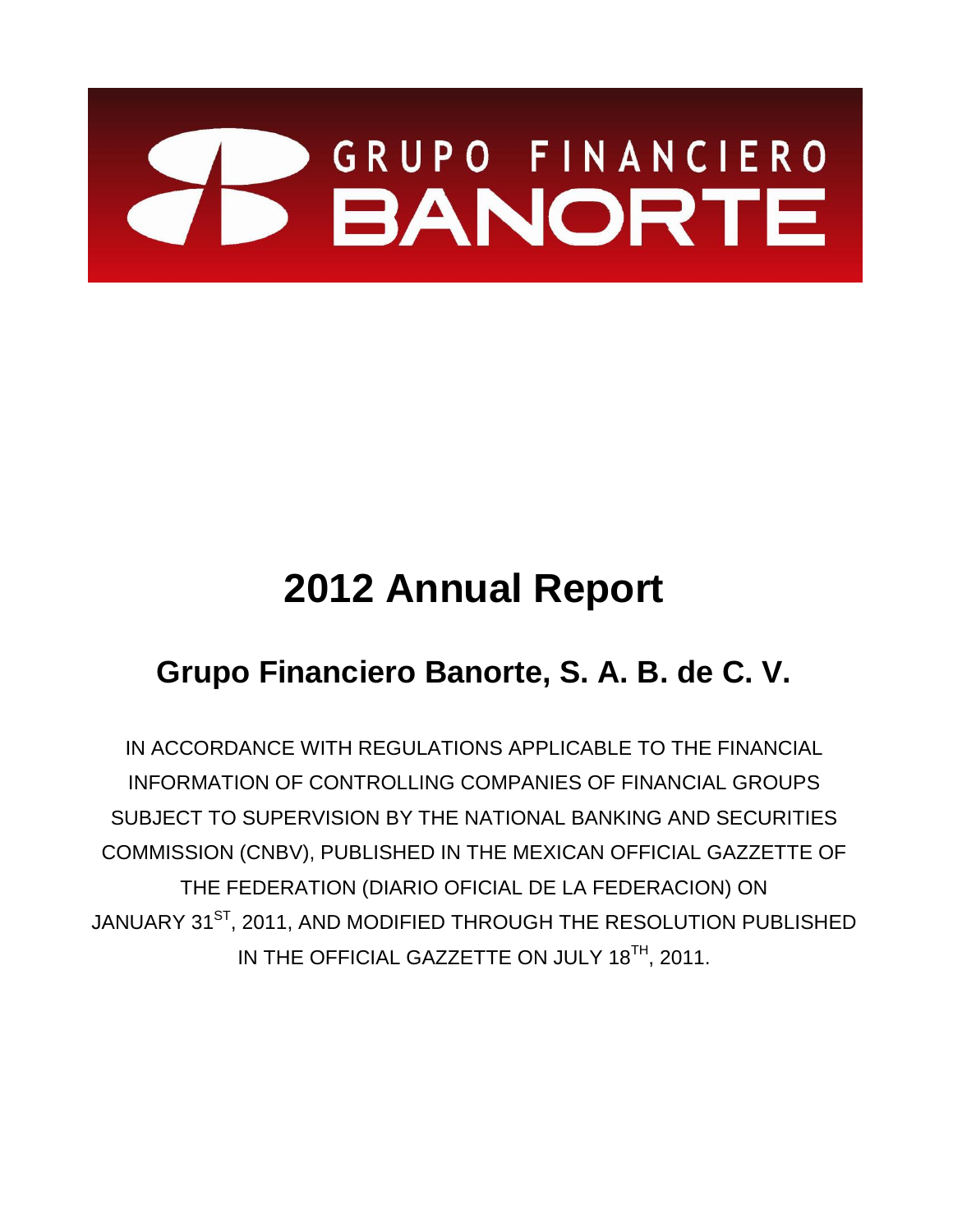### **INDEX**

|                                                                             | Page |
|-----------------------------------------------------------------------------|------|
|                                                                             | 3    |
|                                                                             | 3    |
|                                                                             | 22   |
|                                                                             | 31   |
| <b>II. TRANSACTIONS AIN TRANSACTIONS AND BALANCES WITH NON-CONSOLIDATED</b> | 33   |
|                                                                             | 34   |
|                                                                             | 37   |
|                                                                             | 39   |
| VI. INDEPENDENT AUDITORS' REPORT AND CONSOLIDATED FINANCIAL STATEMENTS      | 40   |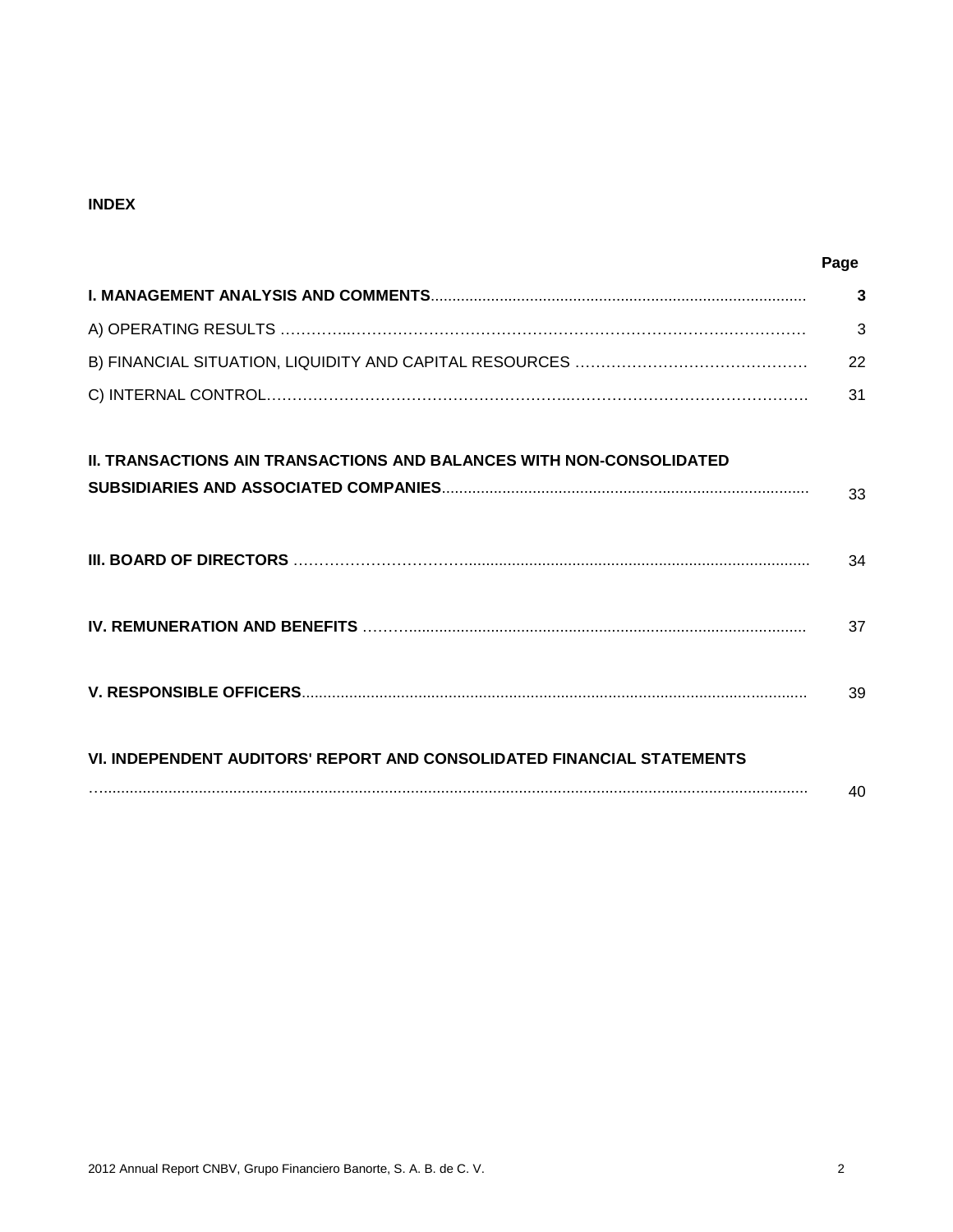## **I. MANAGEMENT ANALYSIS AND COMMENTS**

*When analyzing the information contained herein is important to take the following into consideration:* 

- *The financial information contained in this report is based on GFNORTE's Audited Consolidated Financial Statements for the years ended December 31st, 2012 and 2011, published by Galaz, Yamazaki, Ruiz Urquiza, S. C., a member of Deloitte Touche Tohmatsu Limited dated February 27th , 2013. For the year ended December 31st, 2010, financial figures are based on GFNORTE's Audited Consolidated Financial Statements published by Galaz, Yamazaki, Ruiz Urquiza, S. C., a member of Deloitte Touche Tohmatsu Limited, dated February 24th, 2012, and therefore include changes to accounting criteria that occurred in 2011.*
- *In January 2012, the merger between Afore Banorte and Afore XXI was completed. As a result, Banco Mercantil del Norte determined that it has no control over Afore XXI Banorte, and does not therefore consolidate it in its financial statements, and recognizes the equity participation method given its significant influence. Financial statements as of December 31st, 2011, reflect the effects of the deconsolidation of Afore XXI Banorte, in order to make them comparable with the 2012 financial statements. Consequently, some figures in GFNORTE's 2011 Income Statement and Balance Sheet differ in this report to those in the Report that was sent to the authorities in February, 2012.*
- *The arithmetic operations were carried out in pesos and in the following tables are presented in million pesos. As a result, some totals appear to have minimal errors, which is not the case as it is just a matter of rounding off figures.*

### *A) OPERATING RESULTS*

### *SELECTED FINANCIAL INFORMATION*

|                                                              | 2012      | 2011      | 2010      |
|--------------------------------------------------------------|-----------|-----------|-----------|
| Net Income Grupo Financiero Banorte (GFNORTE) (*)            | \$10,888  | \$8,517   | \$6,705   |
| Total Assets GFNORTE (*)                                     | \$916,567 | \$825,147 | \$590,230 |
| Total Liabilities GFNORTE (*)                                | \$828,058 | \$748,713 | \$540,003 |
| Stockholders' Equity GFNORTE (*)                             | \$88,509  | \$76,434  | \$50,227  |
| Stockholders' Equity GFNORTE excluding minority interest (*) | \$81,881  | \$70,849  | \$46,117  |
| <b>INFORMATION PER SHARE</b>                                 |           |           |           |
| Net income per share (pesos)                                 | \$4.68    | \$3.79    | \$3.32    |
| Dividend approved per share (pesos) <sup>(1)</sup>           | \$0.732   | \$0.52    | \$0.52    |
| Book value per share (pesos) (excluding minority interest)   | \$35.20   | \$30.45   | \$22.85   |
| Shares outstanding (millions)                                | 2,326.4   | 2,326.4   | 2,018.3   |
| <b>INFRASTRUCTURE AND EMPLOYEES</b>                          |           |           |           |
| Bank Branches <sup>(2)</sup>                                 | 1,316     | 1,285     | 1,134     |
| ATMs (automated teller machines)                             | 6,707     | 6,367     | 5,004     |
| Full-time employees                                          | 25,942    | 24,015    | 19,747    |
| Full-time employees and professional services                | 25,961    | 24,027    | 19,759    |
| <b>PROFITABILITY RATIOS</b>                                  |           |           |           |
| NIM before REPOMO                                            | 4.1%      | 4.1%      | 4.2%      |
| NIM adjusted for credit risk                                 | 3.4%      | 3.3%      | 2.9%      |
| Return on assets (ROA)                                       | 1.3%      | 1.1%      | 1.2%      |
| Return on equity (ROE)                                       | 14.3%     | 14.1%     | 15.5%     |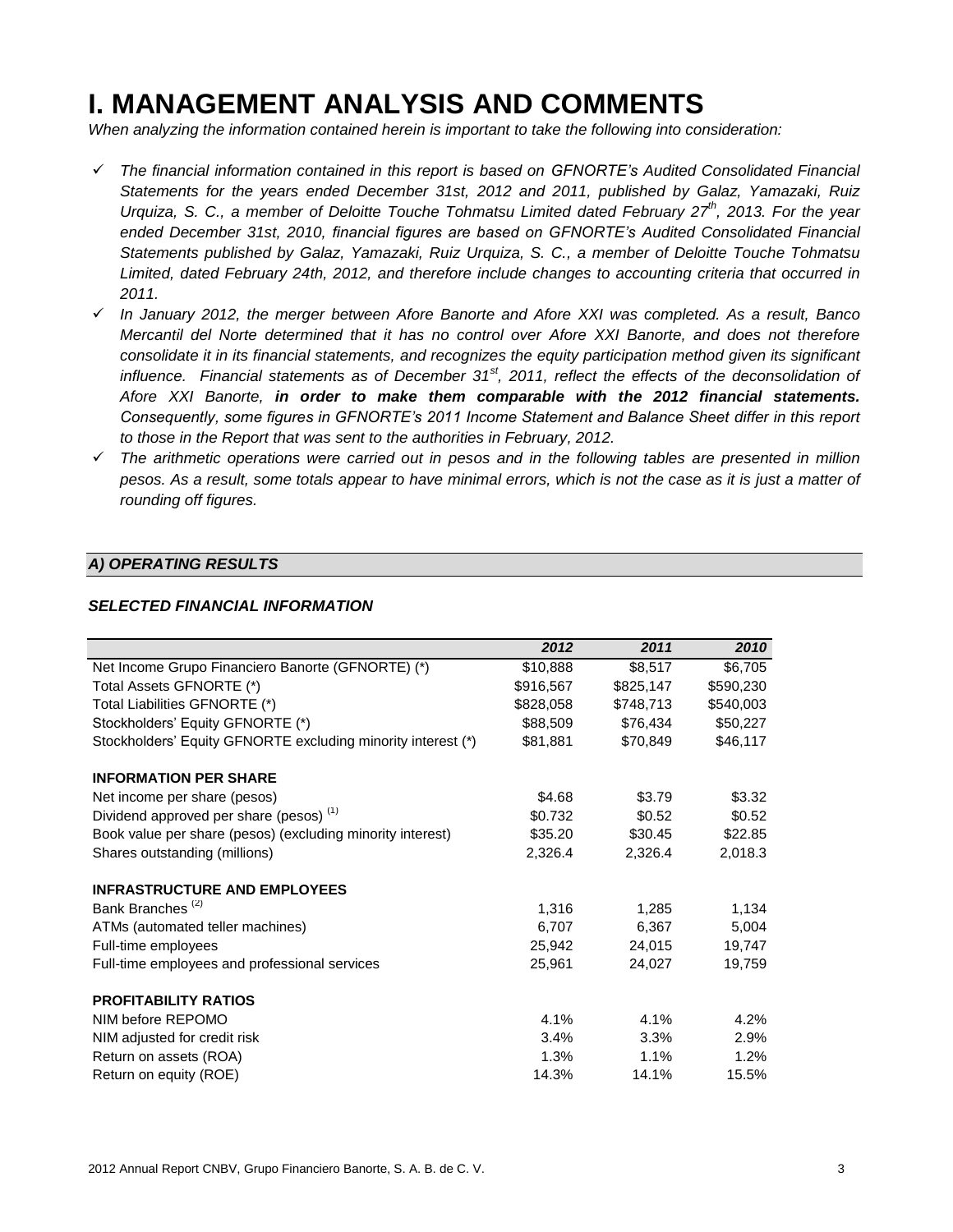|                                                         | 2012   | 2011    | 2010   |
|---------------------------------------------------------|--------|---------|--------|
| <b>OPERATIONS</b>                                       |        |         |        |
| Efficiency ratio $(3)$                                  | 54.0%  | 55.6%   | 51.4%  |
| Operating efficiency ratio <sup>(4)</sup>               | 2.9%   | $3.2\%$ | 3.0%   |
| Liquidity ratio                                         | 128.4% | 101.8%  | 84.0%  |
| <b>ASSET QUALITY INDICATORS</b>                         |        |         |        |
| Past due loan ratio                                     | 2.1%   | 1.9%    | 2.5%   |
| PDL reserve coverage                                    | 138.3% | 143.1%  | 123.7% |
| <b>CAPITALIZATION RATIO (Banco Mercantil del Norte)</b> | 14.7%  | 12.9%   | 16.1%  |
| <b>CAPITALIZATION RATIO (Ixe Banco)</b>                 | 15.5%  | 15.3%   |        |

(\*) Million pesos.

- 1. Dividends approved by the Shareholders' Meetings in 2012, 2011 and 2010 were: A total dividend of Ps 0.52 per share decreed in 2010 payable in three installments (Ps 0.17 in October, 2010, Ps 0.17 in February, 2011 and Ps 0.18 in May, 2011). The total dividend decreed in 2011 of Ps 0.52 was also payable in three installments (Ps 0.17 in October, 2011, Ps 0.17 in February, 2012 and Ps 0.18 in May, 2012). The total dividend decreed in 2012 of Ps 0.732 per share payable in four installments of Ps 0.183 per share (October, 2012, January, April and July, 2013).
- 2. Includes bank modules and excludes agencies abroad.

3. Non Interest Expense / (Total Net Income + Loan Loss Provisions). Due to the reclassification of the item "Non Operating Income (Expense), net" under Non Interest Income applied in January 2011, the Ratio published in the 2010 Annual Report (sent to the authorities in February and June 2011) has been modified in this document.

4. Non Interest Expense / Average Total Assets.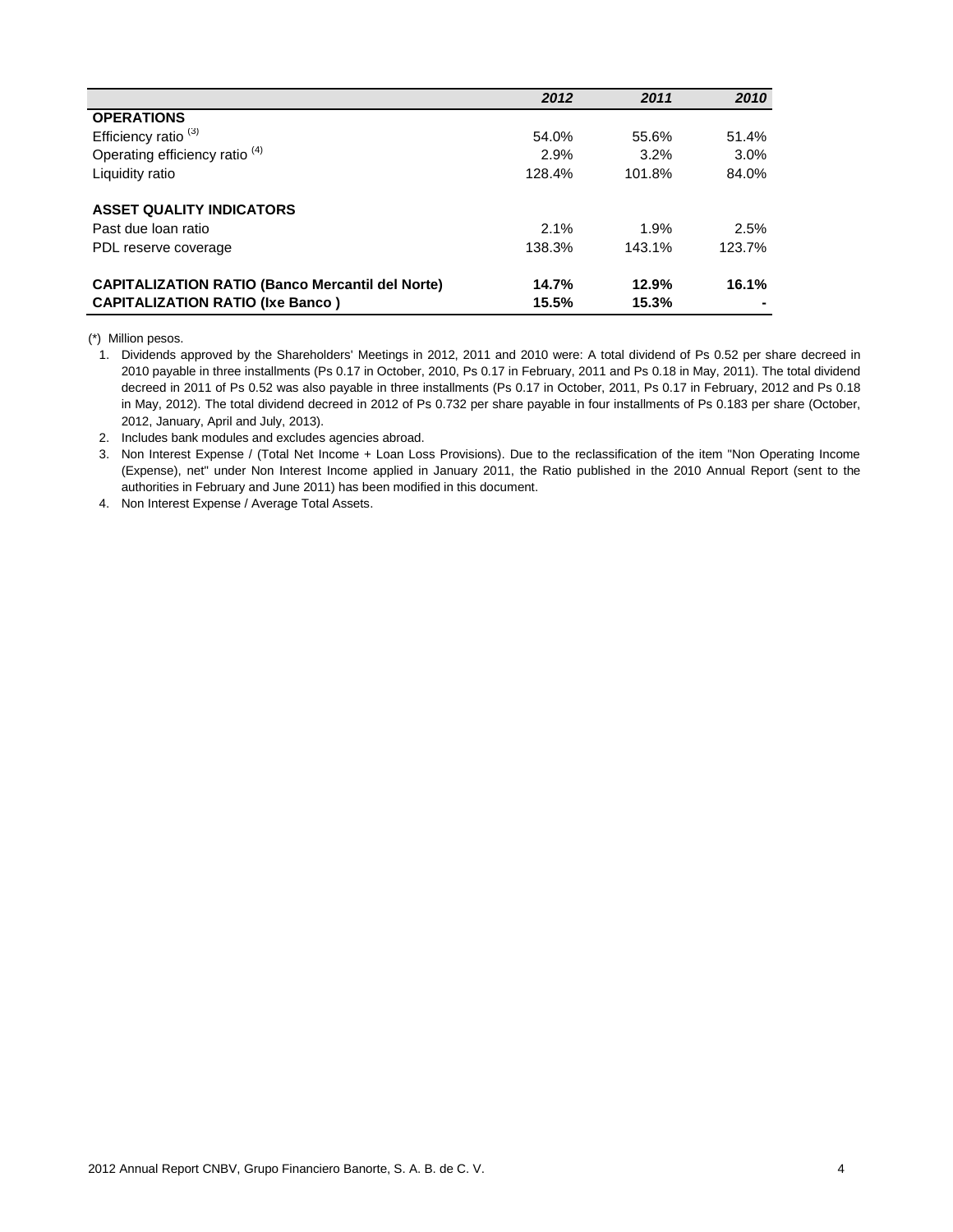### **MANAGEMENT AND ANALYSIS COMMENTS**

In 2012, GFNORTE reported profits of Ps 10.89 billion, 28% higher than in 2011 and 62% higher than in 2010.

Net Income for the Consolidated Banking Sector (Banco Mercantil del Norte, Banorte USA, Ixe Banco, Banorte-Ixe Tarjetas, and the 50% interest in Afore XXI) was Ps 10.14 billion pesos in 2012, 40% higher than in 2011; excluding profits generated by the Afore, Net Income amounted to Ps 8.92 billion, representing 82% of GFNorte's profits. Net Income for the Long Term Savings Sector, which includes Afore XXI Banorte, Insurance and Annuities companies, was Ps 2.17 billion, an increase of 87% from 2011, and contributed Ps 1.05 billion to GFNorte's profits based on the group's participation in these businesses. The Brokerage Sector comprised of Casa de Bolsa Banorte Ixe and Ixe Fondos, generated accumulated profits of Ps 681 million, 63% more than in 2011. Other Finance companies, which include Arrendadora y Factor Banorte, Almacenadora, Ixe Automotriz and Fincasa Hipotecaria, reported a Ps (434) million loss.

### **Grupo Financiero Banorte**

### **Consolidated Income Statement of the Group(1)**

|                                                                            | 2012      | 2011      | 2010      |
|----------------------------------------------------------------------------|-----------|-----------|-----------|
| Interest income                                                            | 64,127    | 52,930    | 43,845    |
| Premium revenue (Net)                                                      | 16,321    | 15,275    |           |
| Interest expense                                                           | (30, 874) | (24, 628) | (21, 113) |
| Net increase in technical reserves                                         | (8,708)   | (9,316)   |           |
| Casualty rate, Claims and other Contractual Obligations (Net)              | (8,057)   | (6,092)   |           |
| <b>NET INTEREST INCOME (NII)</b>                                           | 32,809    | 28,169    | 22,732    |
| Preventive Provisions for Loan Losses                                      | (6, 172)  | (5, 438)  | (6,889)   |
| NET INTEREST INCOME ADJUSTED FOR CREDIT RISK                               | 26.637    | 22,731    | 15.843    |
| Fees Charged                                                               | 11,539    | 9,733     | 9,234     |
| <b>Fees Paid</b>                                                           | (3,480)   | (2,856)   | (1,548)   |
| <b>Trading Income</b>                                                      | 4,152     | 2,778     | 1,689     |
| Other Operating Income                                                     | 2,300     | 2,814     | 2,320     |
| Non Interest Income (2) (3)                                                | 14.510    | 12.469    | 11,695    |
| Administration and promotional expenses (4)                                | (25, 535) | (22, 588) | (17, 691) |
| <b>OPERATING INCOME</b>                                                    | 15.613    | 12.612    | 9,847     |
| Equity in Earnings of unconsolidated Subsidiaries and Associated Companies | 590       | 157       | 320       |
| <b>PRE-TAX INCOME</b>                                                      | 16,203    | 12,769    | 10,167    |
| Income Tax                                                                 | (3,653)   | (2, 446)  | (2,735)   |
| Deferred Income Tax (net)                                                  | (475)     | (953)     | (70)      |
| Taxes (4)                                                                  | (4, 128)  | (3,399)   | (2,805)   |
| <b>NET INCOME FROM CONTINUOUS OPERATIONS</b>                               | 12,075    | 9,370     | 7,362     |
| Minority interest                                                          | (1, 187)  | (853)     | (657)     |
| <b>NET INCOME</b>                                                          | \$10,888  | \$8,517   | \$6,705   |

Million pesos.

(1) *Financial statements as of December 31st, 2011 reflect the effects of the deconsolidation of Afore XXI Banorte, in order to make them comparable with 2012 financial statements.*

(2) As a result of new accounting criteria which came into effect in April 2009, recoveries of previously written-off loans are registered as non interest income in "Other Operating Income".

(3) In January 2011, accounting criteria D-2 came into effect requiring items that were previously registered under "Other Income and Expenses, net" after Net Operating Results, to be registered under Non Interest Income; as well as the inclusion of "Other Operating Income (Expense) from Insurance and Annuities".

(4) As a result of applying new accounting criteria in April 2009, employee profit sharing is registered as a non interest expense.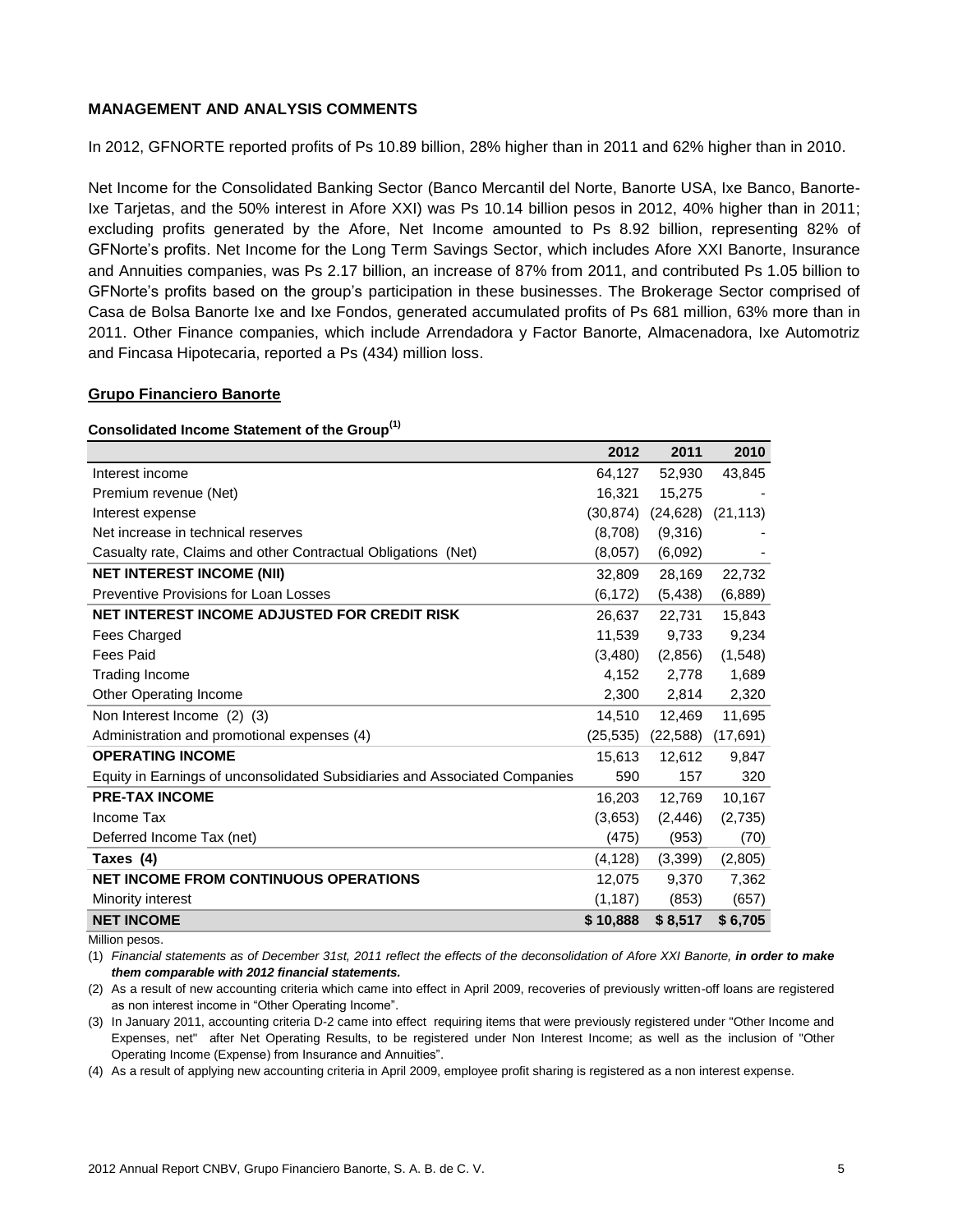The following is a breakdown of the most important items of the Income Statement:

### **Net Interest Income**

|                                                               | 2012     | 2011     | 2010     |
|---------------------------------------------------------------|----------|----------|----------|
| Interest Income                                               | 60,773   | 50,182   | 43,226   |
| Insurance and Annuities-Interest Income                       | 2,236    | 1,825    | 0        |
| Interest Expense                                              | 30,584   | 24,409   | 20,969   |
| Insurance and Annuities-Interest Expense                      | 4        | 0        | 0        |
| Premium Revenue (Net)                                         | 16,321   | 15,275   | 0        |
| Net increase in technical reserves                            | 8,708    | 9,316    | 0        |
| Casualty rate, Claims and other Contractual Obligations (Net) | 8,057    | 6,092    | 0        |
| Loan origination fees                                         | 1,118    | 922      | 619      |
| Fees paid                                                     | 286      | 219      | 144      |
| <b>Net Interest Income</b>                                    | \$32,809 | \$28,169 | \$22,732 |
| Provisions                                                    | 6,172    | 5,438    | 6,889    |
| Net Interest Income Adjusted for Credit Risk                  | 26,637   | 22,731   | 15,843   |
| <b>Average Productive Assets</b>                              | 792,501  | 689,523  | 545,229  |
| <b>NIM (1)</b>                                                | 4.1%     | 4.1%     | 4.2%     |
| NIM adjusted for Credit Risk (2)                              | 3.4%     | 3.3%     | 2.9%     |

Million pesos.

1) NIM (Net Interest Margin) = Net Interest Income / Average Productive Assets for that period.

2) Net Interest Income adjusted for Credit Risk / Average Productive Assets.

As of January 2011, the new Accounting Criteria A-2 was implemented for the consolidation of the Insurance and Annuities' companies. As a result, accumulated Net Interest Income includes net income of Ps 1.79 billion from these operations, an increase of 6% from 2011.

In 2012, Net Interest Income rose by 16% YoY, from Ps 28.17 billion to Ps 32.81 billion, driven by an 18% increase in net financial revenues and loan origination fees derived from the merger with Ixe Grupo Financiero, the acquisition of 50% of Ixe Tarjetas, 15% growth in performing loans, -more notably in products that have a bigger impact on Net Interest Income such as Payroll, Credit Cards, SMEs and Mortgages-, a stable cost of funding due to YoY growth of 10% in Core Deposits, and 6% growth in the financial margins of the Insurance and Annuities companies.

Excluding the Insurance and Annuities companies, Net Interest Income registered YoY growth of 17%.

In 2012, the average Net Interest Margin (NIM) was 4.1%, unchanged versus 2011, as Average Productive Assets registered similar increases to Net Interest Income.

Excluding the Insurance and Annuities companies, the Net Interest Margin (NIM) was 4.2% in 2012. The NIM only from lending activity was 7.3% in 2012, a decrease of 32 basis points compared to the same year-ago period due to the inclusion of Ixe's loan portfolio, which has a lower margin.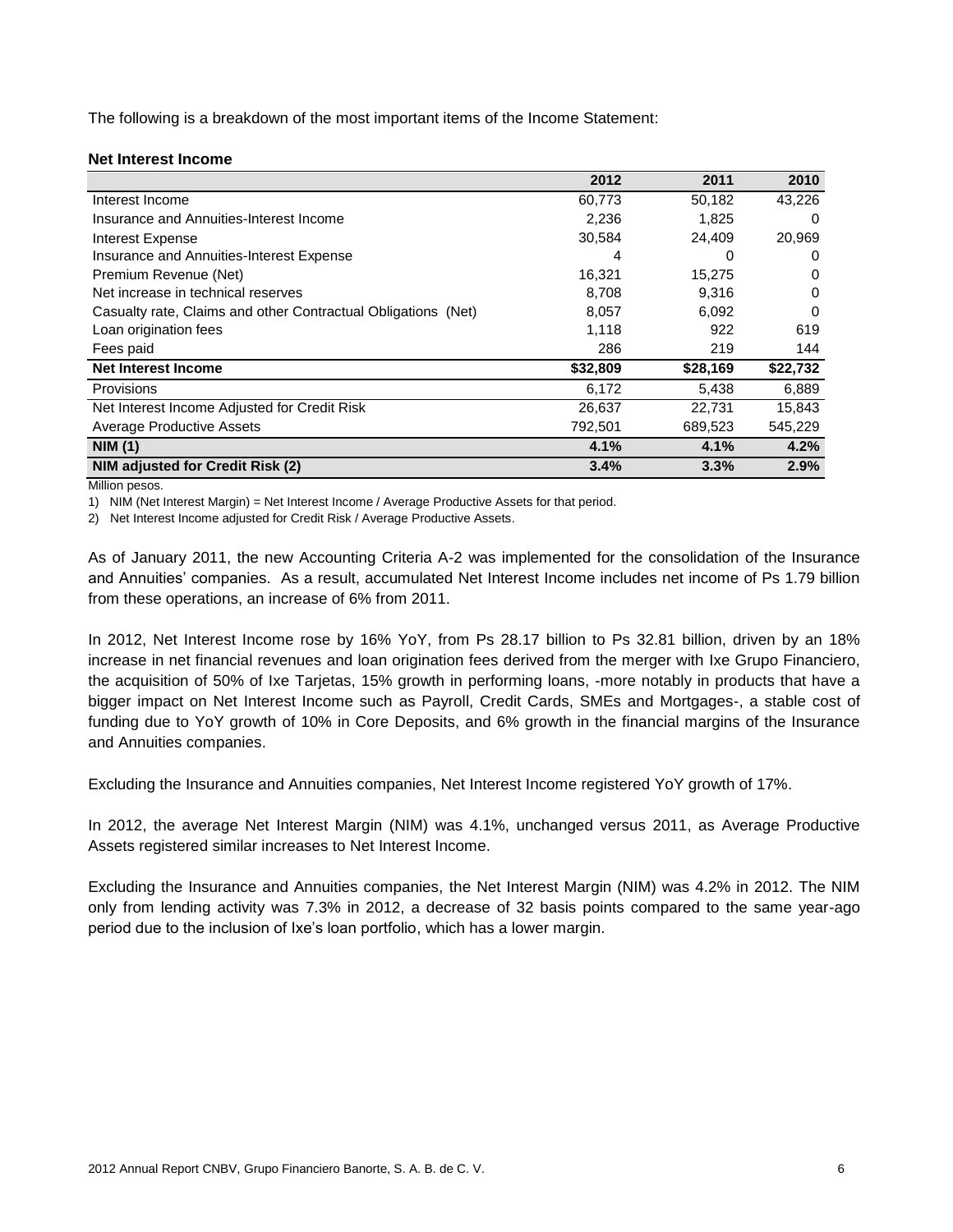### **Provisions**

In 2012 Provisions charged to results amounted to Ps 6.17 billion, an increase of 13% vs. 2011; the increase can be attributed to greater commercial, corporate and payroll loan provisions associated mainly with new loan loss reserve requirements in accordance with expected losses, as well as Fincasa asset impairments, deterioration in exposures to some tourist developments in Mexico's northwest, and growth in consumer loans which require higher initial provisions.

The average NIM adjusted for Credit Risk was 3.4% in 2012, an increase of 0.1 pp vs. 2011. Provisions represented 19% of Interest Income in 2012, the same as for the year-ago period. Annual accumulated loan loss provisions for 2012 represented 1.6% of the average loan portfolio, a reduction of (0.1pp) vs. 2011.

|                                                             | 2012     | 2011     | 2010        |
|-------------------------------------------------------------|----------|----------|-------------|
| Fees for commercial and mortgage loans                      | 33       | 50       | 13          |
| <b>Fund transfers</b>                                       | 479      | 421      | 389         |
| Account management fees                                     | 1,240    | 1,160    | 1,018       |
| Fiduciary                                                   | 384      | 353      | 316         |
| Income from Real Estate portfolios                          | 1,307    | 1,117    | 906         |
| Electronic Banking Services (1)                             | 3,377    | 2,444    | 940         |
| Credit Card Fees (1)                                        | 2,030    | 1,418    | 2,601       |
| Fees from IPAB (2)                                          | 0        | 0        | 0           |
| Fees charged by the Afore (3)                               | 0        | 0        | 1,269       |
| Other fees charged (4)                                      | 2,689    | 2,770    | 1,783       |
| <b>Fees Charged on Services</b>                             | 11,539   | 9,733    | 9,234       |
| <b>Fund transfers</b>                                       | 43       | 37       | 29          |
| Other Fees Paid                                             | 3,437    | 2,818    | 1,519       |
| <b>Expenses from Real Estate Portfolios</b>                 | 0        | 0        | $\mathbf 0$ |
| <b>Fees Paid on Services</b>                                | 3,480    | 2,856    | 1,548       |
| <b>Net Fees</b>                                             | 8,059    | 6,877    | 7,686       |
| Foreign Exchange                                            | 1,391    | 1,182    | 705         |
| Securities-Realized Gains                                   | 914      | 1,349    | 526         |
| Securities-Unrealized Gains                                 | 1,847    | 247      | 458         |
| <b>Trading Income</b>                                       | 4,152    | 2,778    | 1,689       |
| Subtotal Other Operating Income (Expense) (5)               | 1,058    | 1,501    | 1,739       |
| Other Products (Expense) net (6)                            | 615      | 819      | 581         |
| Other Operating Income (Expense) derived from Insurance and | 626      | 494      |             |
| Annuities (7)                                               |          |          |             |
| <b>Other Operating Income and Expenses</b>                  | 2,300    | 2,814    | 2,320       |
| <b>Non Interest Income</b>                                  | \$14,510 | \$12,469 | \$11,695    |

### **Non interest income**

Million pesos.

1. In 2012, Electronic Banking Services and Credit Card Fees headings corresponding to 2012 and 2011 were reclassified to reflect the merger of Banorte Ixe Tarjetas, SA de CV, SOFOM; as there is no reclassification for 2010, the same figures as the ones reported that year are used in this report.

2. Includes Fees received by the Recovery Bank and the Bank.

3. In 2012 the deconsolidation of Afore XXI Banorte's figures since 2011 was recognized.

4. Includes fees from letters of credit, transactions with pension funds, warehouse services, financial advisory services, and securities trading by the Brokerage House, among others.

5. As of April 2009, the CNBV issued changes to the main accounting criteria, which require this item to be recorded under Non Interest Income. The majority of these revenues correspond to recoveries of previously charged-off loans.

6. In January 2011, the CNBV issued changes to accounting criteria in which items previously registered under "Other Income and Expenses, net" after Net Operating Results, are now registered under Non Interest Income as of January 1st. (Criteria D-2).

7. In January 2011, the CNBV issued changes to accounting criteria for consolidating Insurance and the Annuities companies (Criteria A-2).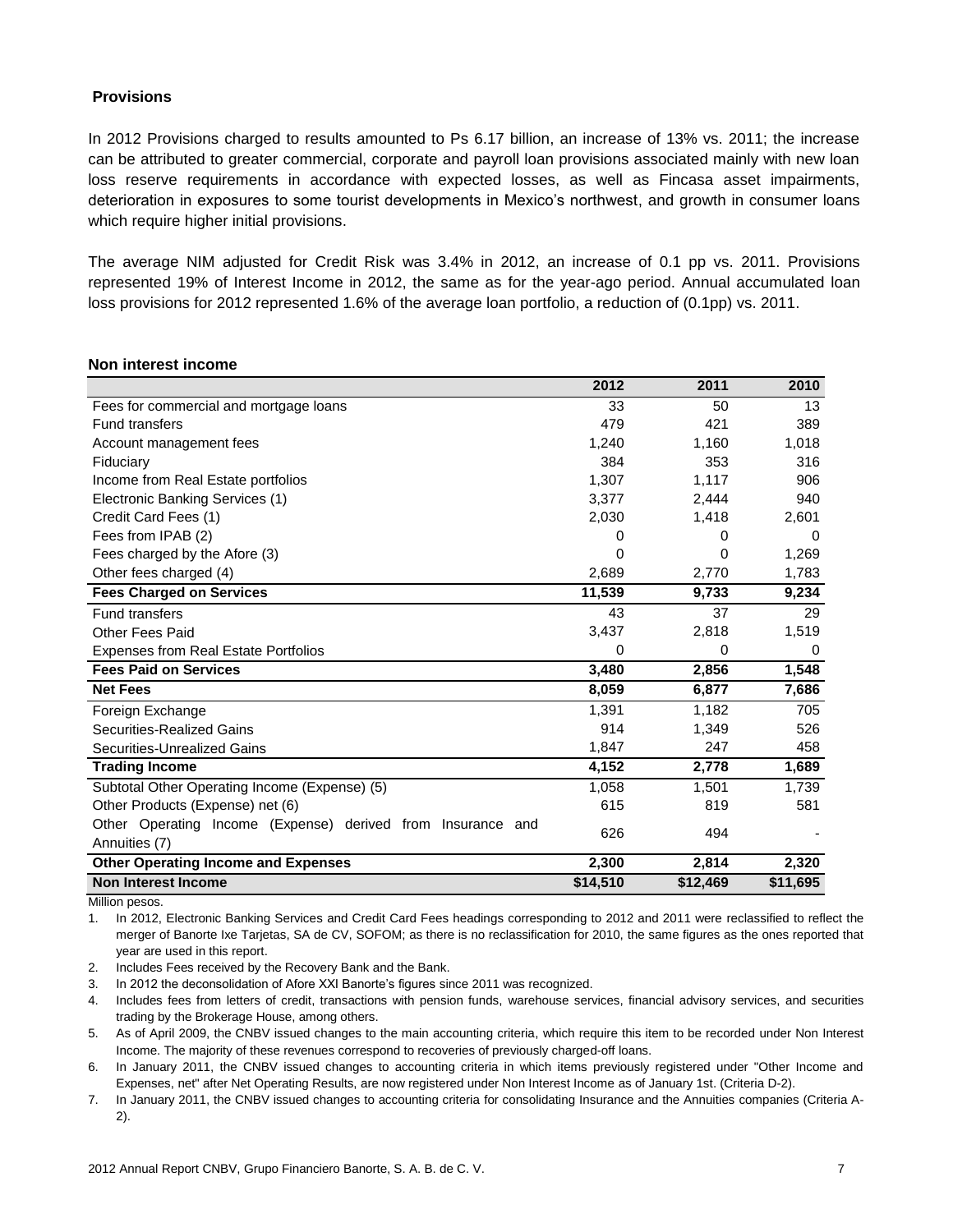The following table identifies the sources of Non Interest Income:

|                                  | 2012     | 2011     | 2010     |
|----------------------------------|----------|----------|----------|
| <b>Services</b>                  | \$6,752  | \$5,760  | \$6,780  |
| Recovery                         | 1,307    | 1.117    | 906      |
| Trading                          | 4.152    | 2,778    | 1,689    |
| Other Operating Income (Expense) | 2.300    | 2.814    | 2,320    |
| Non Interest Income              | \$14,510 | \$12.469 | \$11,695 |

Million pesos.

In addition to the previously mentioned A-2 accounting criteria, starting in 1Q11, Insurance and Annuities companies use the D-2 Accounting Criteria to report Other Operating Income (Expense) in the Income Statement. As a result, as of that quarter, "Other Operating Income (Expense) net", which was previously reported after Operating Income, is now reported as "Non Interest Income", and "Other Operating Income (Expense) from Insurance and Annuities", which was previously consolidated using the equity participation method is now included in the results of the Financial Group. Both items are registered under "Other Operating Income (Expenses)".

Non Interest Income amounted to Ps 14.51 billion in 2012, a 16% YoY increase due to the integration of Ixe and more revenue from Trading, Service Fees and Recoveries.

### • **Service Fees**

As a result of the merger of Afore Banorte with Afore XXI in January 2012, the results of Afore XXI Banorte are reported in the results of Banco Mercantil del Norte (which has a 50% stake in the Afore) using the equity participation method. Given the change in the way the Afore's results are reported, as of that quarter, income from fees charged by this company is no longer reported in the Services heading. Furthermore, and in accordance with Note 2 - "Relevant Events. Subparagraph c)" of the Audited Financial Statements, it was determined that for comparative purposes with previous years, figures as of December 31st, 2011 were modified to reflect the effects of the deconsolidation of Afore XXI Banorte.

Service Fees amounted to Ps 6.75 billion in 2012, an increase of 17% YoY underpinned by better business dynamics: i) 38% in electronic banking fees due to more users and bigger business volumes, reversing the negative impact of 2011 caused by new rules for charging ATM usage and the regulation of other fees; ii) 43% in consumer and credit card loan fees as a result of more client transactions; iii) 7% in Account Management fees due to an increase in the number of accounts; iv) a 14% increase in income from fund transfers; and v) increases in fees generated by the Fiduciary business. As a result of the same business dynamics, Fees Paid rose by 22%, due to larger interbank fees resulting from more credit and debit card transactions among clients, the consolidation of Ixe Banco and Ixe Tarjetas and fees paid to Nacional Financiera in relation to credit guarantees.

### • **Recoveries**

Non Interest Income from Recoveries (including previously written-off proprietary loans and the sale of foreclosed assets classified under "Other Operating Income (Expenses)") decreased (1%) YoY vs. 2011, owing to less revenues from acquired loan portfolio recoveries (15%) and revenues from previously written-off proprietary loan recoveries (12%), which offset a 17% increase in real estate portfolio recoveries, including income from investment projects mainly with homebuilders.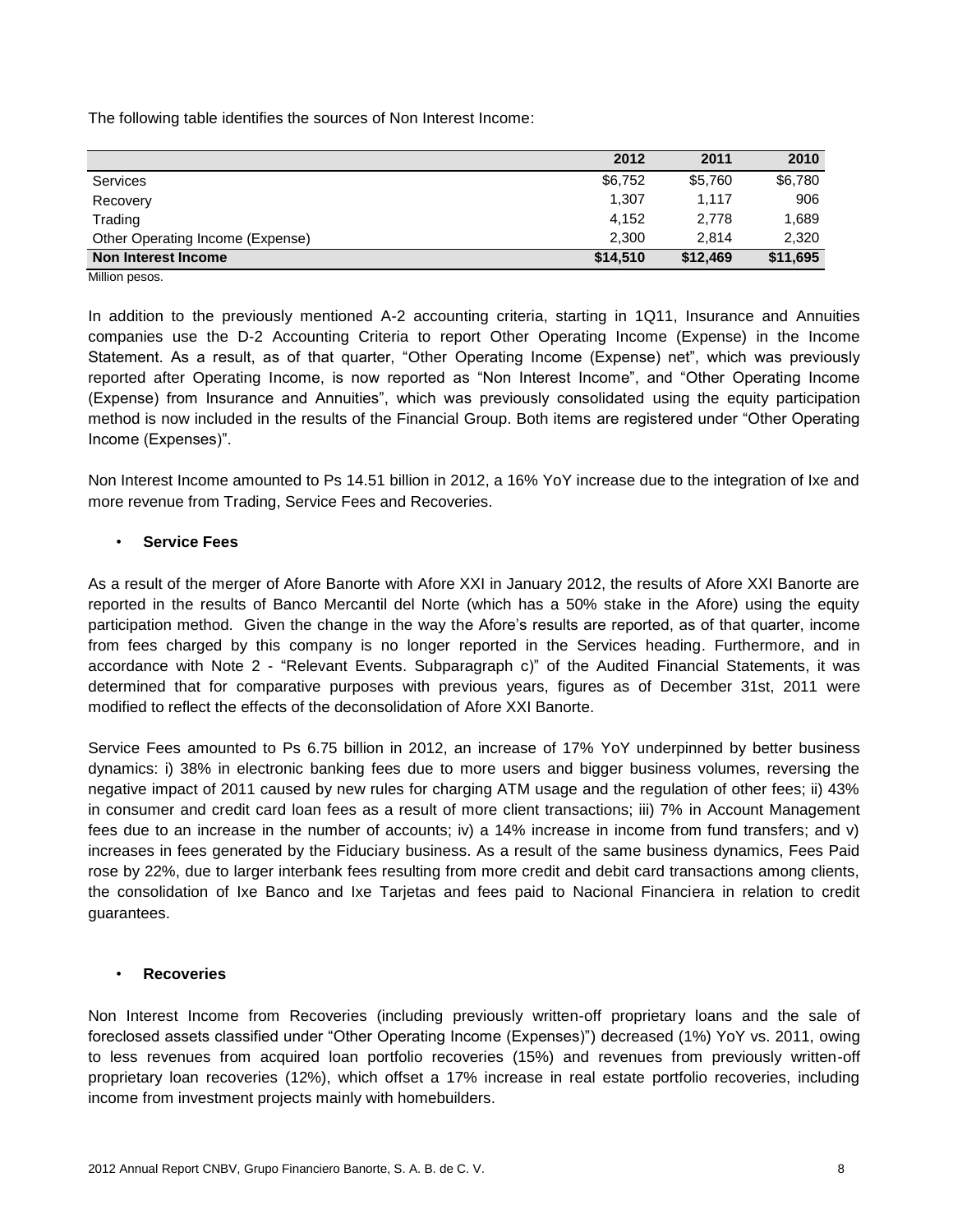### • **Trading**

Trading fees amounted to Ps 4.15 billion in 2012, YoY growth of 49%, due to the integration of IXE's subsidiaries' results and the positive impact of: i) valuation gains of the securities instruments of the annuities company and Banorte; and ii) foreign exchange transaction results.

|                                                               | 2012    | 2011    | 2010     |
|---------------------------------------------------------------|---------|---------|----------|
| Loan recoveries                                               | 1.234   | 1.207   | 1,612    |
| Income from foreclosed assets                                 | (83)    | 99      | 110      |
| Other operating income                                        | 76      | 296     | 21       |
| Other operating expense                                       | (169)   | (101)   | (4)      |
| <b>Subtotal other Operating Income (Expense)</b>              | \$1,058 | \$1,501 | \$1,739  |
| <b>Other Products</b>                                         | 2,305   | 1,625   | 1,639    |
| <b>Other Recoveries</b>                                       | 386     | 451     | 240      |
| Other (Expenses)                                              | (2,075) | (1,258) | (1, 298) |
| <b>Other Products (Expense) Net</b>                           | \$615   | \$819   | \$581    |
|                                                               |         |         |          |
| Other Operating Income (Expense) from Insurance and Annuities | \$626   | \$494   | \$0      |
|                                                               |         |         |          |
| <b>Other Operating Income (Expense)</b>                       | \$2,300 | \$2,814 | \$2,320  |

### **Other Operating Income (Expense)**

Million pesos.

As a result of applying A-2 and D-2 Accounting Criteria, information pertaining to Insurance and Annuities Operations is reported under Other Operating Income (Expense) as well as information previously grouped under Other Products and Expenses, Net.

In 2012 Other Operating Income (Expense) amounted to Ps 2.30 billion, a YoY decrease of (18%), due mainly to a 65% increase in Other Expenses related to more write downs and frauds, a decline of (74%) in Other operating income (in 4Q11 there was a gain from the acquisition of loan portfolios that was not replicated this year, and in 2012 there were fewer cancellations of surpluses in preventive estimates) and lower revenues from previously written-off proprietary loan and acquired loan recoveries, decreases that were not offset by a 27% increase in fees from the insurance and annuities companies, and a 42% increase in Other Products, the latter mainly resulting from an increase in the valuation of future benefits from securitizations, and gains from the sale of property, furniture and equipment.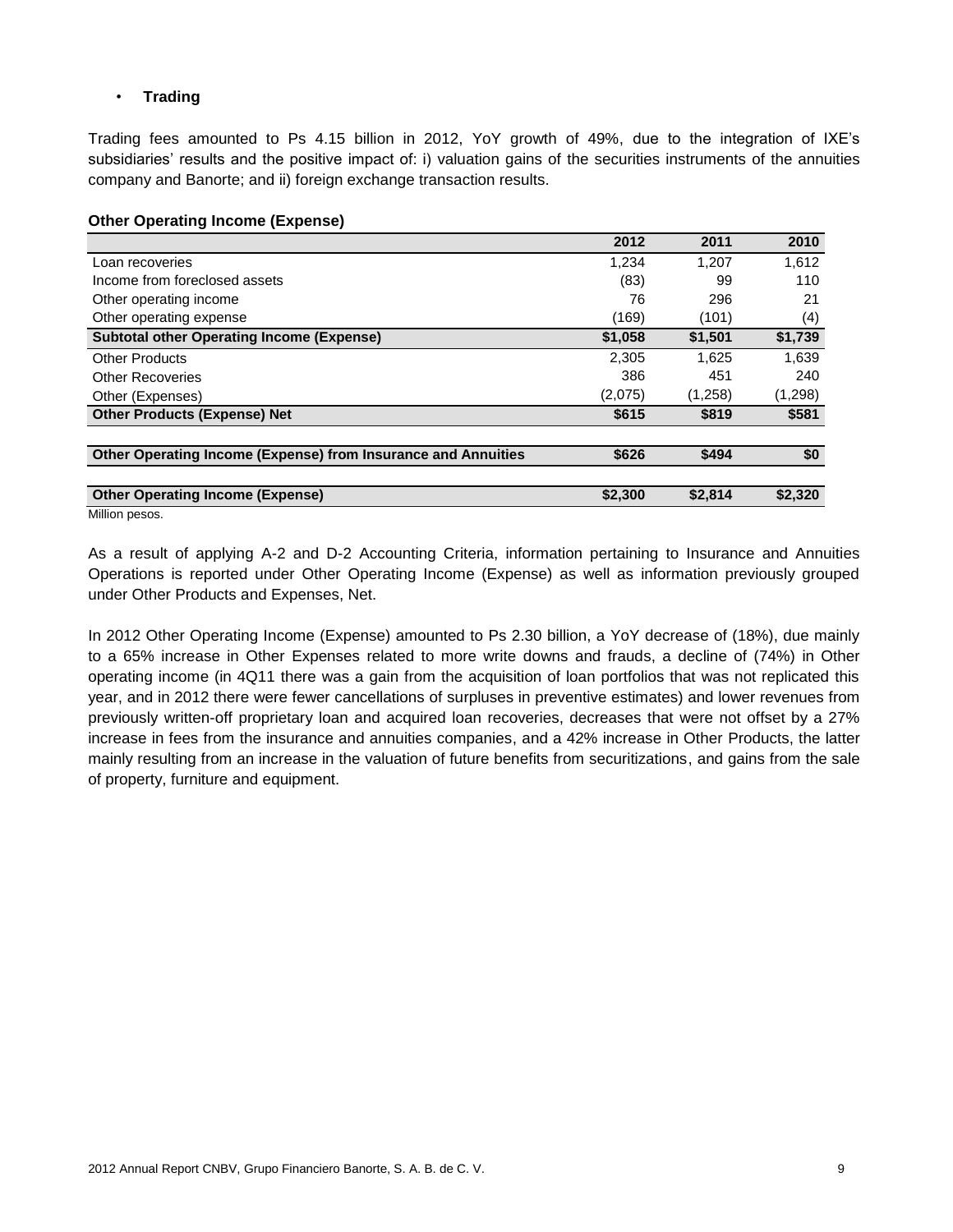### **Non Interest Expense**

|                                      | 2012     | 2011     | 2010     |
|--------------------------------------|----------|----------|----------|
| Personnel                            | \$10,398 | \$9.446  | \$7,077  |
| <b>Professional Fees</b>             | 2,907    | 2,172    | 1.414    |
| Administrative and Promotional       | 4.899    | 4,657    | 4.128    |
| Rents, Depreciation & Amortization   | 2.954    | 2,805    | 2,206    |
| Taxes other than income tax expenses | 1.826    | 1,296    | 893      |
| Contributions to IPAB                | 1.610    | 1.341    | 1.136    |
| Employee Profit Sharing (PTU) (1)    | 940      | 871      | 837      |
| <b>Non Interest Expense</b>          | \$25,535 | \$22,588 | \$17,691 |

Million pesos.

(1) As a result of applying new accounting criteria as of April 2009 employee profit sharing is registered as a Non Interest Expense.

Non Interest Expense amounted to Ps 25.54 billion in 2012, 13.0% higher YoY vs. 2011, mainly derived from the integration of Ixe and merger-related expenses, as well as growth in the business areas. Growth occurred across all headings, in particular the following ones: i) Ps 953 million in Personnel Expenses (+10%) arising from the integration of personnel from Ixe subsidiaries, growth in business areas and employee compensation; ii) Ps 735 million in Professional Fees (+34%) due to more advisory services and business-related transactions, as well as legal fees associated with loan portfolio recovery; iii) Ps 530 million in Other Taxes and Non Deductible Expenses (+41%), mainly VAT due to higher current expenses, as well as VAT generated by investment flows, and a decrease in the VAT accreditation factor; iv) Ps 269 million in IPAB Contributions (+20%) due to growth in deposits; v) Ps 241 million in Administrative and Promotional Expenses (+5%) due to higher operating costs related to more credit and debit card transactions and more reserves for the points program, as well as expenses related to transport of cash by armored vehicles stemming from more ATMs and a bigger transaction volume, the payment of insurance linked to mortgage, car and payroll loan placements, and an increase in current expenses stemming from a larger branch and ATM network; vi) Ps 150 million in Rents, Depreciations and Amortizations (+5%) due to investments in new furniture and fixtures in buildings (like the Call Center), computer and software equipment and the recognition of the depreciation of finished constructions and the amortization of projects capitalized in the Banorte-Ixe integration, higher office rents due to the effect of inflation, and growth in the bank network; and vii) a Ps 69 million increase in statutory employee profit sharing (+8%).

The 2012 Efficiency Ratio was 54.0%, (1.6 pp) below 2011's due to positive operating leverage.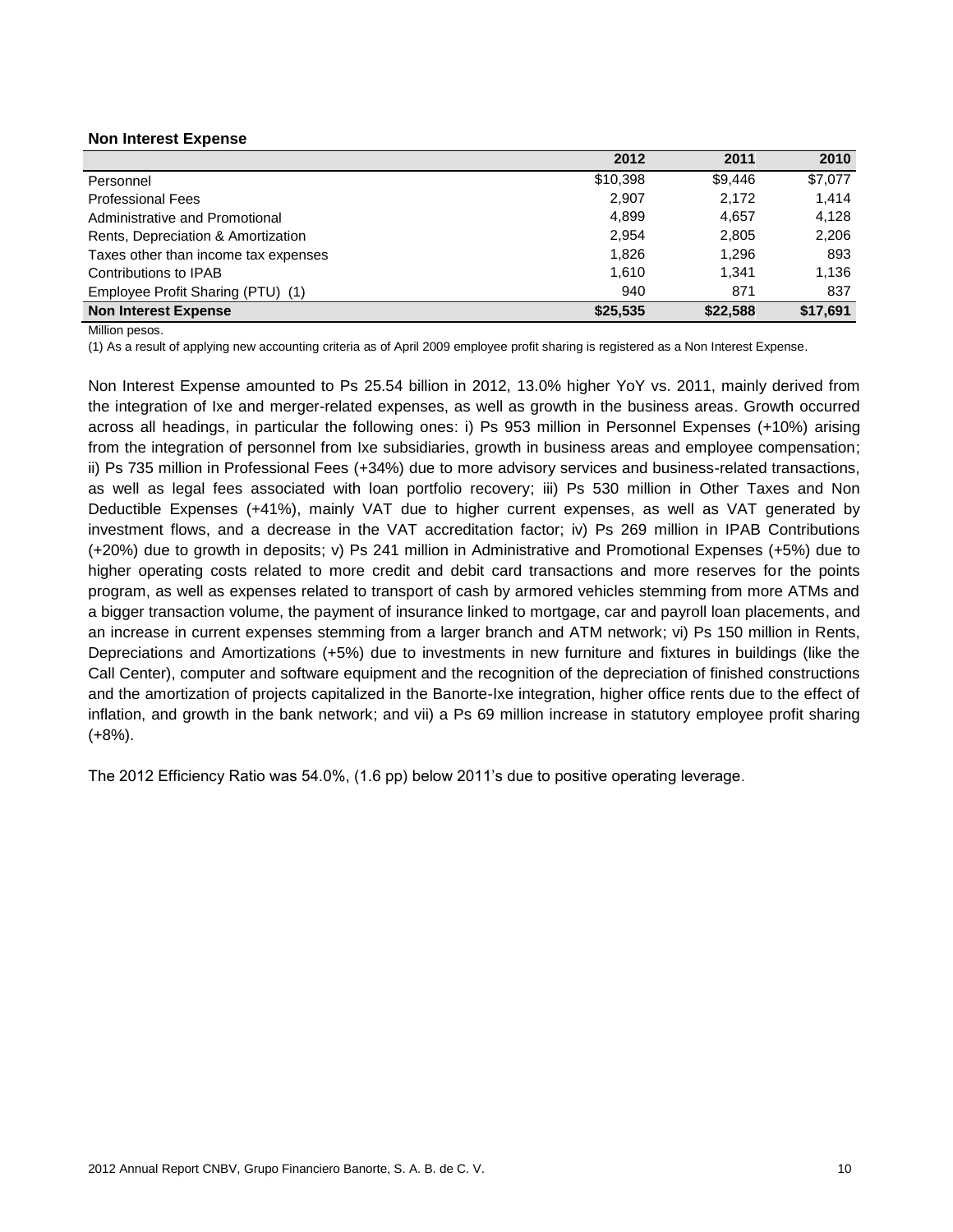### **Performing loan portfolio**

|                               | 2012      | 2011      | 2010      |
|-------------------------------|-----------|-----------|-----------|
| (1)<br>Commercial             | \$130,929 | \$123,404 | \$87,825  |
| Consumer                      | 118,401   | 98,521    | 83,545    |
| Corporate <sup>(1)</sup>      | 63,566    | 57,175    | 44,176    |
| Government                    | 88.294    | 71,165    | 47,550    |
| <b>Subtotal</b>               | 401,190   | 350,265   | 263,096   |
| Recovery Bank                 | 243       | 292       | 454       |
| <b>Total performing loans</b> | \$401,432 | \$350,558 | \$263,550 |
| Past due loans                | 8,481     | 6,949     | 6,664     |
| % NPL Ratio                   | 2.1%      | 1.9%      | 2.5%      |

Million pesos.

1. In this Annual Report, some figures corresponding to 2011 in the commercial and corporate loan portfolios differ from those presented in the 2011 Annual Report due to certain reclassifications.

### **Performing Consumer Loan Portfolio**

| 2012      | 2011     | 2010     |
|-----------|----------|----------|
| \$72,365  | \$64,275 | \$55,718 |
| 10.329    | 9,353    | 8,208    |
| 17.524    | 11.465   | 11.159   |
| 18.183    | 13.428   | 8.460    |
| \$118,401 | \$98,521 | \$83,545 |
|           |          |          |

Million pesos.

Total Performing Loans grew 15% YoY or Ps 50.93 billion to Ps 401.19 billion at the close of 2012, excluding the proprietary portfolio managed by the Recovery Bank. All items in this portfolio increased for an eleventh straight quarter as a result of bank strategies to drive loan placements, and an economic environment characterized by greater demand for credit in the industry.

Portfolio growth by headings was as follows:

### **Individual Loans**

**Consumer and Mortgage**. This segment registered an increase of Ps 19.88 billion, or 20% YoY vs. 2011, and totaled Ps 118.40 at the end of 2012 driven by favorable dynamics in all headings.

**Mortgage**: This segment registered an increase of Ps 8.09 billion, or 13% YoY totaling Ps 72.37 billion, driven by more middle-income and residential mortgage loan placements derived from the launch of new mortgage products as well as the reactivation of mortgage products for liquidity, improvement of mortgage loan conditions, construction, remodeling and payment of liabilities.

**Credit Cards**: In 1Q12 Banco Mercantil del Norte acquired JP Morgan Chase's 50% interest in the SOFOM Ixe Tarjetas, and so as of the first quarter of 2012, 100% of the portfolio is consolidated in GFNorte. Banco Mercantil del Norte subsequently acquired the other 50% from IXE Banco and changed the corporate identity of the company to Banorte Ixe Tarjetas, S.A. de C.V. SOFOM. At the end of 2012 the Credit Card portfolio totaled Ps 17.52 billion, an increase of Ps 6.06 billion, or 53% YoY. YoY growth can be attributed to the aforementioned consolidation of portfolios, but can be mostly explained by loan portfolio management strategies, marketing campaigns of Banorte-Ixe products and more cross selling to clients.

**Payroll**: At the close of 2012, this portfolio had posted a YoY increase of Ps 4.75 billion, or 35% YoY, totaling Ps 18.18 billion driven by marketing campaigns for the Payroll product (Crédito de Nómina), a 12% YoY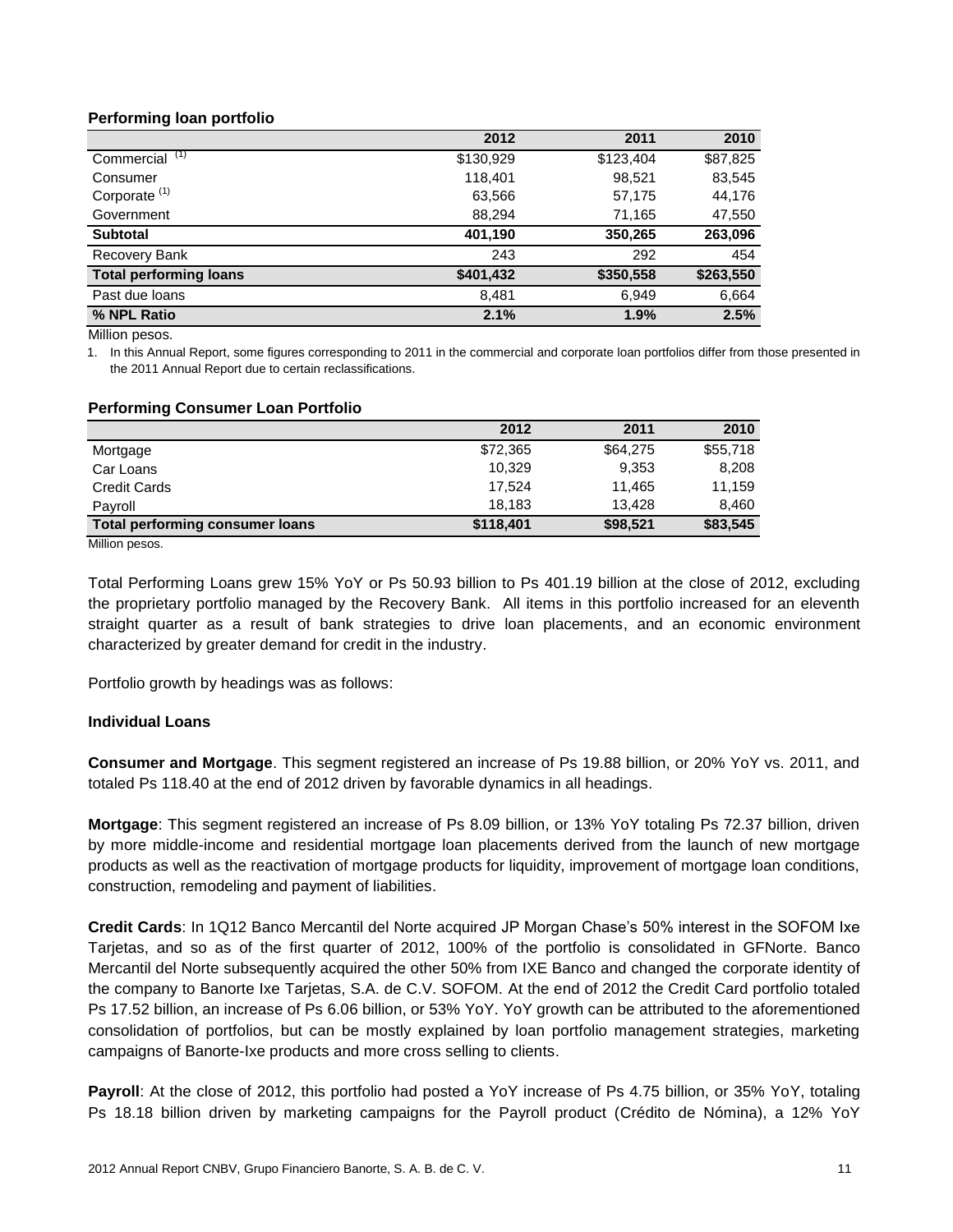increase in the number of Banorte-Ixe payroll deposit accountholders to 3.91 million, and the strategy to boost cross sales through various channels.

**Cars**: Car loans grew by Ps 976 million, or 10% YoY, to Ps 10.33 billion at the end of 2012 on the back of favorable car sale dynamics in Mexico, and alliances with dealers to finance car purchases.

### **II. Loans to Institutions**

**Commercial**: Commercial loans grew by Ps 7.53 billion, or 6% YoY, to Ps 130.93 billion. YoY growth stemmed from more placements of middle market company loans, leasing and factoring, and the reactivation of the Crediactivo product for businesses. GFNorte's SME loans amounted to Ps 29.71 billion, registering growth of Ps 6.12 billion, or 26% YoY.

**Corporate**: At the close of 2012, corporate loans amounted to Ps 63.57 billion, increasing Ps 6.39 billion, or 11% YoY, due to better business dynamics in this sector and efforts by the corporate banking area to boost lending.

**Government**: At the close of 2012 this loan portfolio's balance amounted to Ps 88.29 billion, representing growth of Ps 17.13 billion, or 24% YoY, as a result of efforts to continue meeting loan demand in this segment, especially from state governments, municipalities and decentralized entities, as well as the purchase of the State of Mexico's loan portfolio from Dexia for Ps 6.81 billion, the refinancing of several clients' debt as part of a financial reengineering of their public finances, and more recently by efforts to win a larger share in federal government financing. The loan portfolio also has an adequate risk profile, as 95% of the total loan portfolio has a fiduciary guarantee (federal budget transfers and local revenues, such as the payroll tax); furthermore, only 2% of the loans in the portfolio have short-term maturities.

### **Past Due Loans**

At the end of 2012, past due loans amounted to Ps 8.48 billion, a YoY increase of 22% on 2011, mainly owing to an increase in past due loans in the Commercial, Payroll and Corporate segments derived from asset impairments at Fincasa Hipotecaria due to the application of Banorte's past due loan policies to this subsidiary as well as the deterioration of commercial loan exposure to tourist developments in the northwest of the country and the maturing process of new consumer loan vintages.

The trend in past due balances by segment was:

| Million pesos       | 2012  | <b>Change</b><br><b>Vs. 2011</b> |
|---------------------|-------|----------------------------------|
| <b>Credit Cards</b> | 932   | 29                               |
| Payroll             | 400   | 166                              |
| Car Ioans           | 135   | (14)                             |
| Mortgage            | 812   | (156)                            |
| Commercial          | 4,723 | 1,330                            |
| Corporate           | 1,419 | 127                              |
| Government          | 60    | 49                               |
| Total               | 8.481 | 1.533                            |

At the end of 2012, the Past Due Loan Ratio ("PDL") was 2.1%, 0.13 pp above the 2011 level, mainly due to more commercial, corporate and payroll past due loans. Past due Loan Ratios by segment, which as of 2Q11 include Ixe's PDL ratios, show the following trends for the last-12-months: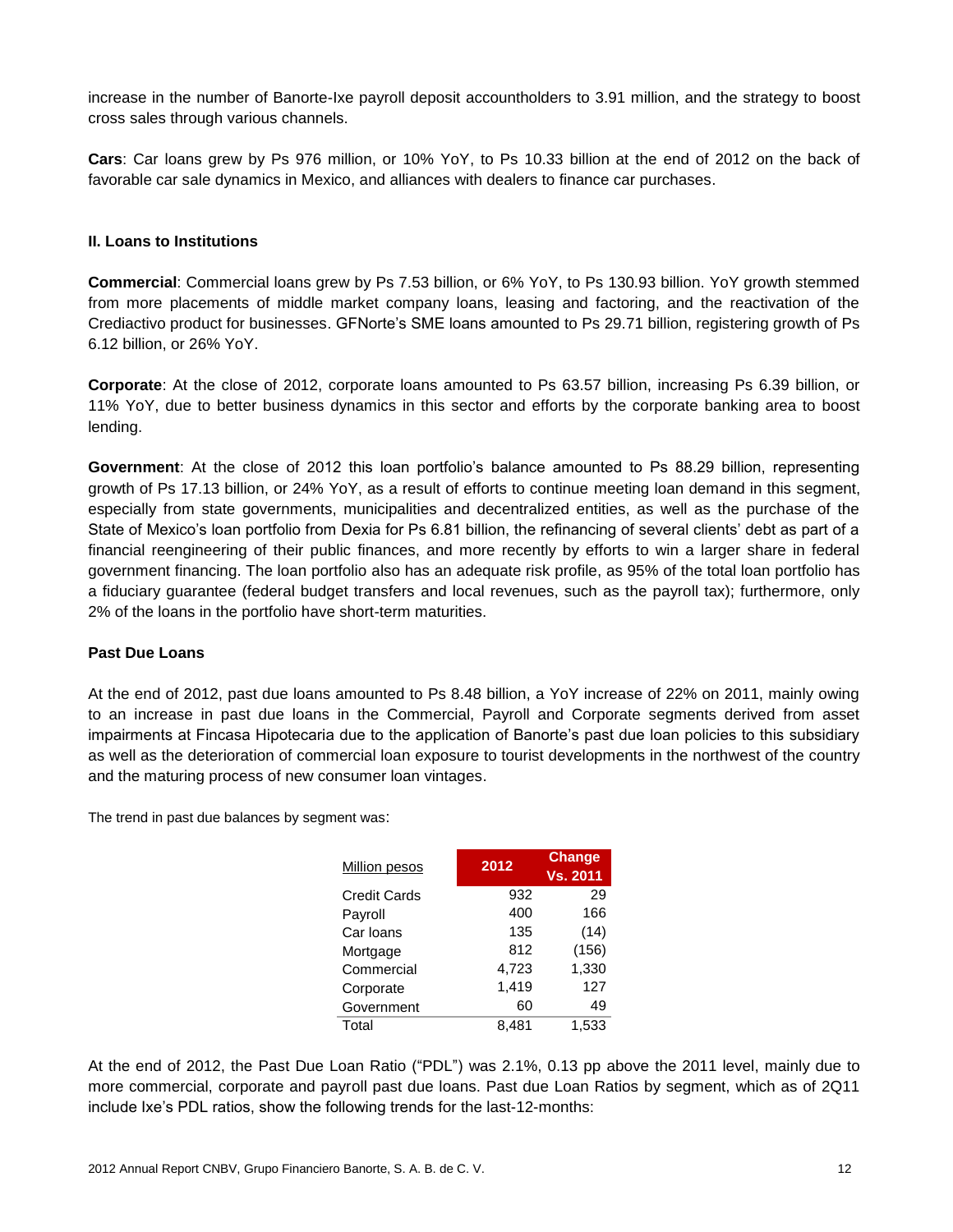|                     | 2011 | 2012 |
|---------------------|------|------|
| <b>Credit Cards</b> | 7.3% | 5.0% |
| Payroll             | 1.7% | 2.2% |
| Car Ioans           | 1.6% | 1.3% |
| Mortgage            | 1.5% | 1.1% |
| Commercial          | 2.7% | 3.5% |
| Corporate           | 2.2% | 2.2% |
| Government          | 0.0% | 0.1% |
| Total               | 1.9% | 2.1% |

### **Deposits**

|                                                 | 2012      | 2011      | 2010      |
|-------------------------------------------------|-----------|-----------|-----------|
| Non Interest Bearing Demand Deposits            | \$104,612 | \$91,860  | \$69,615  |
| Interest Bearing Demand Deposits <sup>(1)</sup> | 106,842   | 98,085    | 80,218    |
| Total Demand Deposits <sup>(2)</sup>            | 211,454   | 189,944   | 149,833   |
| Time Deposits - Retail                          | 124,314   | 116,223   | 88,805    |
| <b>Core Deposits</b>                            | 335,768   | 306,168   | 238,638   |
| Money Market <sup>(3)</sup>                     | 89,801    | 63,127    | 54,142    |
| <b>Total Banking Sector Deposits</b>            | \$425,569 | \$369,295 | \$292,780 |
| <b>GFNorte's Total Deposits (4)</b>             | \$424,325 | \$370,293 | \$292,615 |
| Third party deposits                            | 111,042   | 123,918   | 145,602   |
| Total assets under management                   | \$536,611 | \$493,213 | \$438.382 |

Million pesos.

(1) As of 2004, IPAB checking accounts for the deposit of cash collections related to the managed portfolios of Banpaís and Bancen are excluded retroactively for comparison purposes. The balances of these accounts for 2010, 2011 and 2012 were \$0 million pesos in all cases.

(2) Includes debit cards.

(3) Includes bank bonds. (Customers and Financial Intermediaries).

(4) Includes eliminations between subsidiaries (2010 = Ps (165) million; 2011= Ps 998 million; 2012 = Ps (1.24) billion, respectively.

At the end of 2012, Total Deposits amounted to Ps 424.33 billion, an increase of Ps 54.03 billion, or 15% higher than in 2011 driven mainly by marketing campaigns for Banorte-Ixe's deposit products. Demand deposits rose 11% YoY, Time Deposits 7%, and Money Market deposits 42%.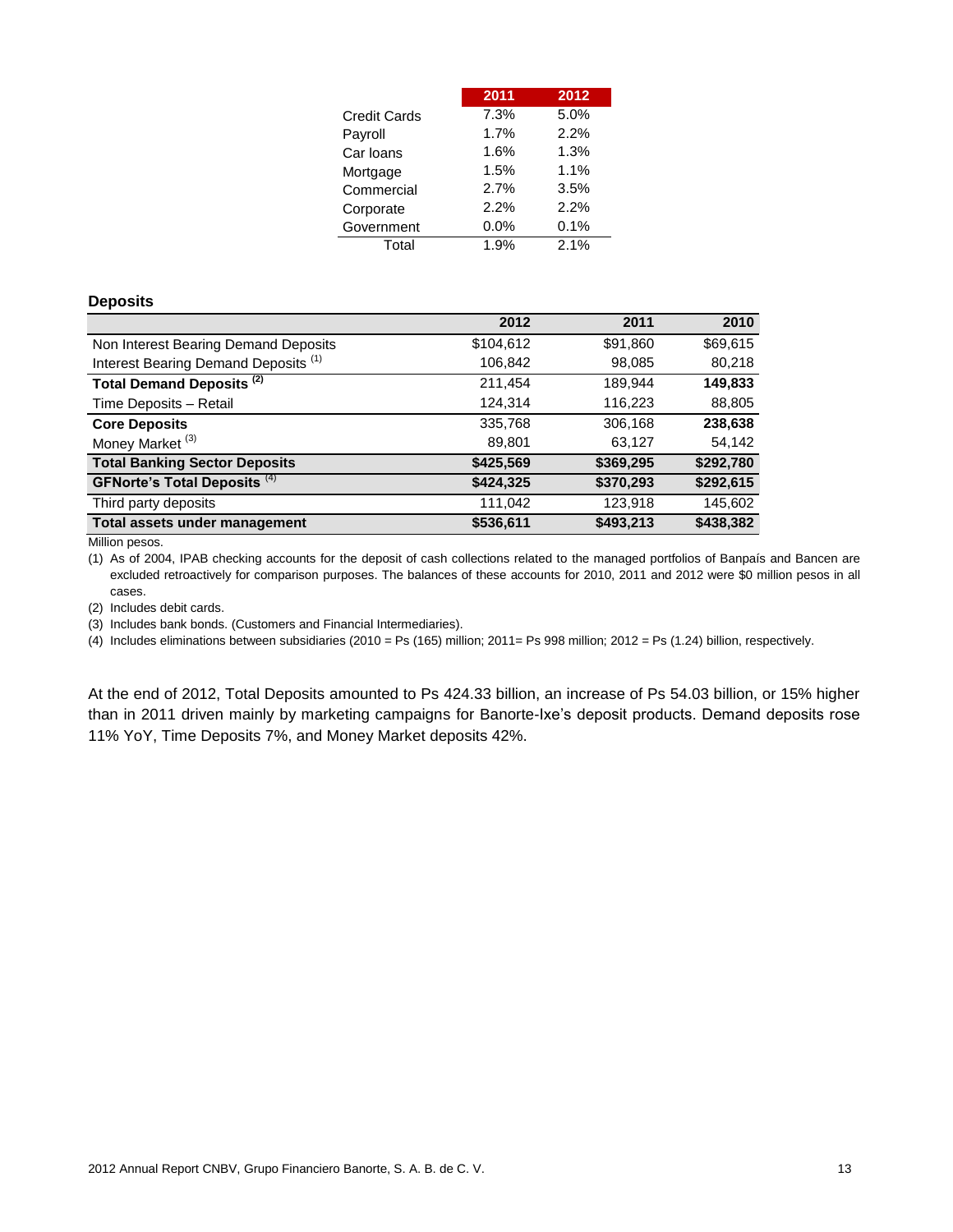### **1. Banking Sector**

The Banking Sector's (Banco Mercantil del Norte, Banorte USA, Ixe Banco, Banorte-Ixe Tarjetas and the 50% interest in the Afore XXI Banorte) profit amounted to Ps 10.14 billion in 2012, 40% above the 2011 level, due to the inclusion of the results of Ixe Banco, Ixe Tarjetas and Afore XXI Banorte.

|                                                                    | 2012     | 2011     | 2010     |
|--------------------------------------------------------------------|----------|----------|----------|
| $=$ Net Interest Income (NII)                                      | \$30,025 | \$25,105 | \$21,700 |
| - Preventive Provisions for Loan Losses                            | 5,833    | 5,311    | 6,772    |
| = Net Interest Income Adjusted for Credit Risk                     | 24,192   | 19,794   | 14,928   |
| + Non Interest Income                                              | 12,034   | 10,843   | 9,431    |
| $=$ Total Operating Income                                         | 36,226   | 30,637   | 24,359   |
| - Non Interest Expense                                             | 23,203   | 20,694   | 16,080   |
| = Operating Income                                                 | 13,023   | 9,943    | 8,279    |
| + Equity in Earnings of unconsolidated Subsidiaries and Associated | 542      | 158      | 222      |
| Companies                                                          |          |          |          |
| $=$ Pre-tax Income                                                 | 13,565   | 10,101   | 8,502    |
| - Income Tax and Profit Sharing                                    | 2,975    | 1,902    | 2,431    |
| - Tax on Assets                                                    | 0        |          |          |
| - Deferred Income Tax and Profit Sharing                           | 485      | 938      | 36       |
| = Net Income from Continuous Operations                            | 10,105   | 7,260    | 6,035    |
| + Extraordinary items, net                                         | $\Omega$ |          |          |
| - Minority interest                                                | 34       | (0)      | (0)      |
| $=$ Net Income                                                     | \$10,139 | \$7,260  | \$6,035  |

### **Consolidated Income Statement – Banking Sector**

Millions of pesos.

Does not include Afore. Its results are included in the Subsidiaries' equity using the equity participation method.

The following is a breakdown of the most important items of the income statement:

### **Net Interest Income**

|                                              | 2012      | 2011      | 2010      |
|----------------------------------------------|-----------|-----------|-----------|
| Interest Income                              | \$52,518  | \$46,703  | \$41,406  |
| Interest Expense                             | 23.286    | 22.271    | 20,180    |
| Loan Origination Fees                        | 1,077     | 886       | 619       |
| Fees Paid                                    | 284       | 213       | 144       |
| <b>Net Interest Income</b>                   | \$30,025  | \$25,105  | \$21,700  |
| Provisions                                   | 5,833     | 5,311     | 6,772     |
| Net Interest Income Adjusted for Credit Risk | \$24,192  | \$19,794  | \$14,928  |
| <b>Average Productive Assets</b>             | \$665,877 | \$613,405 | \$525,977 |
| % Net Interest Margin (NIM) <sup>(1)</sup>   | 4.5%      | 4.1%      | 4.1%      |
| % NIM after Provisions <sup>(2)</sup>        | 3.6%      | 3.2%      | 2.8%      |

Million pesos.

(1) NIM (Net Interest Margin) = Net Interest Income / Average Productive Assets for that period.

(2) Net Interest Income adjusted for Credit Risk / Average Productive Earnings Assets.

In 2012, Net Interest Income grew 20% YoY, from Ps 25.11 billion to Ps 30.03 billion as a result of a larger expansion in interest income compared to interest expense driven by a better loan portfolio mix and the inclusion of Ixe Tarjetas in the bank's results, as well as a stable cost of funding. Based solely on financial revenues and net fees generated by lending activity, Net Interest Income rose by 21% for the year.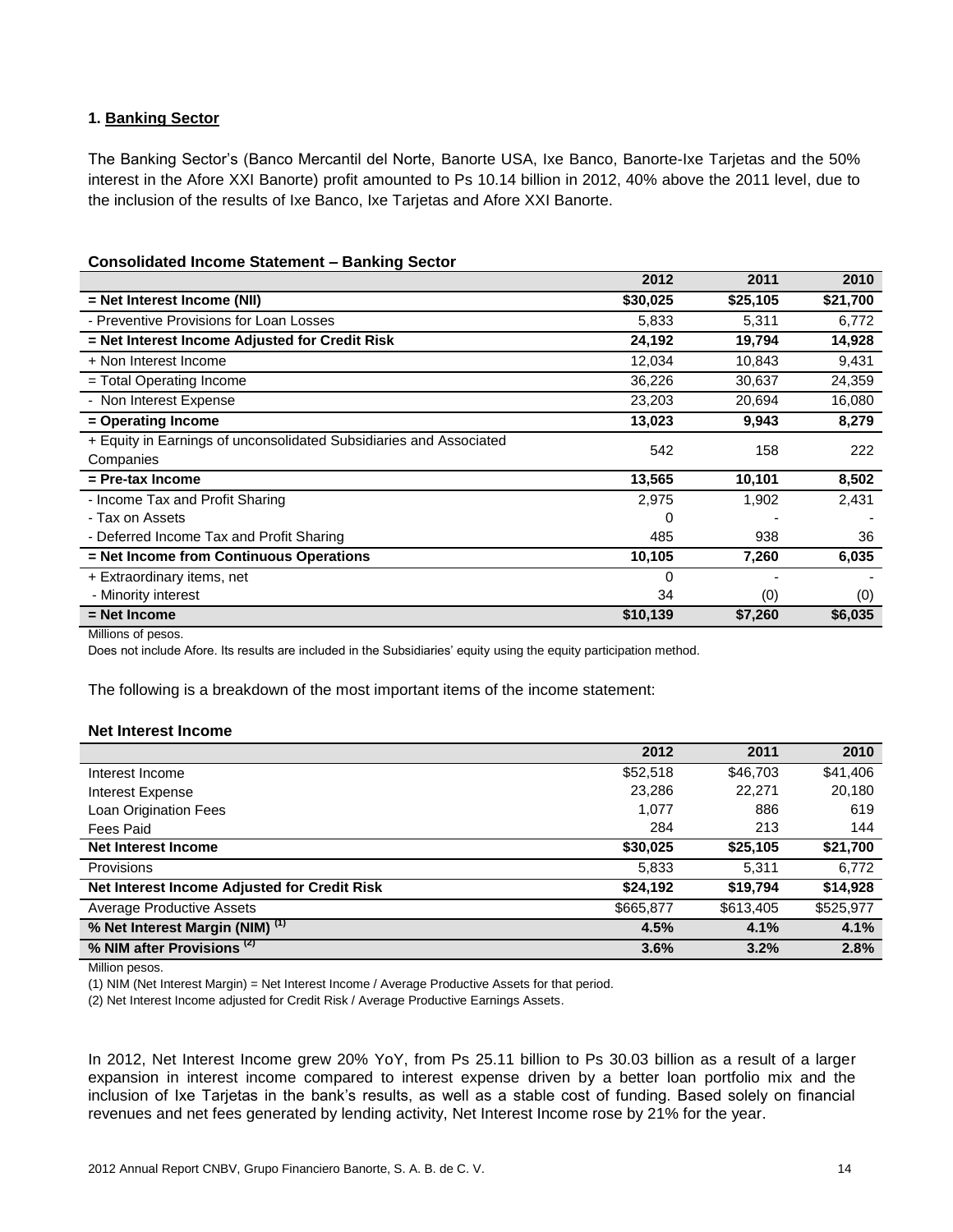The average Net Interest Margin (NIM) was 4.5% at the close of 2012, an increase of 0.4pp vs. 2011 due to a bigger increase in Net Interest Income compared to Average Productive Assets, derived from a better loan and funding mix.

### **Provisions**

In 2012 Provisions charged to results amounted to Ps 5.83 billion, 10% more compared to the same year-earlier period. The average NIM adjusted for credit risk was 3.6% in 2012, 0.4 pp higher than for the previous year.

### **Non Interest Income**

|                                                          | 2012     | 2011     | 2010    |
|----------------------------------------------------------|----------|----------|---------|
| + Fees for Commercial and Mortgage Loans                 | \$12     | \$12     | \$13    |
| + Fund Transfers                                         | 479      | 421      | 389     |
| + Account Management Fees                                | 1,240    | 1,160    | 1,018   |
| + Fiduciary                                              | 369      | 329      | 288     |
| + Income from Real Estate Portfolios                     | 1,307    | 1,117    | 906     |
| + Electronic Banking Services (1)                        | 3,377    | 2,444    | 940     |
| + Credit Card Fees (1)                                   | 2,030    | 1,418    | 2,601   |
| + Fobaproa Fees <sup>(2)</sup>                           | 0        |          |         |
| + Other Fees Charged                                     | 1,881    | 1,711    | 1,052   |
| Fees charged on services                                 | 10,695   | 8,612    | 7,207   |
| + Fund Transfers                                         | 43       | 37       | 29      |
| + Other Fees Paid                                        | 2,594    | 1,860    | 1,452   |
| + Expenses from Real Estate Portfolios                   | $\Omega$ |          |         |
| Fees paid on services                                    | 2,637    | 1,897    | 1,481   |
| $=$ Net fees                                             | 8,058    | 6,714    | 5,726   |
| + Foreign Exchange                                       | 1,391    | 1,197    | 703     |
| + Securities-Realized gains                              | 551      | 1,088    | 285     |
| + Securities-Unrealized gains                            | 472      | (722)    | 459     |
| = Trading income                                         | 2,414    | 1,564    | 1,447   |
| Subtotal Other Operating Income (Expense) <sup>(3)</sup> | 1,072    | 1,517    | 1,737   |
| Non Operating Income (Expense), net (4)                  | 491      | 1,048    | 521     |
| <b>Other Operating Income (Expense)</b>                  | 1,562    | 2,565    | 2,258   |
| = Non interest income                                    | \$12,034 | \$10,843 | \$9,431 |

Million pesos.

1. In 2012, Electronic Banking Service and Credit Card Fee headings corresponding to 2012 and 2011 were reclassified to reflect the merger of Banorte Ixe Tarjetas, SA de CV, SOFOM; as there is no reclassification for 2010, the same figures as the ones reported that year are used in this report.

2. Includes fees received by the Recovery Bank and the Bank.

3. As of April 2009, the CNBV issued changes to the main accounting criteria that require this item to be recorded under Non Interest Income. The majority of these revenues correspond to recoveries of previously charged-off loans.

4. In January 2011, the CNBV issued changes to accounting criteria according to which items previously registered under "Other Income and Expenses, net" after Net Operating Results, are now registered under Non Interest Income as of January 1st. (Criteria D-2).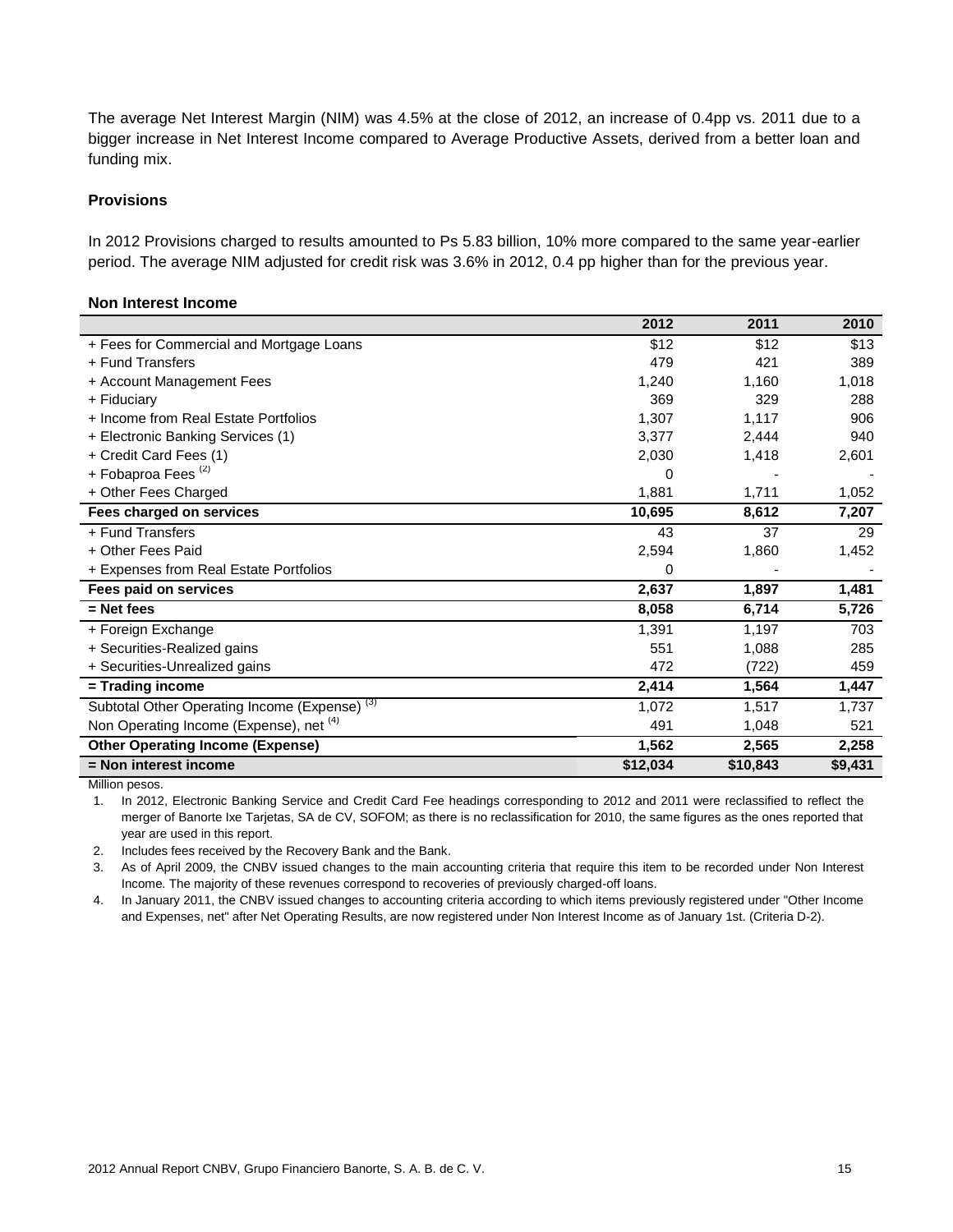The following table shows a breakdown of Non Interest Income:

|                                  | 2012     | 2011     | 2010    |
|----------------------------------|----------|----------|---------|
| Services                         | \$6,751  | \$5,597  | \$4,820 |
| Recovery                         | 1,307    | 1,117    | 906     |
| Trading                          | 2,414    | 1,564    | 1,447   |
| Other Operating Income (Expense) | 1.562    | 2.565    | 2.258   |
| Non interest income              | \$12,034 | \$10,843 | \$9,431 |

Million pesos.

In 1Q11, new Accounting Criteria were implemented, among them the so-called D-2 for reporting Other Operating Income (Expense) in the Income Statement. Consequently, as of that quarter the heading "Other Products (Expense), net" which had previously come after "Net Operating Profit (Loss)" was included in "Non Interest Income".

In 2012, Non Interest Income amounted to Ps 12.03 billion, an increase of 11% YoY, due to the absorption of Ixe Banco and Ixe Tarjetas' operations, as well as more income from real estate portfolio Recoveries and trading.

Service Fees: in 2012 they amounted to Ps 6.75 billion, 21% higher than in 2011 due to the inclusion of fees generated by Ixe Banco and Ixe Tarjetas, as well as the following increases: i) 38% in electronic banking fees, due to more users and bigger business volumes, reversing the negative impact of 2011 caused by new rules for charging ATM usage and the regulation of other fees, ii) 43% in consumer and credit card loan fees, due to more client transactions, iii) 7% in Account Management fees, due to an increase in the number of accounts, iv) 14% in income from fund transfers, and v) increases in fees generated by the Fiduciary business. As a result of the same business dynamics, Fees Paid rose by 39%, due to larger interbank fees resulting from more credit and debit card transactions among clients, as well as fees paid to Nacional Financiera in relation to credit guarantees and the consolidation of Ixe Banco and Ixe Tarjetas.

Recoveries: Non Interest Income from recoveries (including previously written-off proprietary portfolios and sales of foreclosed assets, which are classified under "Other Operating Income / Expense") decreased by (2%) vs. 2011 owing to less revenues from acquired loan portfolio recoveries (17%), and revenues from previously written-off proprietary loan recoveries (14%), which offset a 17% increase in real estate portfolio recoveries, including income from investment projects, mainly with homebuilders.

Trading: Trading revenues totaled Ps 2.41 billion in 2012, a YoY increase of 54%, due to the inclusion of IXE subsidiaries' results.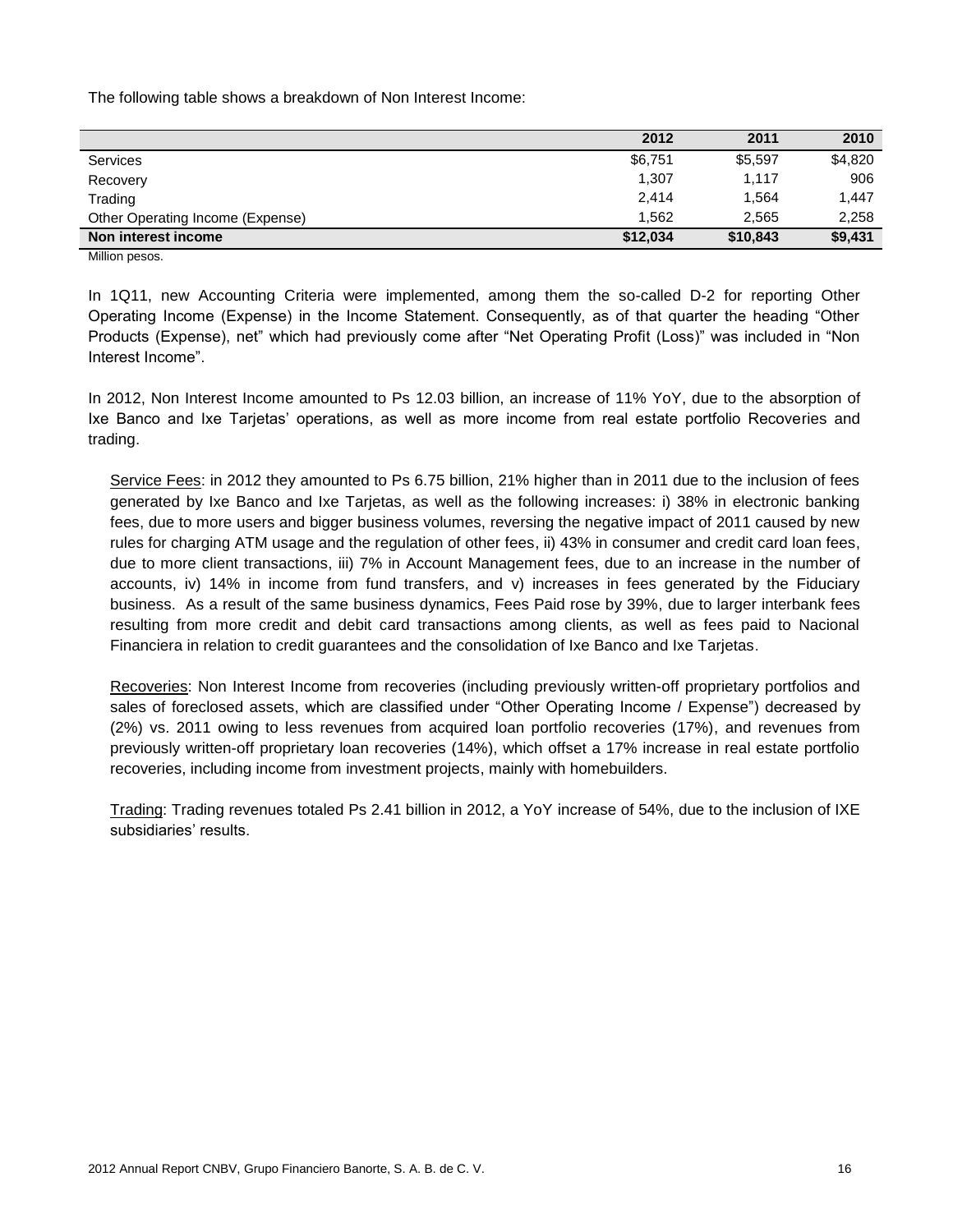### **Non Interest Expense**

|                                              | 2012     | 2011     | 2010     |
|----------------------------------------------|----------|----------|----------|
| Personnel                                    | \$9.948  | \$8,803  | \$6,556  |
| <b>Professional Fees</b>                     | 2,309    | 1,693    | 1,382    |
| Administrative and promotional expenses      | 4.155    | 4.184    | 3,551    |
| Rents, depreciations and amortizations       | 2,723    | 2,803    | 1,852    |
| Other Taxes and Non-deductible Expenses      | 1,550    | 1,008    | 775      |
| Contributions to IPAB                        | 1,610    | 1.341    | 1,136    |
| Employee Profit Sharing (PTU) <sup>(1)</sup> | 908      | 861      | 827      |
| <b>Non Interest Expense</b>                  | \$23,203 | \$20.694 | \$16,080 |

Million pesos.

(1) As a result of the application of new accounting criteria as of April 2009, employee profit sharing is registered as a Non Interest Expense.

Non Interest Expense amounted to Ps 23.20 billion in 2012, an increase of 12% vs. 2011, stemming mainly from the merger with Ixe Banco and the effect of integrating IXE Tarjetas with Banco Mercantil, which caused an increase in practically all items, especially in Personnel expenses, Professional Fees, Other taxes and Nondeductible Expenses and Contributions to IPAB.

The 2012 Efficiency Ratio was 55.2%, (2.4 pp) below 2011, due to positive operating leverage from expense containment as well as higher net interest income and non interest income.

### **Performing Loan Portfolio**

|                            | 2012      | 2011      | 2010      |
|----------------------------|-----------|-----------|-----------|
| Commercial                 | \$112,902 | \$107,044 | \$74,663  |
| Consumer                   | 117,989   | 97,890    | 83,543    |
| Corporate                  | 71,117    | 61,760    | 45,225    |
| Government                 | 86.378    | 68,328    | 47,549    |
| <b>Subtotal</b>            | 388,386   | 335,022   | 250,980   |
| Recovery bank              | 243       | 292       | 454       |
| Total performing loans (1) | \$388,629 | \$335,314 | \$251,434 |
| Past due loans             | 7,281     | \$6,583   | 6,523     |
| % NPL Ratio                | 1.8%      | 1.9%      | 2.5%      |

Million pesos.

(1) Balances not considering GFNorte Eliminations.

### **Performing Consumer Loan Portfolio**

|                       | 2012      | 2011     | 2010     |
|-----------------------|-----------|----------|----------|
| Mortgage              | \$72,015  | \$63,849 | \$55,718 |
| Car Loans             | 10.325    | 9.204    | \$8,207  |
| <b>Credit Cards</b>   | 17.524    | 11.465   | \$1,159  |
| Payroll               | 18.126    | 13.372   | \$8,459  |
| <b>Consumer loans</b> | \$117,989 | \$97,890 | \$83,543 |

Million pesos.

Total performing loans grew 16% YoY, from Ps 335.02 billion to Ps 388.39 billion excluding the proprietary loans managed by Recovery Bank. The loan portfolio recorded sustained growth in all segments as a result of the bank's strategies to promote loan activity and a favorable economic situation characterized by a greater demand in the industry.

At the end of 2012, Banking Sector past due loans increased 11% YoY, while the Past due Loan Ratio was 1.8% (includes INB past due loans), a (0.1pp) decrease from 2011.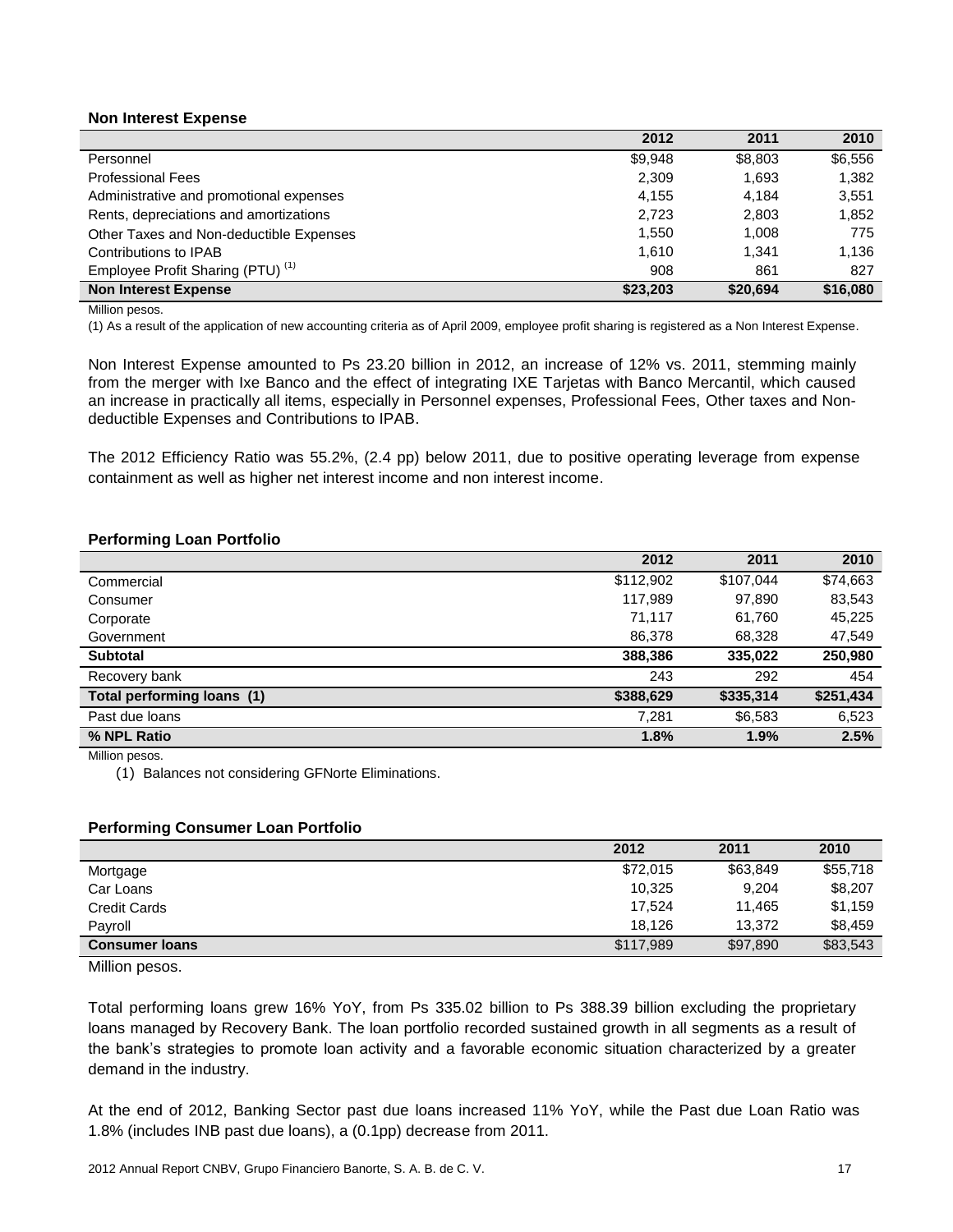### **Deposits**

|                                                 | 2012      | 2011      | 2010      |
|-------------------------------------------------|-----------|-----------|-----------|
| Non interesting-bearing demand deposits         | \$104,612 | \$91,860  | \$69,615  |
| Interest-bearing demand deposits <sup>(1)</sup> | 106,842   | 98,085    | 80,218    |
| Total demand deposits <sup>(2)</sup>            | 211.454   | 189.944   | 149,833   |
| Time deposits - retail                          | 124,314   | 116,223   | 88,805    |
| Core deposits                                   | 335,768   | 306,168   | 238,638   |
| Money Market <sup>(3)</sup>                     | 89,801    | 63.127    | 54,142    |
| <b>Total banking sector deposits</b>            | \$425,569 | \$369,295 | \$292,780 |
| Third party deposits                            | 111.042   | 123.918   | 145,602   |
| Total assets under management                   | \$536,611 | \$493,213 | \$438,382 |

Million pesos.

(1) As of 2004, IPAB checking accounts for the deposit of cash collections related to the managed portfolios of Banpaís and Bancen are excluded, retroactively for comparison purposes. The balances of these accounts to 2010, 2011 and 2012 were \$0 million pesos in all cases.

(2) Includes debit cards.

(3) Includes bank bonds. (Customers and Financial Intermediaries).

At close of 2012, **Total Deposits** amounted to Ps 425.57 billion, 15% more or Ps 56.27 billionthan in 2011, driven mainly by marketing campaigns for Banorte-Ixe deposit products.

**Core Deposits** were 10% higher YoY, increasing from Ps 306.17 billion in 2011 to Ps 335.77 billion in 2012.

### **2. Brokerage**

|                         | 2012    | 2011    | 2010    |
|-------------------------|---------|---------|---------|
| Net Income              | \$681   | \$418   | \$403   |
| Stockholders' Equity    | 2.785   | 2.591   | 1,883   |
| <b>Total Assets</b>     | 103.344 | 23.528  | 10.169  |
| Assets Under Management | 667.873 | 578.762 | 174.068 |
| M(0)                    |         |         |         |

Million pesos.

The Brokerage Sector (Casa de Bolsa Banorte Ixe and Ixe Fondos) reported Net Income of Ps 681 million in 2012, a 63% increase from 2011. This growth can mainly be attributed to mutual funds managing more client resources, which translated into more service fees, as well as more revenues from wealth management & private banking, investment banking and structured financing activity.

### **3. Long-Term Savings**

|                      | 2012    | 2011    | 2010   |
|----------------------|---------|---------|--------|
| <b>Afore</b>         |         |         |        |
| Net Income           | \$1,149 | \$443   | \$440  |
| Stockholders' Equity | 6,216   | 1,297   | 1,780  |
| <b>Total Assets</b>  | 6,889   | 1,614   | 2,096  |
| <b>AUM</b>           | 244,956 | 203,216 | 86,271 |
| <b>Insurance</b>     |         |         |        |
| Net Income           | \$924   | \$665   | \$451  |
| Stockholders' Equity | 3,252   | 2,701   | 2,436  |
| <b>Total Assets</b>  | 16,803  | 15,921  | 13,419 |
| <b>Annuities</b>     |         |         |        |
| Net Income           | \$96    | \$49    | \$12   |
| Stockholders' Equity | 1,173   | 1,142   | 1,028  |
| <b>Total Assets</b>  | 42,998  | 34,279  | 25,478 |

Million pesos.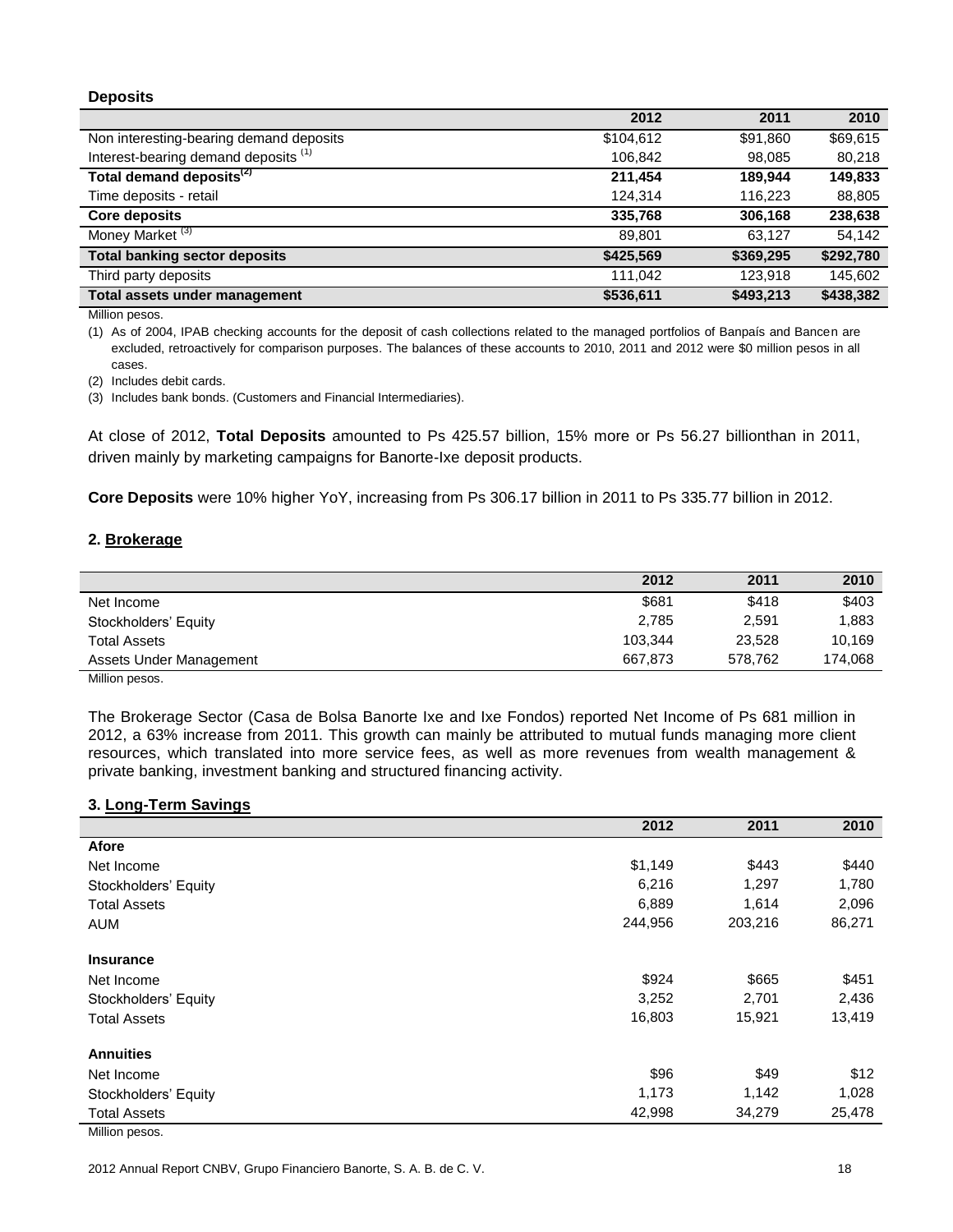### **Afore**

At the end of 2011, the merger of Afore XXI and Afore Banorte took place in which Banco Mercantil del Norte has a 50% stake. It previously had a 51% interest in Afore Banorte Generali and results were consolidated in Banco Mercantil del Norte using the straight line method; however, as it is no longer a majority shareholder of Afore XXI Banorte, results are now consolidated in the bank using the equity participation method.

In 2012, the AFORE posted a net profit of Ps 1.15 billion, 159% more YoY, on the back of an increase in managed assets derived from the merger with Afore XXI. As a result of the merger with Afore XXI and efforts to capture new accounts, managed funds totaled Ps 244.96 billion, a YoY increase of 21% vs. 2011.

At the end of December 2012, Afore XXI Banorte had a 12.9% share of managed funds, ranking 4th in the market with more than 7.28 million managed accounts (this figure does not include the 5.25 million accounts managed by Afore XXI with resources deposited in Banco de México), representing 16.8% of the system's total accounts and ranking 2nd in the market.

As part of Afore XXI Banorte's expansion in this sector, on November 27th, 2012, GFNorte informed the investment public that it had reached an agreement with Grupo BBVA to acquire Afore Bancomer through Afore XXI Banorte and that the deal was subject to authorizations from CONSAR and COFECO, which were subsequently granted on November 30th and December 18th, respectively. On January 9th, 2013, the deal was finalized. Banco Mercantil del Norte contributed with 50% of the price paid by Afore XXI Banorte (Ps 10.25 billion, which does not include the excess capital of Afore Bancomer), and the Mexican Social Security Institute the other 50%. Afore Bancomer's operations will be merged with Afore XXI Banorte's as of January 2013, and Afore XXI Banorte's corporate identity and operations will prevail, making it Mexico's largest retirement fund management company, owned jointly by the Mexican Social Security Institute (IMSS) with a 50% interest and Banco Mercantil del Norte, also with a 50% interest.

### **Insurance**

2012 profits amounted to Ps 924 million (51% corresponded to GFNorte), a YoY increase of 39% driven by annual growth in revenues from premiums, financial revenue and trading income, which offset an increase in damages and claims.

### **•** Annuities

2012 profit amounted to Ps 96 million (51% of which corresponded to GFNorte), an increase of Ps 46 million on 2011, as one-time portfolio write-offs in 2011 were not repeated during 2012, translated into higher securities' valuations.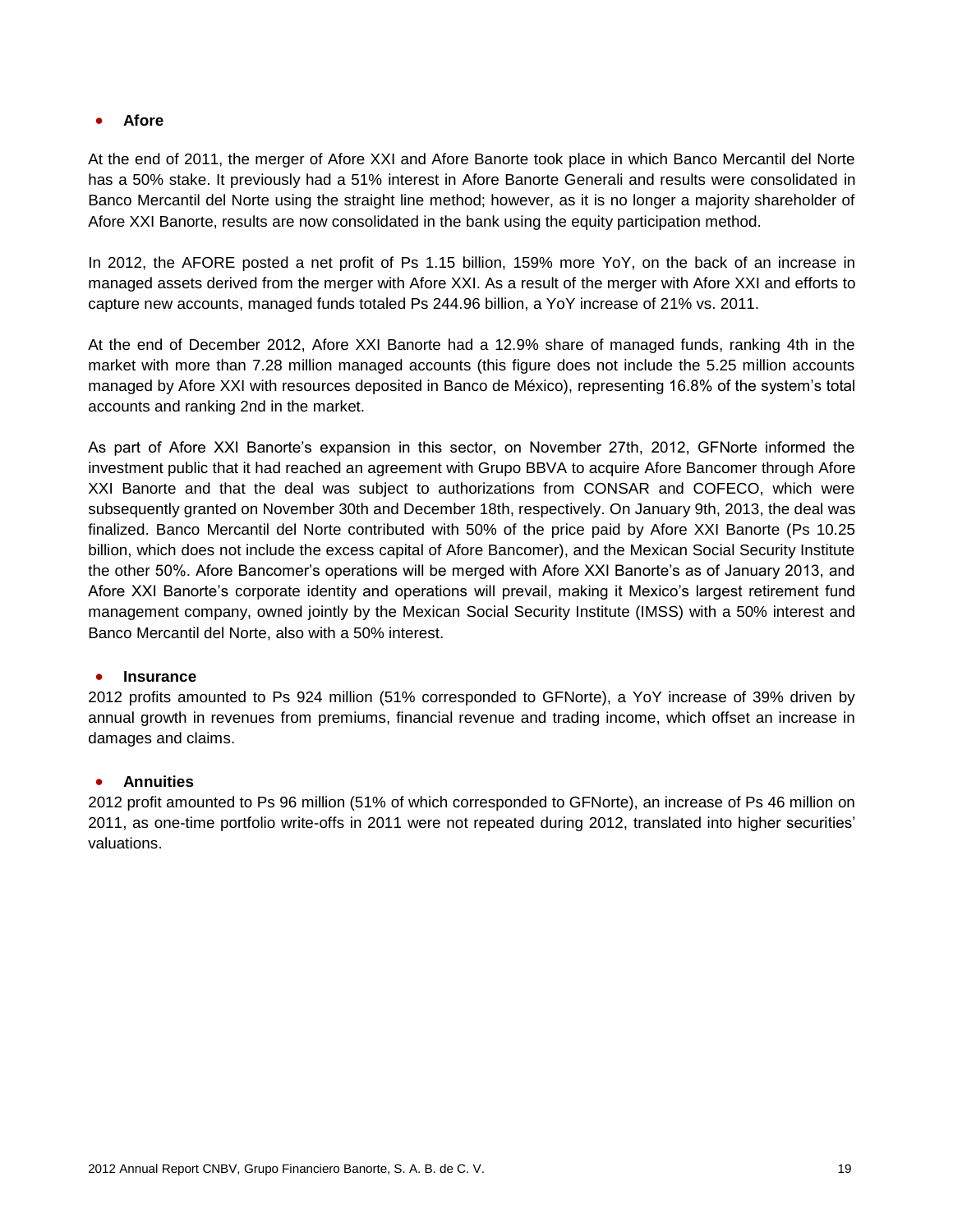### **4. Other Finance Companies**

|                                      | 2012      | 2011   | 2010   |
|--------------------------------------|-----------|--------|--------|
| Leasing and Factoring <sup>(1)</sup> |           |        |        |
| Net Income                           | \$604     | \$616  | \$443  |
| Stockholders' Equity                 | 2,983     | 2,446  | 1,930  |
| <b>Total Portfolio</b>               | 19,607    | 16,882 | 15,884 |
| Past Due Loans                       | 154       | 79     | 141    |
| <b>Total Assets</b>                  | 20,058    | 16,814 | 15,679 |
| Warehousing                          |           |        |        |
| Net Income                           | \$43      | \$40   | \$57   |
| Stockholders' Equity                 | 265       | 246    | 206    |
| Inventories                          | 351       | 43     | 49     |
| <b>Total Assets</b>                  | 578       | 277    | 777    |
| Ixe Automotriz <sup>(1)</sup>        |           |        |        |
| Net Income                           | \$33      | \$30   |        |
| Stockholders' Equity                 | 311       | 337    |        |
| <b>Total Portfolio</b>               | 703       | 1,318  |        |
| Past Due Loans                       | 20        | 66     |        |
| <b>Total Assets</b>                  | 863       | 1,390  |        |
| <b>Fincasa Hipotecaria</b>           |           |        |        |
| Net Income                           | (\$1,114) | \$22   |        |
| Stockholders' Equity                 | (236)     | 697    |        |
| <b>Total Portfolio</b>               | 3,168     | 3,915  |        |
| Past Due Loans                       | 907       | 335    |        |
| <b>Total Assets</b>                  | 3,034     | 4,575  |        |

Million pesos.

(1) In the Extraordinary Shareholders' Meeting held in January 2013, shareholders agreed to merge Ixe Automotriz with Arrendadora y Factor Banorte. This agreement is being formalized at the time of writing.

### **Leasing and Financing**

Arrendadora y Factor Banorte posted a 2012 profit of Ps 604 million, a decrease of (2%) YoY, due to more loan loss provisions derived from higher preventive reserve requirements as a result of an increase in the past due loan portfolio of the factoring company and a change in some clients' credit ratings. Lower profits at this subsidiary can also be attributed to a reduction in financial revenues from the loan portfolio due to a less favorable dollar/peso mix.

At the end of 2012 the Past due Loan Ratio stood at 0.8%, an increase of 0.3pp on 2011, while the Capitalization Ratio was 15.6% (1.6pp higher than in 2011) based on total risk weighted assets of \$19.57 billion (a YoY increase of 16%).

Arrendadora y Factor Banorte ranks 1st in terms of loans and assets among 40 companies in this sector, according to the Mexican Association of Leasing Companies, Credit and Financing (Asociación Mexicana de Sociedades Financieras de Arrendamiento, Crédito y Factoraje, A.C. (AMSOFAC).

### **Warehouse**

Warehousing reported a 2012 net income of Ps 43 million, YoY growth of 8%, mainly driven by more revenues related to inventory sales and warehouse preparation.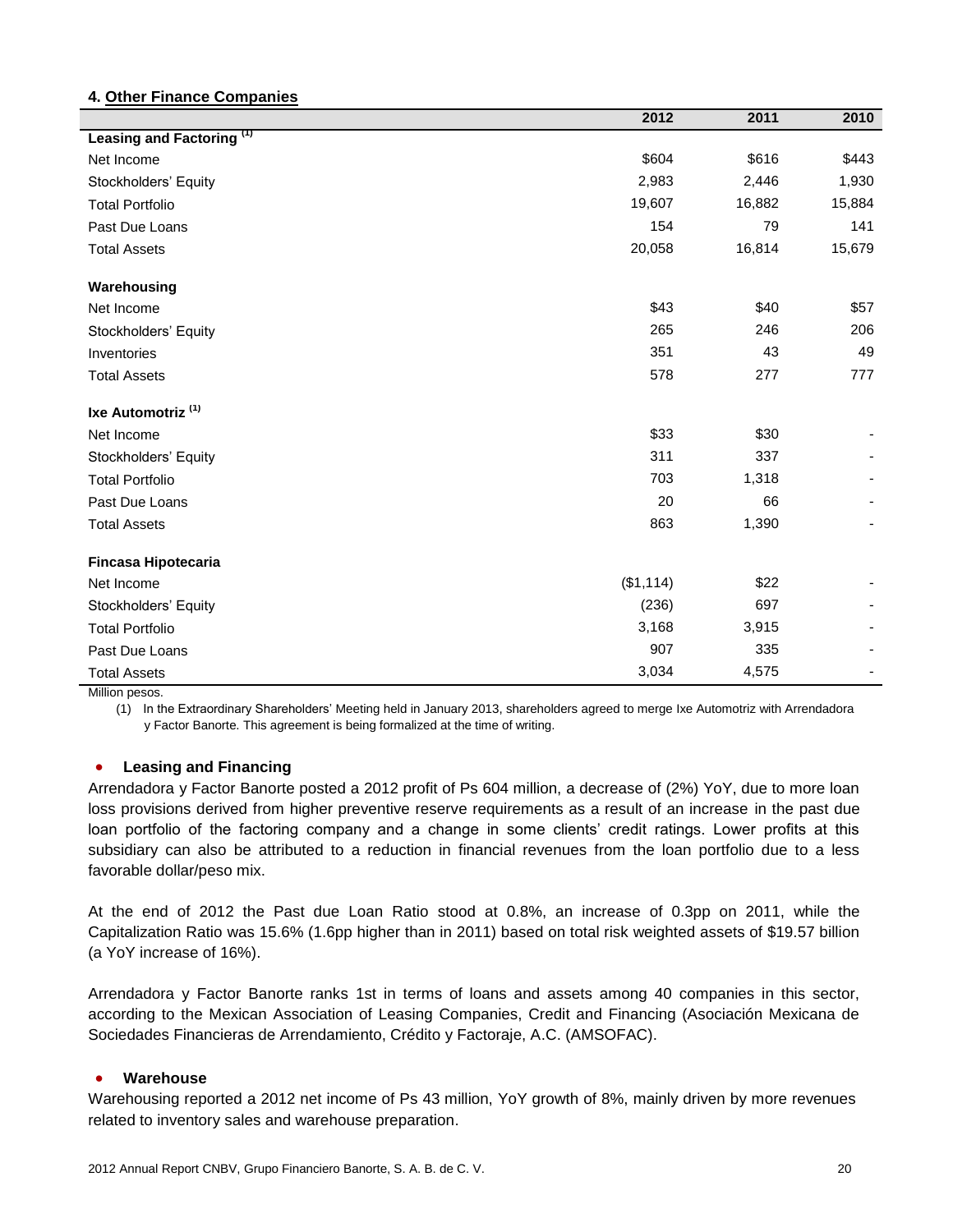At the end of 2012 the Capitalization Ratio was 7.7% considering \$2.86 billion in total certificates at risk outstanding. Banorte's warehousing business ranks 3rd among the sector's 19 warehousing companies in terms of profits generated.

### **Ixe Automotriz**

Ixe Automotriz registered a 2012 net profit of Ps 33 million, a YoY increase of 11%, on the back of savings generated from synergies with Banorte.

On January 22nd GFNORTE's Extraordinary Shareholders' Meeting agreed to merge Ixe Automotriz and Arrendadora y Factor Banorte.

### **Fincasa Hipotecaria**

Fincasa Hipotecaria registered a 2012 loss of (Ps 1.11 billion) owing to lower loan volumes, an increase in reserves for individual loans in order to align its policies with Banorte's, the recognition of an Sociedad Hipotecaria Federal accounts receivable estimate, and asset write-offs. Due to impairment of these assets, and because the deterioration process began prior to the merger between GFNorte and Ixe Grupo Financero, their fair values have been adjusted. In addition to this, on December 2012, the process began to merge Fincasa Hipotecaria with Banco Mercantil del Norte during 2013.

### **5. Other Companies**

|                        | 2012    | 2011   | 2010          |
|------------------------|---------|--------|---------------|
| <b>Ixe Soluciones</b>  |         |        |               |
| Net Income             | (\$922) | (\$64) | $\frac{2}{3}$ |
| Stockholders' Equity   | (517)   | 346    | ٠             |
| <b>Total Portfolio</b> | 288     | 286    | ٠             |
| Past Due Loans         | 204     | 174    | ۰             |
| <b>Total Assets</b>    | 387     | 1,397  | ۰             |
| <b>Ixe Servicios</b>   |         |        |               |
| Net Income             | \$1     | \$2    | \$-           |
| Stockholders' Equity   | 22      | 22     | ٠             |
| <b>Total Assets</b>    | 37      | 31     | ۰             |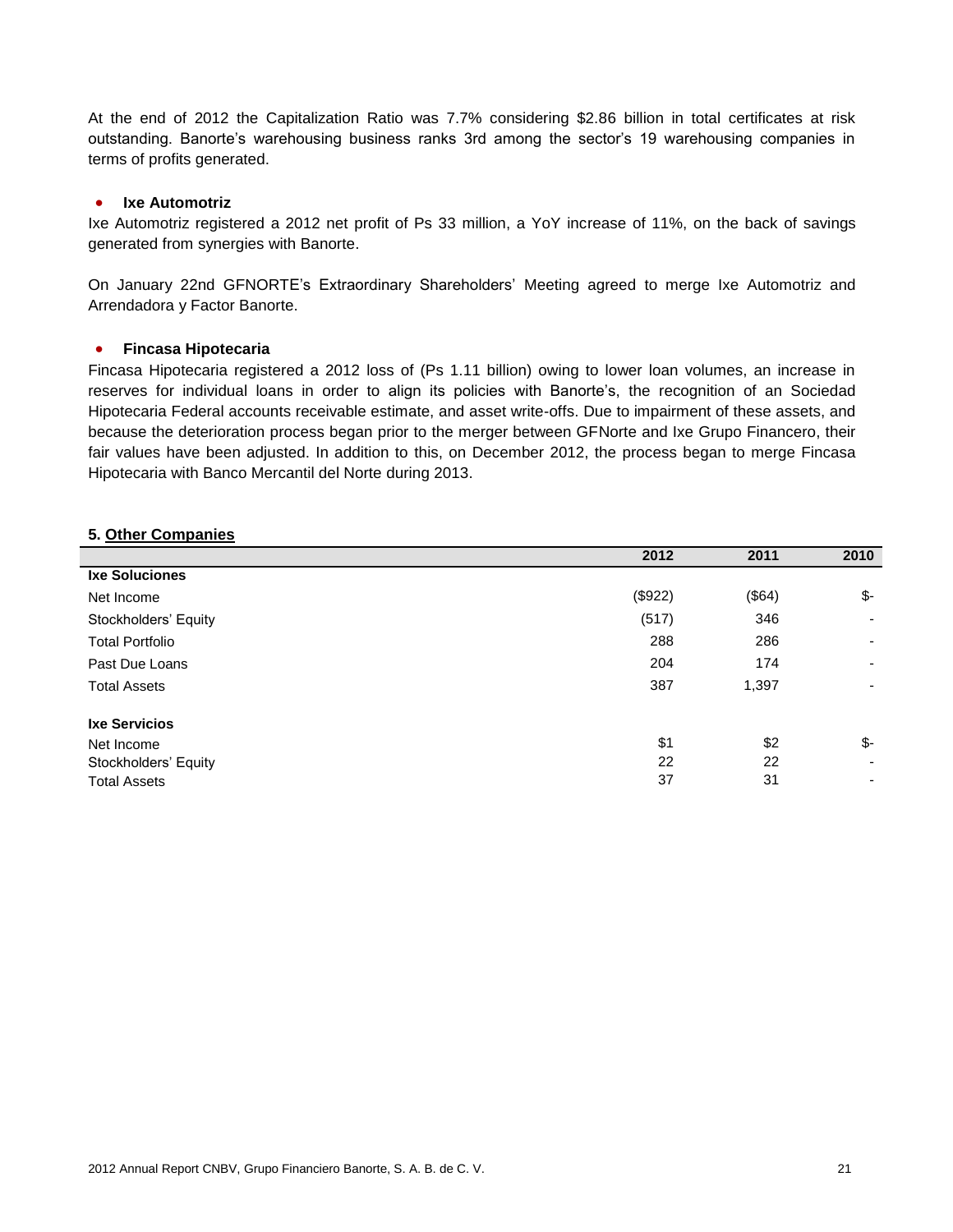### **B) FINANCIAL SITUATION, LIQUIDITY AND CAPITAL RESOURCES**

### **NET INCOME AND PROFITABILITY INDEXES**

### **GFNORTE Equity**

|                                                                   | 2012     | 2011     | 2010     |
|-------------------------------------------------------------------|----------|----------|----------|
|                                                                   |          |          |          |
| Paid-in Capital                                                   | 13,072   | 13,050   | 11,971   |
| Premium of Subscribed & Issued Shares                             | 18,320   | 18,006   | 1,673    |
| <b>Subscribed Capital</b>                                         | \$31,392 | \$31,056 | \$13,644 |
|                                                                   |          |          |          |
| <b>Capital Reserves</b>                                           | 3,399    | 3.224    | 3,181    |
| <b>Retained Earnings</b>                                          | 37.644   | 30.573   | 25,492   |
| Surplus (Deficit) from Valuation of Securities Available for Sale | 1,598    | 188      | 309      |
| Results from Valuation of Hedging Instruments                     | (2, 493) | (2,537)  | (2,214)  |
| Results from Conversions of Foreign Operations                    | (547)    | (172)    | (1,000)  |
| Net Income                                                        | 10,888   | 8,517    | 6,705    |
| <b>Earned Capital</b>                                             | \$50,489 | \$39.793 | \$32,473 |
| <b>Minority Interest</b>                                          | 6,628    | 5,585    | 4,110    |
| <b>Total Shareholders' Equity</b>                                 | \$88,509 | \$76,434 | \$50,227 |
|                                                                   |          |          |          |

Million pesos.

The Banking Sector's (Banco Mercantil del Norte, Banorte USA, Ixe Banco, Banorte-Ixe Tarjetas and the 50% stake in Afore XXI Banorte) Net Income amounted to Ps 10.14 billion in 2012, 40% higher than in 2011 derived from the integration of the results of Ixe Banco, Ixe Tarjetas and Afore XXI Banorte.

### **Banking Sector Equity** (\*)

|                                                                   | 2012     | 2011     | 2010     |
|-------------------------------------------------------------------|----------|----------|----------|
| Paid-in Capital                                                   | 14,727   | 14,727   | 11,488   |
| Premium of Subscribed & Issued Shares                             | 3.294    | 3.294    | 2,491    |
| <b>Subscribed Capital</b>                                         | \$18,021 | \$18,021 | \$13,979 |
| <b>Capital Reserves</b>                                           | 6.703    | 5.990    | 5,172    |
| <b>Retained Earnings</b>                                          | 32,676   | 26,437   | 22,066   |
| Surplus (Deficit) from Valuation of Securities Available for Sale | 1.774    | 58       | 432      |
| Results from Valuation of Hedging Instruments                     | (2,626)  | (2,675)  | (2,316)  |
| <b>Results from Conversions of Foreign Operations</b>             | (582)    | (192)    | (1,061)  |
| Net Income                                                        | 10,139   | 7.260    | 6,035    |
| <b>Earned Capital</b>                                             | \$48,084 | \$36,878 | \$30,328 |
| <b>Minority Interest</b>                                          | 10       | 10       | 10       |
| <b>Total Shareholders' Equity</b>                                 | \$66,115 | \$54.909 | \$44,316 |

Million pesos.

(\*) Does not include the Afore.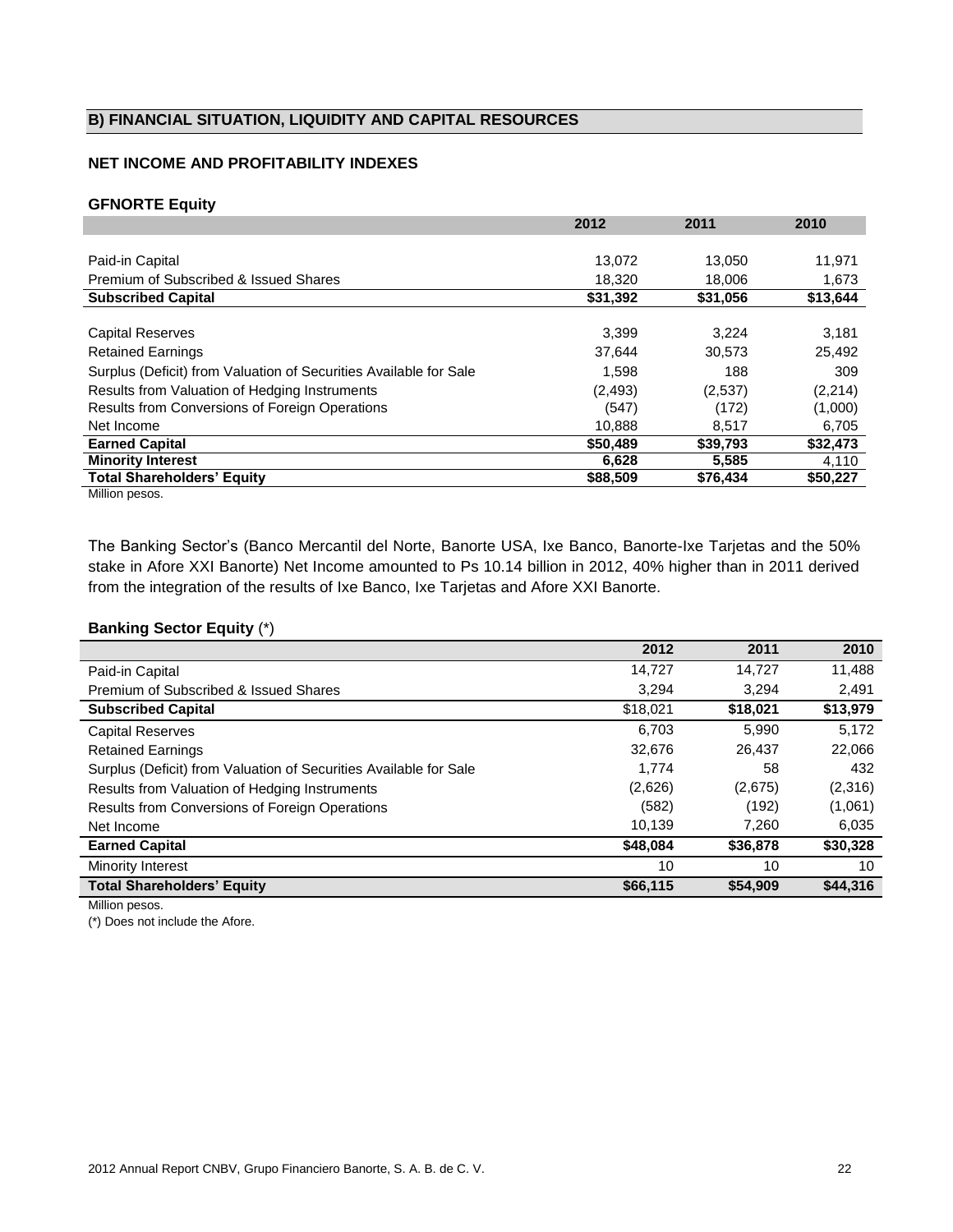|                                         | <b>Dec-12</b> | <b>Dec-11</b> | <b>Dec-10</b> |
|-----------------------------------------|---------------|---------------|---------------|
| <b>Tier 1 Capital</b>                   | 46,696        | 42,003        | 39,369        |
| Tier 2 Capital                          | 11,496        | 8,367         | 13,252        |
| <b>Net Capital</b>                      | \$58,192      | \$50,370      | \$52,621      |
| <b>Credit Risk Assets</b>               | 297,007       | 270,972       | 222,146       |
| Market & Operational Risk Assets        | 97,522        | 119,340       | 104,335       |
| Total Risk Assets <sup>(1)</sup>        | \$394,529     | \$390,312     | \$326,481     |
| <b>Net Capital / Credit Risk Assets</b> | 19.6%         | 18.6%         | 23.7%         |
| <b>Capitalization Ratio</b>             |               |               |               |
| Tier 1                                  | 11.8%         | 10.8%         | 12.1%         |
| Tier 2                                  | 2.9%          | 2.1%          | 4.1%          |
| <b>Total Capitalization Ratio</b>       | 14.7%         | 12.9%         | 16.1%         |

Million pesos.

(1) Excluding intercompany eliminations.

At end of 2012, Banorte's Capitalization Ratio (CR) was 14.7% taking into consideration credit, market and operational risks, and 19.6% considering only credit risks. The Tier 1 ratio was 11.8% while Tier 2 was 2.9%. On an annual basis, the 2012 Capitalization Ratio is 1.8 pp above 2011's as a result of:

| 1)<br>$\mathbf{2}$<br>3)<br>4)<br>5)<br>6)<br>7)<br>8) | Profits generated from 4Q11 to 4Q12:<br>Subordinated Notes' Issuance (TIER 2, Jun-12):<br><b>Reduction in Market Risks:</b><br>Dividends received from Afore XXI Banorte (May-12):<br>Investment increase in securitization instruments:<br>Growth in risk assets during this period:<br>Afore Bancomer Investment (Nov-12):<br>Increase in Intangibles: | $+2.3$ pp<br>$+0.8$ pp<br>$+0.4$ pp<br>$+0.1$ pp<br>$-0.1$ pp<br>$-0.2$ pp<br>$-0.4$ pp<br>$-0.5$ pp |
|--------------------------------------------------------|----------------------------------------------------------------------------------------------------------------------------------------------------------------------------------------------------------------------------------------------------------------------------------------------------------------------------------------------------------|------------------------------------------------------------------------------------------------------|
| 9)                                                     | Banorte - IXE Tarjetas Investment (Jan-12, Apr-12):                                                                                                                                                                                                                                                                                                      | $-0.6$ pp                                                                                            |
|                                                        |                                                                                                                                                                                                                                                                                                                                                          |                                                                                                      |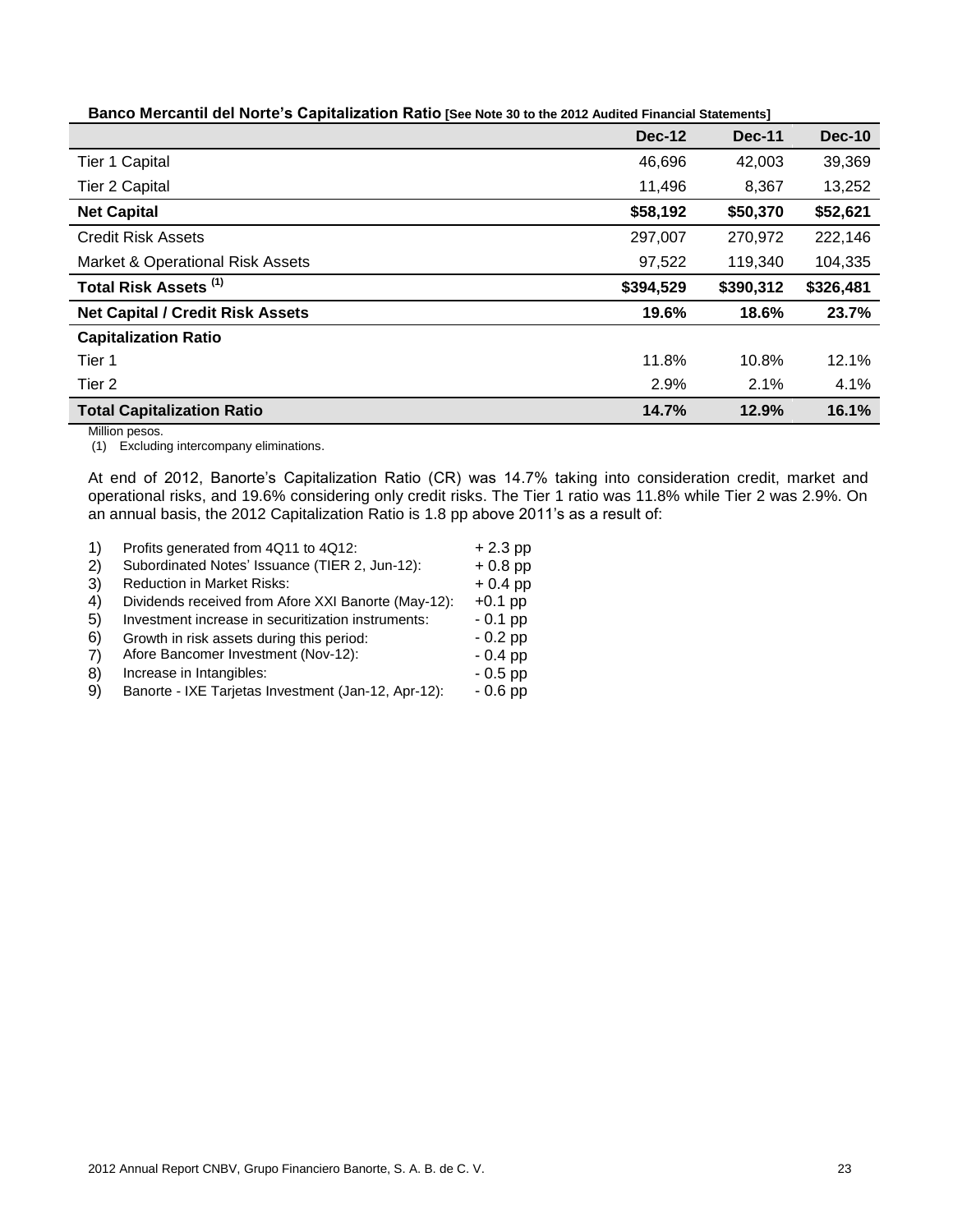|  | Ixe Banco's Capitalization Ratio [See Note 26 to the 2012 Audited Financial Statements] |
|--|-----------------------------------------------------------------------------------------|
|--|-----------------------------------------------------------------------------------------|

|                                         | <b>Dec-12</b> | <b>Dec-11</b> |
|-----------------------------------------|---------------|---------------|
| <b>Tier 1 Capital</b>                   | 5,686         | 4,711         |
| <b>Tier 2 Capital</b>                   | 2,483         | 2,907         |
| <b>Net Capital</b>                      | \$8,169       | \$7,618       |
| <b>Credit Risk Assets</b>               | 33,246        | 35,219        |
| Market & Operational Risk Assets        | 19,378        | 14,465        |
| Total Risk Assets <sup>(1)</sup>        | \$52,624      | \$49,684      |
| <b>Net Capital / Credit Risk Assets</b> | 24.6%         | 21.6%         |
| Tier 1                                  | 10.8%         | 9.5%          |
| Tier 2                                  | 4.7%          | 5.9%          |
| <b>Total Capitalization Ratio</b>       | 15.5%         | 15.3%         |

Million pesos.

(1) Excluding intercompany eliminations.

At close of December 2012, the Capitalization Ratio was 15.5% taking into consideration market, credit and operational risks, and 24.6% considering only credit risks. The Tier 1 ratio was 10.8% while Tier 2 was 4.7%. On an annual basis, the Capitalization Ratio was 0.2 pp higher in December 2012 as a result of:

| 1) | Impact of the increase in Stockholders' Equity                     | $+0.96$ pp |
|----|--------------------------------------------------------------------|------------|
| 2) | Impact of permanent investments in shares during the period        | $+0.89$ pp |
| 3) | Growth in risk assets during the period                            | $-0.92$ pp |
| 4) | FX impact on Subordinated Notes                                    | $-0.47$ pp |
| 5) | Securitizations that impact net capital                            | $-0.14$ pp |
| 6) | Impact of intangibles and assets that are deferred for over a year | $-0.07$ pp |
| 7) | Decrease in overall reserves                                       | $-0.06$ pp |

### **CASH FLOW STATEMENT**

The cash flow statement reveals cash available to the institution at a certain point in time in order to meet its obligations with creditors. The structure of the cash flow statement provides details of the cash generated by the operation, and uses of resources for net financing and the investment program. As of December 2012, available cash amounted to Ps 68.48 billion, 28% above the Ps 53.65 billion registered in December 2011.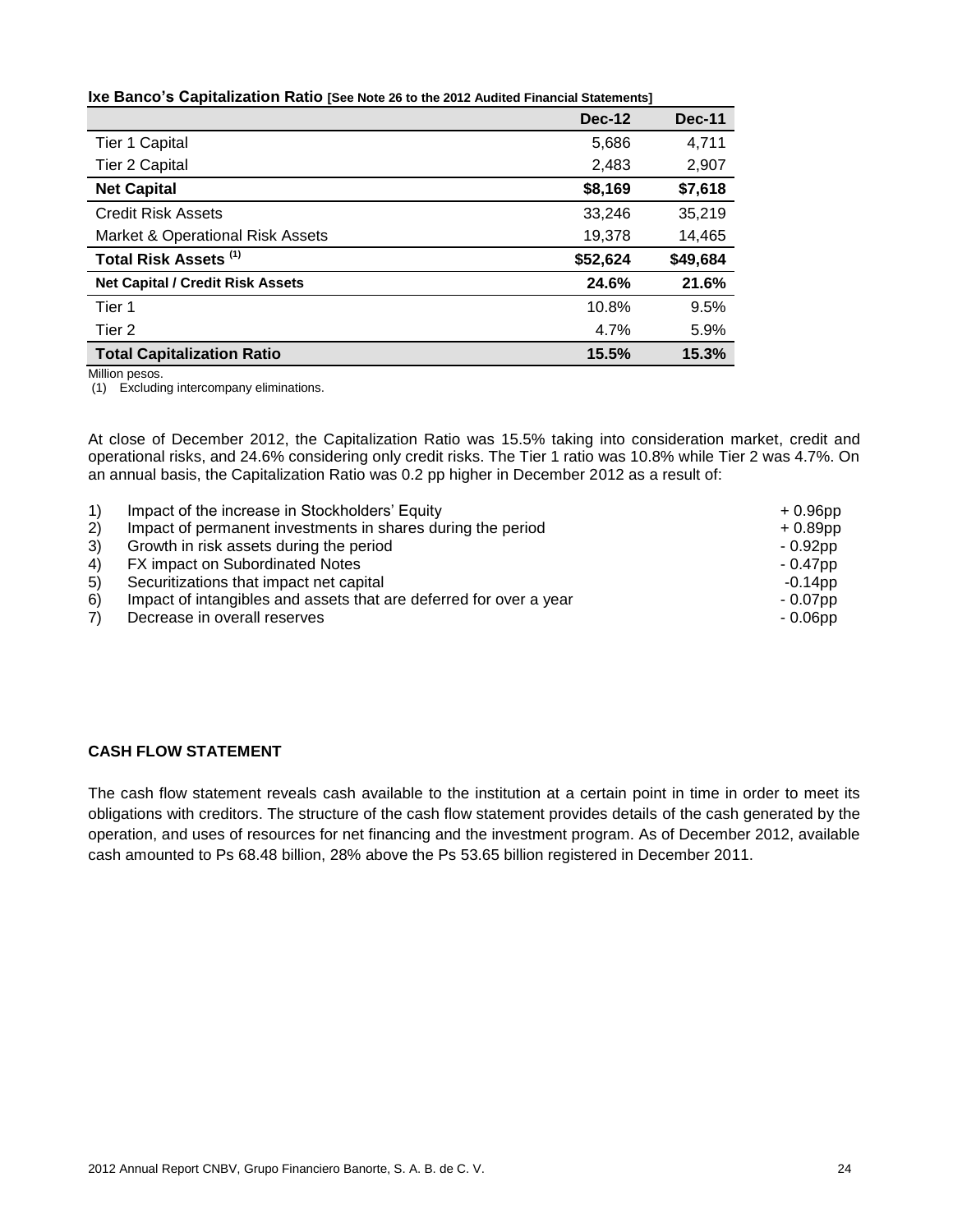### **GFNorte Cash Flow Statement**

|                                                                            | 2012           | 2011       |
|----------------------------------------------------------------------------|----------------|------------|
| Net income                                                                 | Ps. 10,888     | Ps. 8,517  |
| Items not requiring (generating) resources:                                |                |            |
| <b>Technical reserves</b>                                                  | 8,708          | 9.316      |
| Depreciation and amortization                                              | 1,148          | 1,549      |
| Other provisions                                                           | 2,265          | (271)      |
| Current and deferred income tax                                            | 4,128          | 3,399      |
| Equity in earnings of unconsolidated subsidiaries and associated companies | 597            | 696        |
|                                                                            | 27,734         | 23,206     |
| <b>OPERATING ACTIVITIES:</b>                                               |                |            |
| Changes in margin accounts                                                 | (244)          | 233        |
| Changes in investments in securities                                       | (15, 296)      | (51, 179)  |
| Changes in debtor balances under repurchase and resale agreements          | (1,865)        | 1,191      |
| Changes in asset position of derivatives                                   | (2, 437)       | (4,866)    |
| Change in loan portfolio                                                   | (51, 380)      | (52, 461)  |
| Changes in acquired collection rights                                      | 450            | (598)      |
| Changes in accounts receivable from insurance and annuities, net           | 69             | (953)      |
| Changes in debtor premiums, net                                            | 305            | (3, 442)   |
| Changes in reinsurance (net) (asset)                                       | (122)          | (2,594)    |
| Changes in receivables generated by securitizations                        | (26)           | 108        |
| Change in foreclosed assets                                                | (692)          | (1,008)    |
| Change in other operating assets                                           | (837)          | (6, 595)   |
| Change in deposits                                                         | 55,653         | 42,465     |
| Change in interbank and other loans                                        | 474            | (884)      |
| Change in creditor balances under repurchase and sale agreements           | 271            | 14,554     |
| Collateral sold or pledged                                                 | 6              | 20         |
| Change in liability position of derivative financial instruments           | 1,861          | 4,966      |
| Change in technical reserves (net)                                         | 608            | 33,090     |
| Changes in reinsurance (net) (liability)                                   | (441)          | 1,246      |
| Change in subordinated debentures                                          | 2,933          | (4,389)    |
| Change in other operating liabilities                                      | 4,103          | 1,988      |
| Change in hedging instruments related to operations                        | (248)          | 1,865      |
| Income tax                                                                 | (1,821)        | (1,935)    |
| Net cash generated or used from operations                                 | 19,058         | (5, 972)   |
|                                                                            |                |            |
| <b>INVESTING ACTIVITIES:</b>                                               |                |            |
| Proceeds on disposal of property, furniture and equipment                  | 1,335          | 1.832      |
| Payments for acquisition of property, furniture and equipment              | (2,798)        | (4, 244)   |
| Payment on acquisitions of Subsidiaries and associated companies           | (1,727)        | (3,002)    |
| Sale of other permanent investments                                        |                | 183        |
| Charges for cash Dividends                                                 | 251            | 469        |
| Cash flow received from Ixe companies                                      |                | 4,368      |
| Net cash flows from investment activity                                    | (2,939)        | (394)      |
| <b>FINANCING ACTIVITIES:</b>                                               |                |            |
| Dividends paid                                                             | (1,240)        | (1, 157)   |
| Repurchase of shares                                                       | 33             | 461        |
| Net financing activity cash flows                                          | (1, 207)       | (696)      |
| Change in permanent investments due to consolidation                       | $\blacksquare$ | 2,060      |
|                                                                            |                |            |
| Net (decrease) increase in cash and cash equivalents                       | 14,912         | (5,002)    |
| Effects from changes in the value of cash and cash equivalents             | (85)           | 162        |
| Cash and cash equivalents at the beginning of the year                     | 53,653         | 58,493     |
| Cash and cash equivalents at the end of the year                           | Ps. 68,480     | Ps. 53,653 |

Million pesos.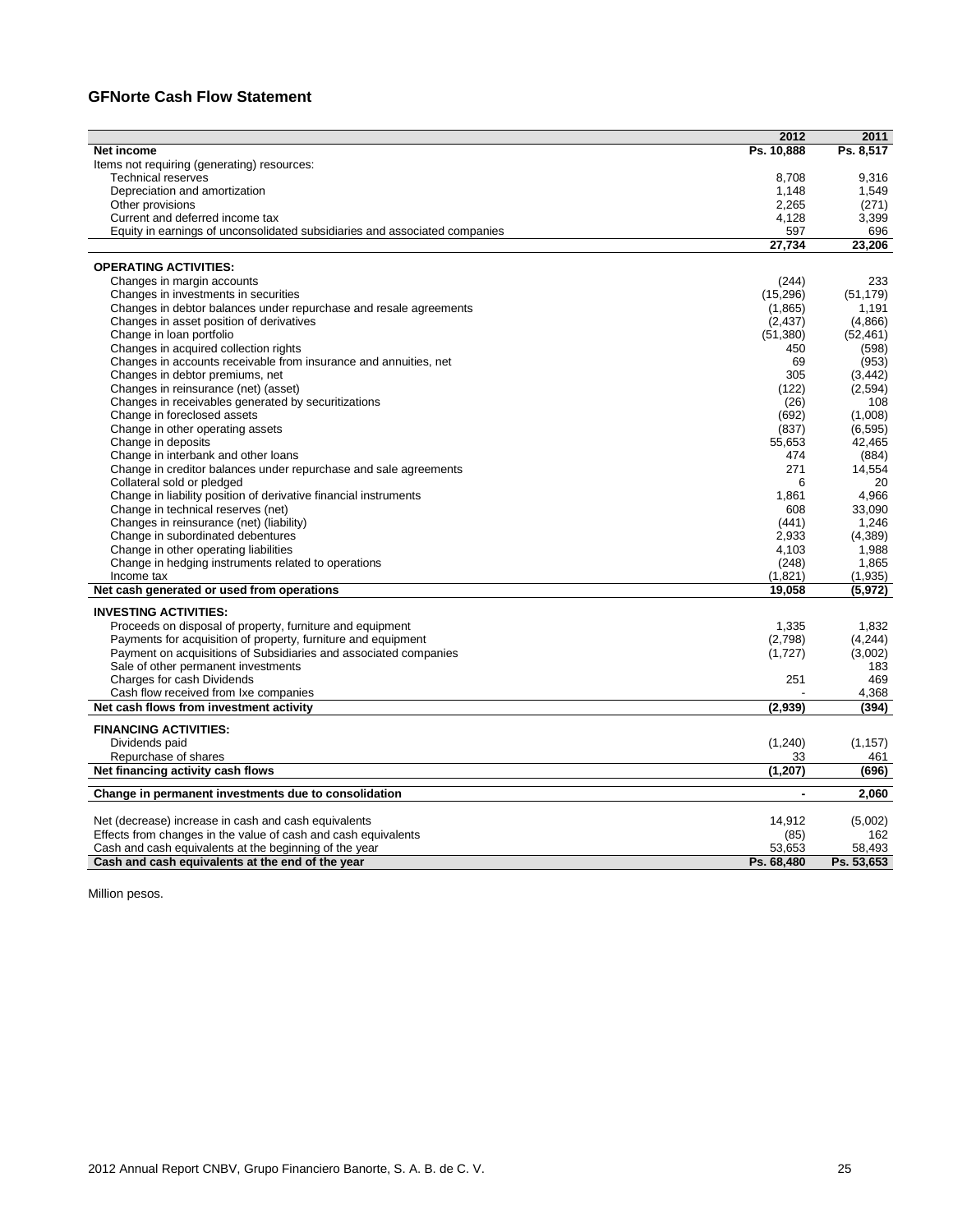### **DIVIDENDS**

On October 17, 2011, the Ordinary General Shareholders' Meeting approved changes to the dividend policy, and as a result dividend payments will be as follows:

- **1.** 16% of recurring net income in the event that profit growth is between 0% and 10% during the year.
- **2.** 18% of recurring net income in the event that profit growth is between 11% and 20% during the year.
- **3.** 20% of recurring net income in the event that profit growth is greater than 21%.

### **POLICIES GOVERNING TREASURY ACTIVITIES OF THE BANK (MAIN SUBSIDIARY OF THE FINANCIAL GROUP)**

### **Regulatory Framework**

- 1. All operations carried out by the Treasury will be executed in strict accordance with regulations established by Banking Institution regulatory authorities, such as the Central Bank (BANXICO), the National Banking and Securities Commission (CNBV), the Ministry of Finance and Public Credit (SHCP), as well as those set forth in the Law of Credit Institutions.
- 2. The Treasury is subject to the policies regarding thresholds and management of liquidity risks established by the Risk Policy Committee in the Risk Administration manual.

### **Treasury Management**

In order to maintain a prudent strategy for the management of assets and liabilities through stable funding sources, constitute and maintain liquid assets at optimum levels, the Treasury will monitor the following limits to maintain an appropriate level of liquidity:

- 1. Diversification of funding sources, by accessing several markets in order to diversify funding sources.
- 2. Structure liabilities in such a way as to avoid the accumulation of maturities that significantly influence the administration and control of the Treasury's resources.
- 3. Ensure liquidity in adverse times by tapping long-term liabilities.
- 4. Liquid Assets. Maintain a balanced liquid assets-total assets ratio.
- 5. Additional Liquidity. Maintain a highly liquid inventory of assets to ensure the immediate availability of resources.
- 6. Transfer Prices. The Treasury will have exclusive power to determine and propose the transfer costs of assets and liabilities to the Risk Policy Committee.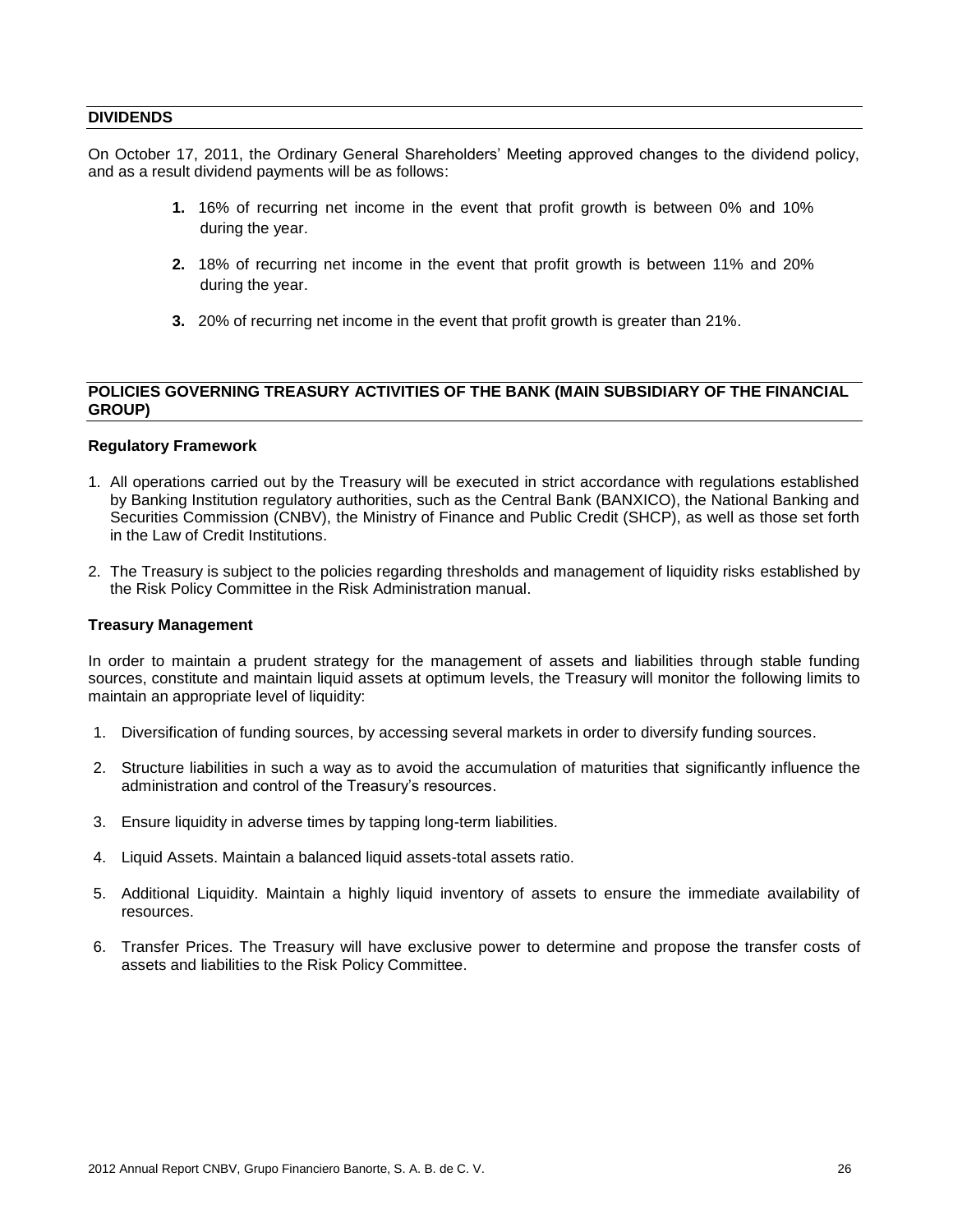### **Sources of Financing/International Treasury**

Sources of financing for the International Treasury should be classified in a monthly report indicating the sources of available resources, their use and concentration:

1. Public:

- Checking accounts (via the network of branches and corporations).
- 2. Market:
	- Commercial paper.
	- Cross Currency Swaps
	- Syndicated Loans.
	- Securitizations
	- Deposit Certificate.
- 3. National Banks and Development Funds:
	- National Banks.
	- Funds.
- 4. Correspondent Banks:
	- Foreign Banks
- 5. Available credit lines: (not available)
	- Commercial paper.
	- Correspondent banks.
- a. Through diverse Long Term Financing Programs, proposals will be studied, analyzed and implemented, in order to consolidate an adequate debt profile
- b. The results of the liquidity coefficients tests will be sent to the authorities and the Head of Risk Control simultaneously for monitoring.
- c. The International Treasury will review the liquidity ratio limits set by the Risk Policy Committee and the authorities on a daily basis.
- d. The International Treasury, in coordination with the Head of Risk Control, will monitor the results of its daily calculations of liquidity coefficients.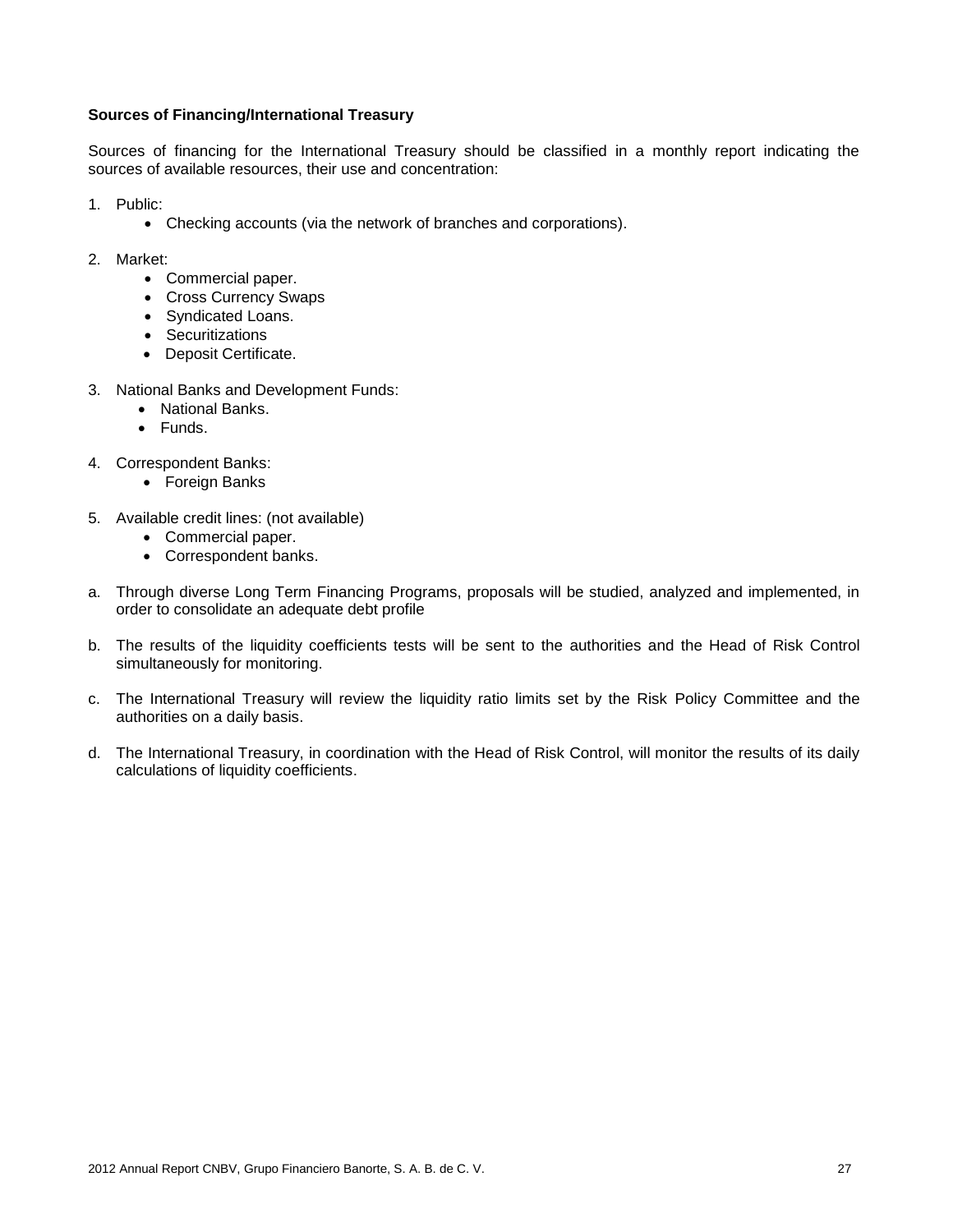### **PAID AND DEFERRED TAX**

| <b>Concept</b>         | As of December 31st, 2012 |
|------------------------|---------------------------|
| Income Tax (ISR)       | 3,653                     |
| Profit Sharing (PTU)   | 721                       |
| <b>IMPAC</b>           | 0                         |
| Updated caused taxes   | 0                         |
| Deferred ISR & PTU     | 734                       |
| Updated deferred taxes | $\Omega$                  |
| <b>Total</b>           | \$5,108                   |

Million pesos.

| <b>Temporary Asset Differences</b>                                    | <b>ISR</b> | <b>PTU</b> | <b>Net</b> |
|-----------------------------------------------------------------------|------------|------------|------------|
| Tax loss carry forwards                                               | 885        | 0          | 885        |
| Allowance for loan losses                                             | 700        | 0          | 700        |
| Uniteller & Banorte USA tax losses                                    | 4          | 0          | 4          |
| State Tax on deferred assets                                          | 8          | 0          | 8          |
| Accounting provisions                                                 | 197        | 61         | 257        |
| Excess of tax over book value of foreclosed and fixed assets          | 569        | 56         | 625        |
| Profit Sharing (PTU)                                                  | 208        | 83         | 291        |
| Surplus preventive allowances for credit risks over the net tax limit | 300        | 103        | 403        |
| Fees collected in advance                                             | 288        | 31         | 319        |
| Other items                                                           | 100        |            | 101        |
| <b>Total Assets</b>                                                   | \$3,259    | \$335      | \$3,594    |

| <b>Temporary Liability Differences</b>           | <b>ISR</b> | <b>PTU</b> | <b>Net</b> |
|--------------------------------------------------|------------|------------|------------|
| Unrealized loss in securities available-for-sale | (88)       | 0          | (88)       |
| Capitalizable projects' expenses                 | (445)      | (107)      | (552)      |
| Contribution to pension fund                     | (908)      | (270)      | (1, 178)   |
| Portfolios acquired                              | (330)      | (91)       | (421)      |
| Intangible Assets                                | (517)      | 0          | (517)      |
| Deferred from the IXE purchase method            | (110)      | 0          | (110)      |
| Other liabilities                                | (1,674)    | (34)       | (1,707)    |
| <b>Total liabilities</b>                         | (\$4,072)  | (\$502)    | (\$4,574)  |
| <b>Assets (Liabilities) Accumulated Net</b>      | (\$811)    | (\$167)    | (\$978)    |

Million pesos.

Banorte recognizes the effect of deferred taxes determined under the assets and liabilities method, in accordance with NIF D-4 "Accounting Approaches for Income Tax, Taxes on Assets and Employee Profit Sharing", and the INIF-8 "Effects of Corporate Tax at a Basic Rate (IETU)", through a comparison of their accounting and fiscal values. Temporary differences arise from this comparison to which the corresponding tax rate was applied.

On the other hand, employee profit sharing (PTU) is calculated taking into consideration temporary differences that arise during the year to which the corresponding fiscal rate is applied, creating a liability or benefit in the future; likewise, projections were made to calculate IETU and compare it with ISR, and it was determined that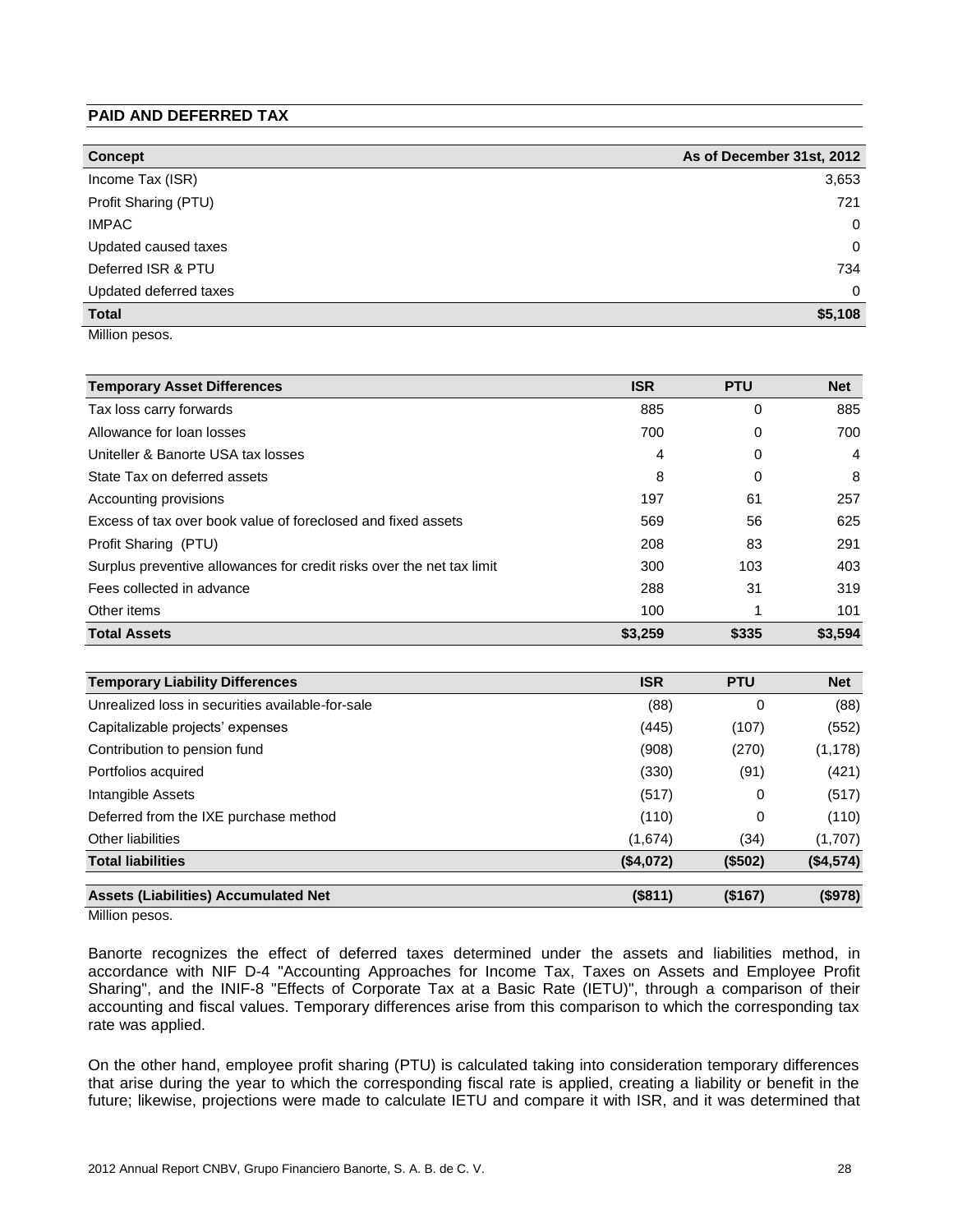Banorte and its subsidiaries will continue paying Income Tax (ISR), so no adjustments were made to the calculation of deferred taxes.

The net effect of all the aforementioned operations are shown in the Balance Sheet under assets entitled "Deferred Taxes".

|  |  |  |  | The deferred taxes for each subsidiary as of December 31st, 2012 are as follows: |
|--|--|--|--|----------------------------------------------------------------------------------|
|  |  |  |  |                                                                                  |

| <b>Deferred Taxes</b>                                               | As of December 31st, 2012 |
|---------------------------------------------------------------------|---------------------------|
| Banco Mercantil del Norte S.A.                                      | (824)                     |
| Grupo Financiero Banorte S.A.B. de C.V.                             | (488)                     |
| Almacenadora Banorte S.A. de C.V.                                   | (2)                       |
| Seguros Banorte Generali S.A. de C.V.                               | 104                       |
| Pensiones Banorte Generali S.A. de C.V.                             | (147)                     |
| IXE Banco S.A.                                                      | 227                       |
| Casa de Bolsa Banorte Ixe, S. A. de C. V. (antes Ixe Casa de Bolsa) | (12)                      |
| IXE Fondos S.A. de C.V.                                             | 1                         |
| IXE Automotriz S.A. de C.V.                                         | 28                        |
| IXE Soluciones S.A. de C.V.                                         | 36                        |
| Fincasa Hipotecaria S.A. de C.V.                                    | 99                        |
| <b>Total</b>                                                        | (\$978)                   |
| .                                                                   |                           |

Million pesos.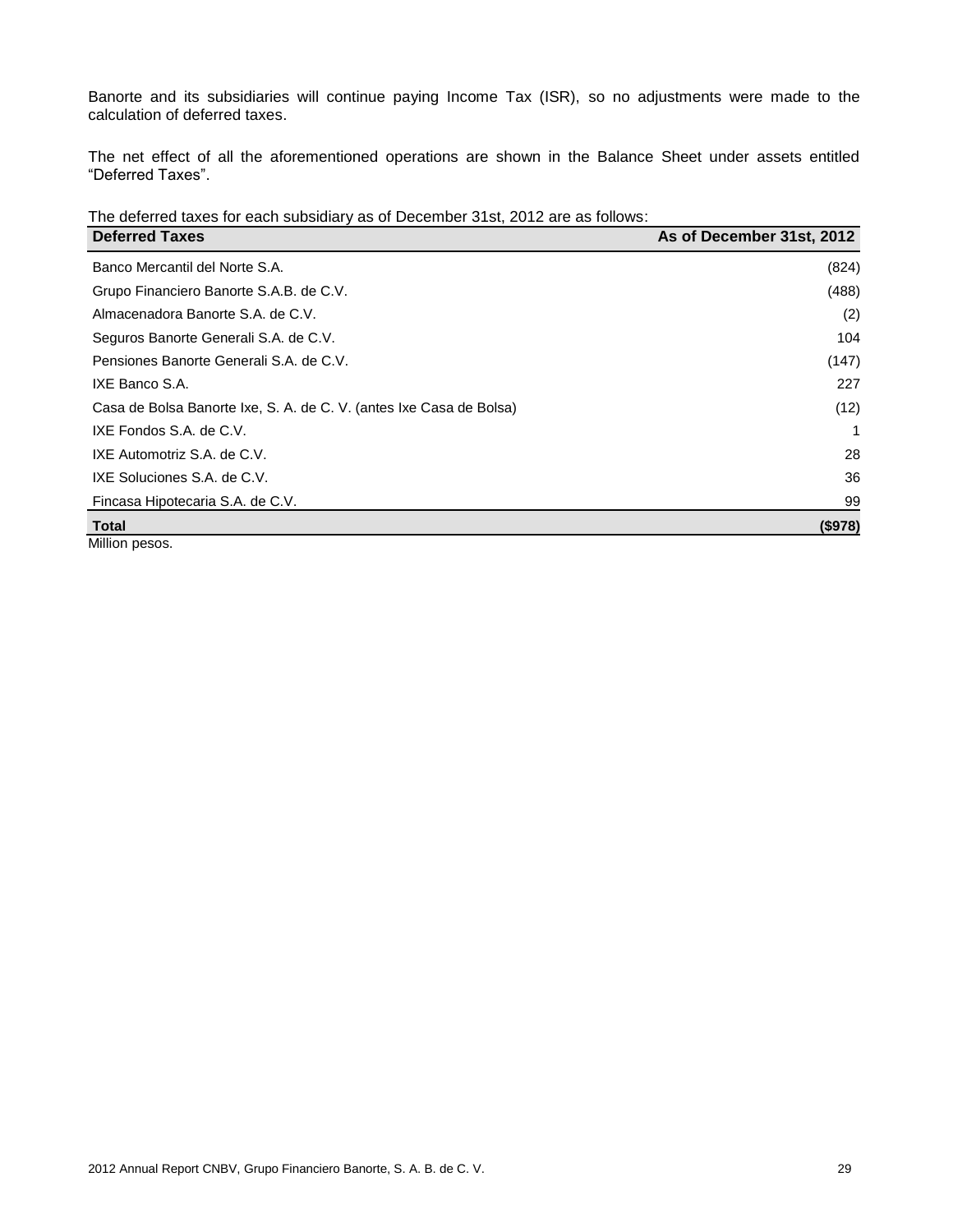### **TAX CREDITS OR DEBTS**

The tax credits listed below are currently in litigation:

|                                                                | As of December 31st, 2012 |
|----------------------------------------------------------------|---------------------------|
| <b>BANORTE</b>                                                 | \$1,415                   |
| Value Added Tax (IVA) not credited for the 2006 fiscal year    | 221                       |
| Value Added Tax Accumulated from Fees for the 2007 fiscal year | 1,167                     |
| IMSS fees, various items                                       | 6                         |
| <b>INFONAVIT</b> fees, various items                           | 21                        |
| <b>RETIREMENT SAVINGS (AFORE BANORTE)</b>                      | \$25                      |
| Fiscal year 2003 (330-SAT-17738)                               | 8                         |
| Fiscal year 2004 (330-SAT-VIII-6-11775)                        | 17                        |
| <b>BROKERAGE</b>                                               | \$37                      |
| Fiscal year 2003 (document 900 06 05-2008-11006)               | 2                         |
| Fiscal year 2007 (document 900 06 05-2010-03968)               | 35                        |
| MUTUAL FUNDS (OPERADORA DE FONDOS BANORTE, S. A. DE C. V.)     | \$7                       |
| Fiscal year 2004 (document 900 06-02-2008-15698)               | $\overline{7}$            |
| ANNUITIES (PENSIONES BANORTE GENERALI, S.A, DE C.V.)           | \$10                      |
| Fiscal year 2006 (document 900-06-02-02-00-2009-5083)          | 10                        |
| INSURANCE (SEGUROS BANORTE GENERALI, S. A. DE C. V.)           | \$363                     |
| Fiscal year 2002 (document 900 06 01-2008-6557)                | 297                       |
| Fiscal year 2003 (document 900-06-01-2009-9518)                | 15                        |
| Fiscal year 2004 (document 900-06-01-2010-9212)                | 51                        |
| <b>IXE BANCO S.A.</b><br>ISR-PTU 2005 adjusted for inflation   | \$12<br>$12 \overline{ }$ |
| <b>FINCASA HIPOTECARIA SA DE CV</b><br><b>ISR 2004</b>         | \$32<br>32                |

Million pesos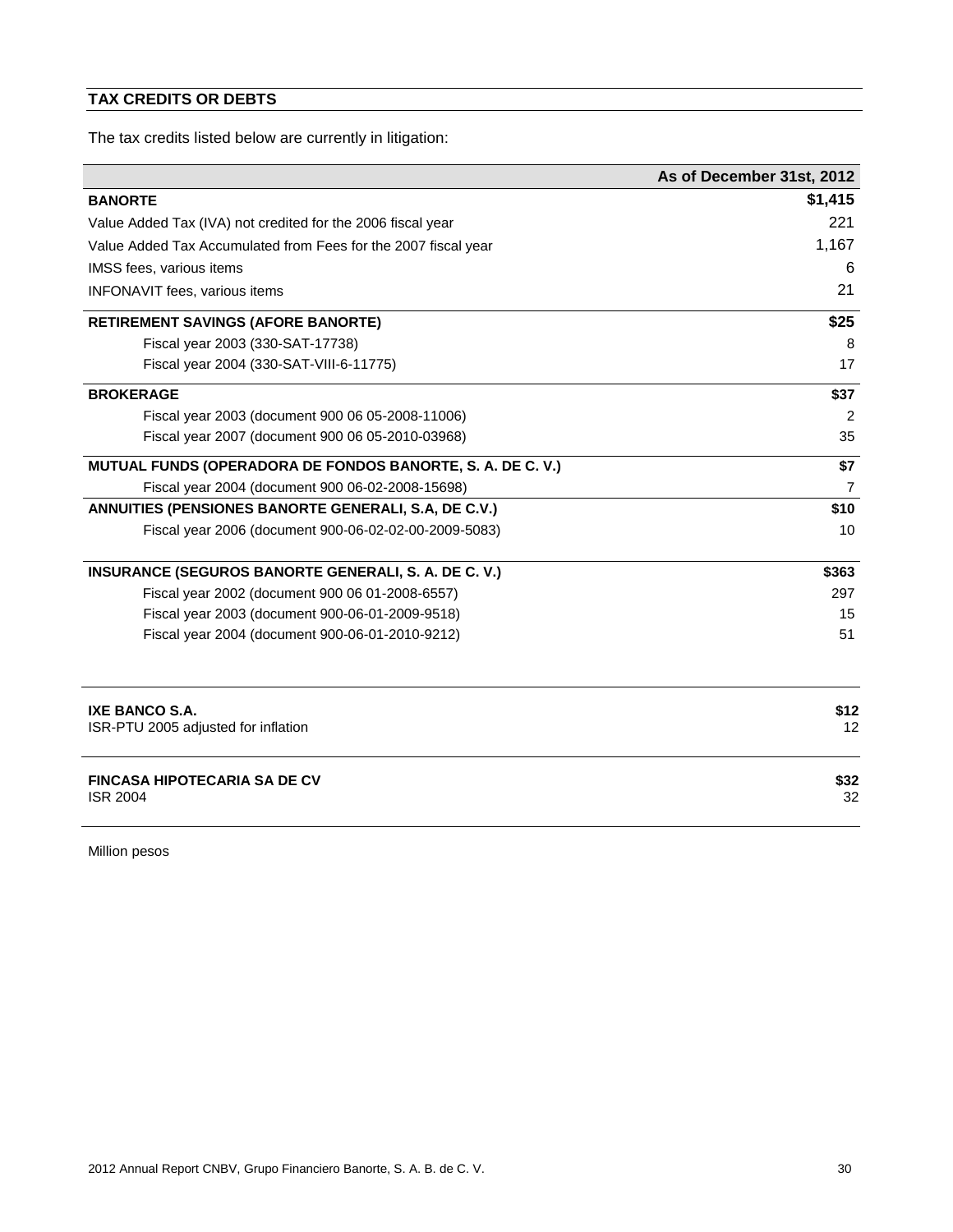### **C) INTERNAL CONTROL**

At Grupo Financiero Banorte, we recognize that internal control is the responsibility of each member of the Institution, and is therefore implicit in daily performance which facilitates its permanent spread and promotion at all levels of the Institution.

The Internal Control System (ICS) of Grupo Financiero Banorte, S. A. B. de C.V., has been structured in accordance with guidelines set by its Board of Directors and establishes the general internal control framework for the companies that comprise GFNorte, as well as how the internal workings should be operated, in order to provide reasonable security with regard to effectiveness and efficiency of operations, the dependability of financial information and the fulfillment of regulations and the legal framework.

The ICS's mission is to support the operation of appropriate internal controls in transactions, and the generation and recording of information. It is comprised of several elements:

- A. The Board of Directors with the support of the Advisory Board, the Management Committee, the Risk Policy Committee, the Audit and Corporate Practices Committee, the Human Resources Committee (Remunerations) and the Designations Committee.
- B. The CEO and his support groups, comprised of the Unit of Integral Risk Administration (UAIR), Legal and Compliance, are responsible for ensuring that the Group's operations maintain the appropriate levels of control and risk.
- C. Internal Audit, External Audit and the Commissary (the Commissary only applies to subsidiaries of GFNorte) provide additional support to oversee ICS operations and provide reasonable assurance on the dependability of the information generated.
- D. Top Management is responsible for ensuring that the ICS operates in accordance with the functions and responsibilities that were assigned to it, as well as promoting compliance with regulations established for the Institution and the strategies defined by the CEO.
- E. Documents that establish the general control criteria that should be followed in the operation and registration of transactions, in the use of human resources, materials and technologies; in the use, security, opportunity and reliability of information; and in the due execution of external and internal norms. The Code of Conduct establishes the behavior that all consultants, officials or employees of the Group should assume in carrying out their activities.
- F. Manuals of policies and procedures that standardize documentation, registration and settlement operations carried out by the Institution and establish control points that should be observed, assuring the segregation of functions, the clear assignment of responsibilities, the back-up of information and the prevention of illicit acts.

During 2012 activities focusing on strengthening the control environment, evaluating and managing risks, establishing and monitoring controls, and ensuring the quality of the information continued to be developed, placing special emphasis on;

- A. GFNORTE's subsidiaries (Banco Mercantil del Norte, Ixe Banco, Casa de Bolsa Banorte Ixe, Arrendadora y Factoraje, INB, Ixe Automotriz, Ixe Tarjetas, Seguros, Sólida Administradora de Portafolios, Ixe Soluciones and Fincasa Hipotecaria) submitted their annual report on the operation and status of their Internal Control System and the performance of their functions in this area to CAPS. These reports, together with the audited financial statements published by the External Auditors, and the reports and findings of the Internal Audit Area and Controller formed the basis for the report submitted by CAPS to the Board of Directors on the status of the Controlling Company's ICS.
- B. The Board of Directors analyzed and, at the request of CAPS, ratified its authorization of the basic ICS documents: Code of Conduct, Objectives and Limitations of Internal Control and General Policies for Human Resources and Materials, in accordance with external regulation specifications.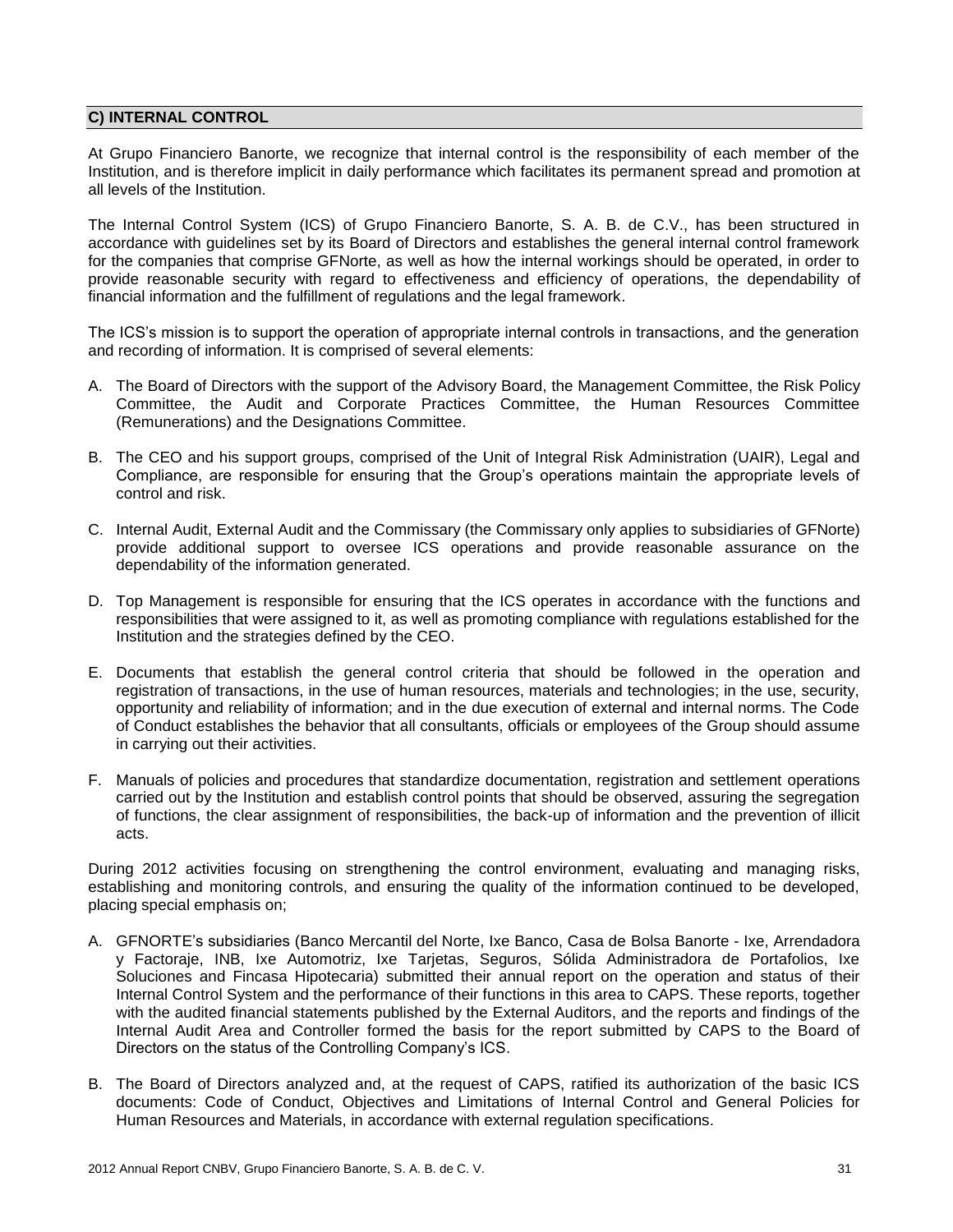- C. The entities that were part of Ixe Grupo Financiero made significant progress with the incorporation of Banorte Internal Control System guidelines, both those that refer to Corporate Governance bodies and those that apply to Control area structures and systems.
- D. The different Corporate Governance Committees received the necessary financial, economic, accounting and/or legal information corresponding to each case, in order to make the appropriate decisions.
- E. Policies and Procedures Manuals were kept updated with changes in external regulations, new products and changes to institutional procedures or improvements in internal controls. Additionally, the follow-up of improvements in relation to observations made by different ICS members was also maintained.
- F. Requirements made by Supervising Authorities were met and the delivery of information required by external regulations was fulfilled.
- G. The different business and support processes of GFNorte's operations are monitored through Process and Management Controllers, who periodically report on the execution and when appropriate identification of areas of opportunity for their timely remediation.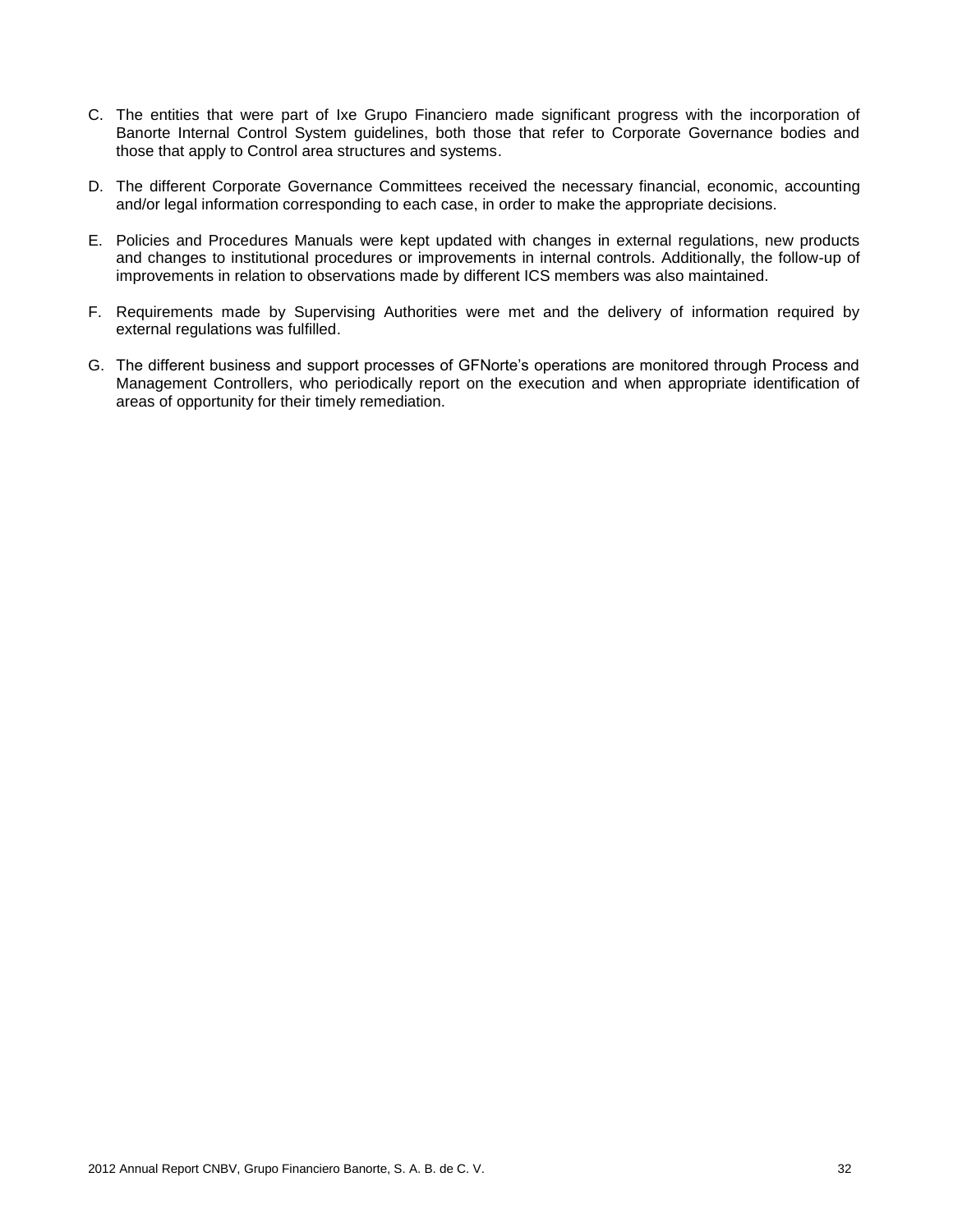# **II. TRANSACTIONS AND BALANCES WITH NON-CONSOLIDATED SUBSIDIARIES AND ASSOCIATED COMPANIES**

### **OPERATIONS WITH RELATED PARTIES AND CONFLICTS OF INTEREST**

At Banco Mercantil del Norte, main GFNorte's subsidiary, loans to related individuals and companies do not exceed the 50% limit of tier 1 capital.

|                                           | <b>Banorte</b> |               |          |
|-------------------------------------------|----------------|---------------|----------|
|                                           | Dec-12         | <b>Dec-11</b> | $Dec-10$ |
| Portfolio Art. 73                         | \$11,536       | \$12,732      | \$8,772  |
| Portfolio Art. 73 / 50% of Tier 1 Capital | 50.4%          | 59.8%         | 47.1%    |

On **December 31st, 2012**, the total portfolio of performing loans under Article 73 of the Law on Credit Institutions, was Ps 11.54 billion (including Ps 485 million in letters of credit –LC– registered in memorandum accounts), representing 3.2% of the total loan portfolio (excluding LC and Debtor Support Program balances). Of the total related loans, Ps 4.59 billion were loans granted to clients linked to members of the Board of Directors, Ps 1.17 billion were to clients linked to shareholders, and Ps 5.77 billion were linked to companies related to GFNorte.

The related loans were granted and rated in accordance with the same policies, procedures and rating systems that apply to the rest of GFNorte's loan portfolio, based on the general provisions applicable to credit institutions with regard to the rating of loan portfolios issued by the CNBV and the internal methodology authorized by the CNBV for rating the commercial loan portfolio. 100% of related loans are rated as Category "A" and a large majority of these loans are classified as commercial loans.

In accordance with Article 73 of the Law on Credit Institutions, the balance of GFNorte's related loan portfolio for individuals and corporations at the close of December 2012 was 50.4% of the limit set by Banco de Mexico (Central bank) of 50% of tier 1 net capital

On **December 31, 2011**, the total portfolio of performing loans under Article 73 of the Law on Credit Institutions, was Ps 12.73 billion (including Ps 566 million in letters of credit –LC–, which are registered in memorandum accounts), representing 4.2% of the total loan portfolio (excluding LC and Debtor Support Program balances). Of the total related loans, Ps 4.72 billion were loans granted to clients linked to members of the Board of Directors, Ps 1.09 billion were for clients linked to shareholders, and Ps 6.92 billion were linked to companies related to GFNorte.

The related loans were granted and rated in accordance with the same policies, procedures and rating systems that apply to the rest of GFNorte's loan portfolio, based on the general provisions applicable to credit institutions with regard to rating of loan portfolios issued by the CNBV and the internal methodology authorized by CNBV for rating the commercial loan portfolio. 100% of related loans were rated as Category "A" and the majority of these loans were classified as commercial loans.

In accordance with Article 73 of the Law on Credit Institutions, the balance of GFNorte's related loan portfolio for individuals and corporations at the end of December 2011 was 59.8% of the limit set by Banco de Mexico (Central bank) of 50% of tier 1 net capital.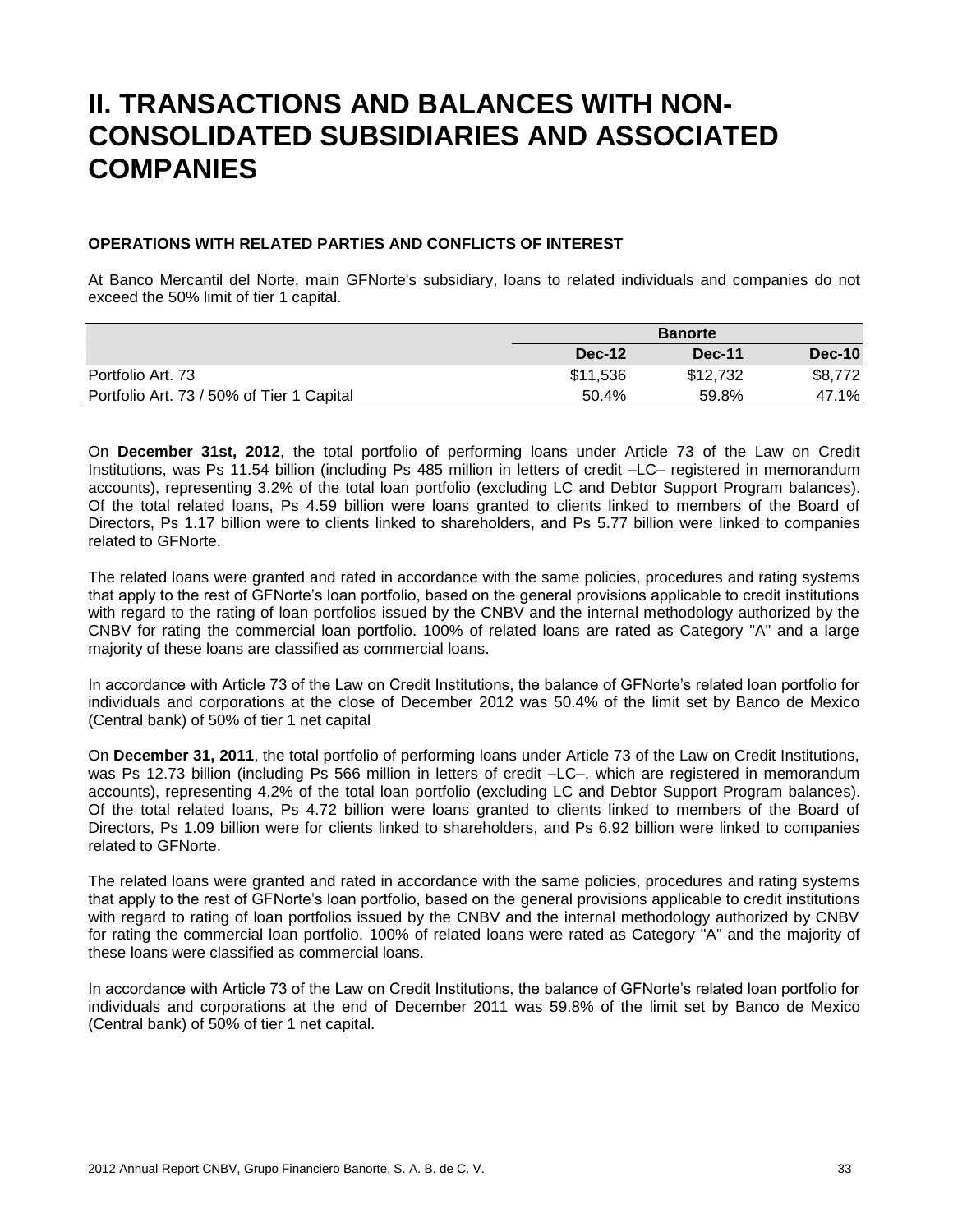# **III. BOARD OF DIRECTORS**

The Board of Directors of Grupo Financiero Banorte, S. A. B. de C. V (GFNorte) is made up of 14 Proprietary Members, and when appropriate their respective Alternates, 8 (57.14%) of which are independent. Alternate Members can only replace their respective proprietary members in the event of a temporary vacancy, with the understanding that Alternates of Independent Board Members have the same capacity.

**Frequency of sessions**: The Board meets every quarter and under extraordinary circumstances at the request of the Board's Chairman, 25% of Proprietary Members, or the Presidents of the Audit and Corporate Practices Committees.

**Quorum**: 51% of the Board Members which should always include at least one independent member.

- All proprietary members of the Board have voice and vote in the meetings.
- In the absence of a proprietary member, the alternate is entitled to vote and his/her presence is considered part of the required quorum.
- When a proprietary member is present, the alternate is not entitled to vote and his/her presence is not considered part of the required quorum.
- Decisions are made by the majority of votes of those present.

The Board of Directors appointed for the 2012 fiscal year by the Annual General Ordinary Shareholders' Meeting April 27th, 2012, comprises the following members:

| <b>NAME</b>                 | <b>POSITION</b>                              | <b>WITH THE</b><br><b>COMPANY SINCE</b> | <b>PROFESSIONAL BACKGROUND</b>                                                                                                                                                                                                                                                                                                                                                                       |
|-----------------------------|----------------------------------------------|-----------------------------------------|------------------------------------------------------------------------------------------------------------------------------------------------------------------------------------------------------------------------------------------------------------------------------------------------------------------------------------------------------------------------------------------------------|
| Guillermo Ortiz Martínez    | Chairman of the Board of<br><b>Directors</b> | February 2011                           | <b>• Chairman of the Board of Directors of</b><br>Banco Mercantil del Norte, S. A.<br>· Guillermo Ortiz y Asociados, S. C.<br>Consultancy.<br>Governor of Banco de Mexico and<br>Secretary of Finance and Public Credit.                                                                                                                                                                             |
| Bertha González Moreno      | <b>Proprietary Patrimonial</b><br>Member     | April 1999                              | • Director Emeritus of Patronato<br>Cerralvo, A. B. P.                                                                                                                                                                                                                                                                                                                                               |
| David Villarreal Montemayor | <b>Proprietary Patrimonial</b><br>Member     | October 1993                            | • CEO of Artefactos Laminados, S.A.                                                                                                                                                                                                                                                                                                                                                                  |
| Manuel Saba Ades            | <b>Proprietary Patrimonial</b><br>Member     | <b>July 2011</b>                        | • Chairman of the Board of Directors of<br>Grupo Casa Saba, S.A.B. de C.V.                                                                                                                                                                                                                                                                                                                           |
| Alfredo Elías Ayub          | Proprietary Independent<br>Member            | April 2012                              | • CEO of Federal Electricity Commission.<br>• CEO of Airports and Auxiliary Services.                                                                                                                                                                                                                                                                                                                |
| Herminio Blanco Mendoza     | Proprietary Independent<br>Member            | April 2005                              | <b>• Chairman</b> and CEO of Soluciones<br>Estratégicas.<br>• Member of the Board of Directors of<br>Banco Latinoamericano de<br>Exportaciones, Bladex.<br>• Member of the Board of Directors of<br>Cydsa, S.A.<br>• Advisor<br>Lakshimi<br><b>Mittal</b><br>to<br>Mr.<br>(Chairman of the Board of Directors and<br>CEO of Mittal Steel).<br>· Secretary of Commerce and Industrial<br>Development. |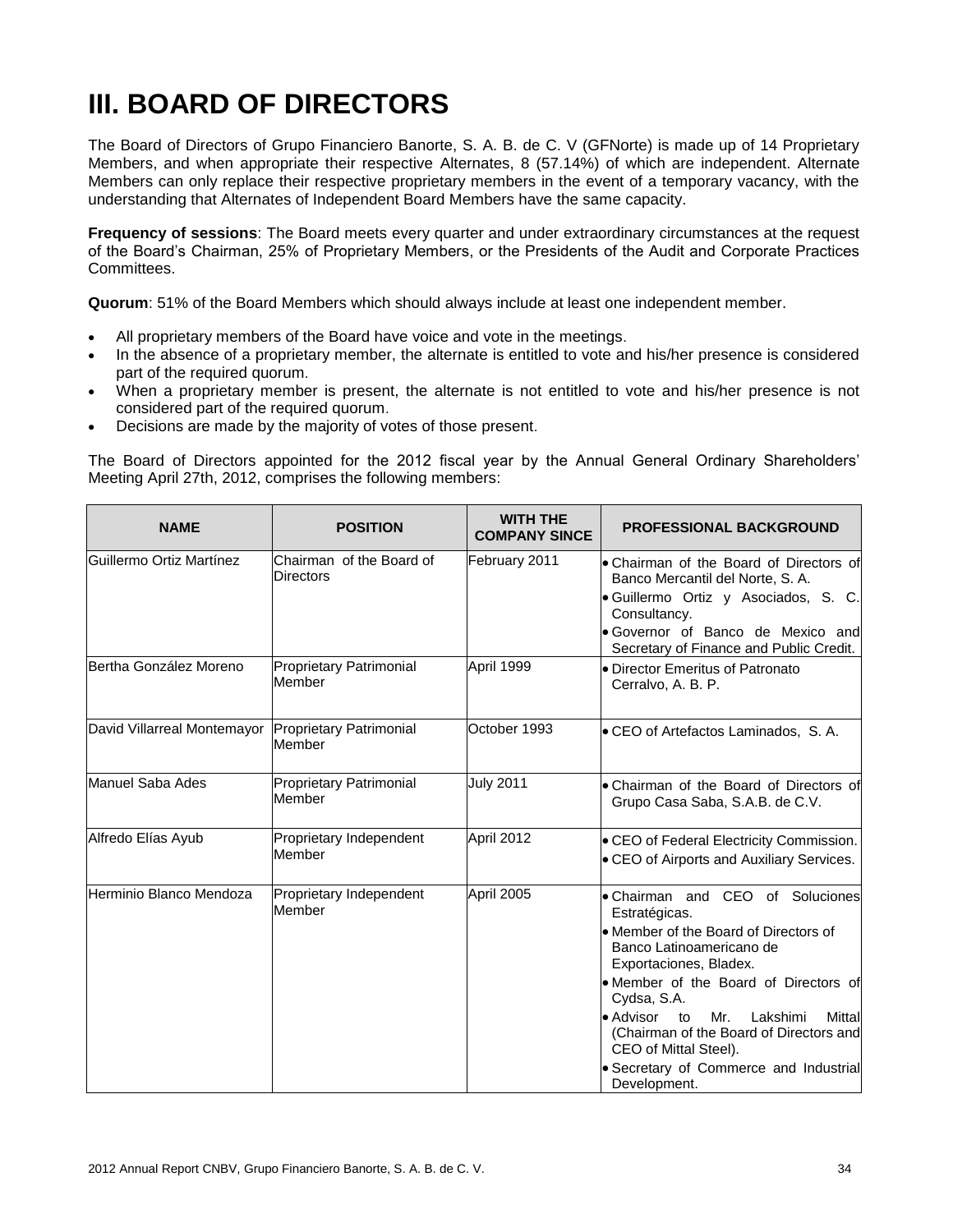| <b>NAME</b>                                             | <b>POSITION</b>                           | WITH THE<br><b>COMPANY SINCE</b> | <b>PROFESSIONAL BACKGROUND</b>                                                                                                                                                                                                                                                                                  |
|---------------------------------------------------------|-------------------------------------------|----------------------------------|-----------------------------------------------------------------------------------------------------------------------------------------------------------------------------------------------------------------------------------------------------------------------------------------------------------------|
| Everardo Elizondo Almaguer Proprietary Independent      | Member                                    | April 2010                       | . Professor of Microeconomics of the<br>Instituto Tecnológico y de Estudios<br>Superiores de Monterrey (ITESM).<br>· Deputy Governor of Banco de Mexico.                                                                                                                                                        |
| Patricia Armendáriz                                     | Proprietary Independent<br>Member         | April 2009                       | • CEO of Credipyme, S.A. de C.V.<br>• President of Consultoría Internacional                                                                                                                                                                                                                                    |
| Armando Garza Sada                                      | Proprietary Independent<br>Member         | <b>July 2011</b>                 | • Chairman of the Board of Directors of<br>Grupo Alfa, S.A.B. de C.V.<br>· Director of Desarrollo de Alfa, S.A.B. de<br>C.V.                                                                                                                                                                                    |
| Héctor Reyes Retana                                     | Proprietary Independent<br>Member         | <b>July 2011</b>                 | · Independent Advisor to Consupago,<br>S.A. de C.V:<br>. Independent Advisor to Banco del<br>Ahorro<br>Nacional<br>Servicios<br><b>V</b><br>Financieros, S.N.C.<br>· Advisor to Creación de Proméxico<br>• Managing Director of Banco Nacional<br>de Comercio Exterior, S.N.C. (National<br>Foreign Trade Bank) |
| Juan Carlos Braniff Hierro                              | Proprietary Independent<br>Member         | <b>July 2011</b>                 | • Chairman<br><b>CEO</b><br>of<br>and<br>Capital<br>Inmobiliario.                                                                                                                                                                                                                                               |
| Eduardo Livas Cantú                                     | Proprietary Independent<br>Member         | April 1999                       | · Independent Advisor.                                                                                                                                                                                                                                                                                          |
| Enrique Castillo Sánchez<br>Mejorada                    | <b>Proprietary Related Member</b>         | <b>July 2011</b>                 | • Managing Director of Wholesale Bank<br>of Banco Mercantil del Norte<br>. Managing Director of Wholesale Bank<br>of Ixe Grupo Financiero, S.A.<br>. Chairman of the Board of Directors of<br>Ixe Grupo Financiero.                                                                                             |
| Alejandro Valenzuela del Río Proprietary Related Member |                                           | October 2007                     | • CEO of Grupo Financiero Banorte S. A.<br>B. de C. V.<br>• Managing<br>Director<br>of<br>Corporate<br>Relations of Grupo Financiero Banorte,<br>S. A. B. de C. V.<br>. Managing Director of Treasury and<br>Investor Relations of Grupo Financiero,<br>S. A. B. de C. V.                                       |
| Jesús O. Garza Martínez                                 | <b>Related Alternate Member</b>           | April 2012                       | • Managing Director of Banking of Banco<br>Mercantil del Norte, S.A.<br>• Managing<br>Director of Commercial<br>Banking of Banco Mercantil del Norte,<br>S.A.<br>• Managing<br>Director<br>Consumer<br>οf<br>Banking of Banco Mercantil del Norte,<br>S.A.                                                      |
| Juan Antonio González<br>Moreno                         | Patrimonial Alternate Member April 2004   |                                  | • CEO of Gruma (Asia)<br>· Director of Special Projects of Mission<br>Food (Grupo Maseca).                                                                                                                                                                                                                      |
| José G. Garza Montemayor                                | Patrimonial Alternate Member October 1993 |                                  | . CEO of Productos Laminados<br>del<br>Monterrey, S. A. de C.V.                                                                                                                                                                                                                                                 |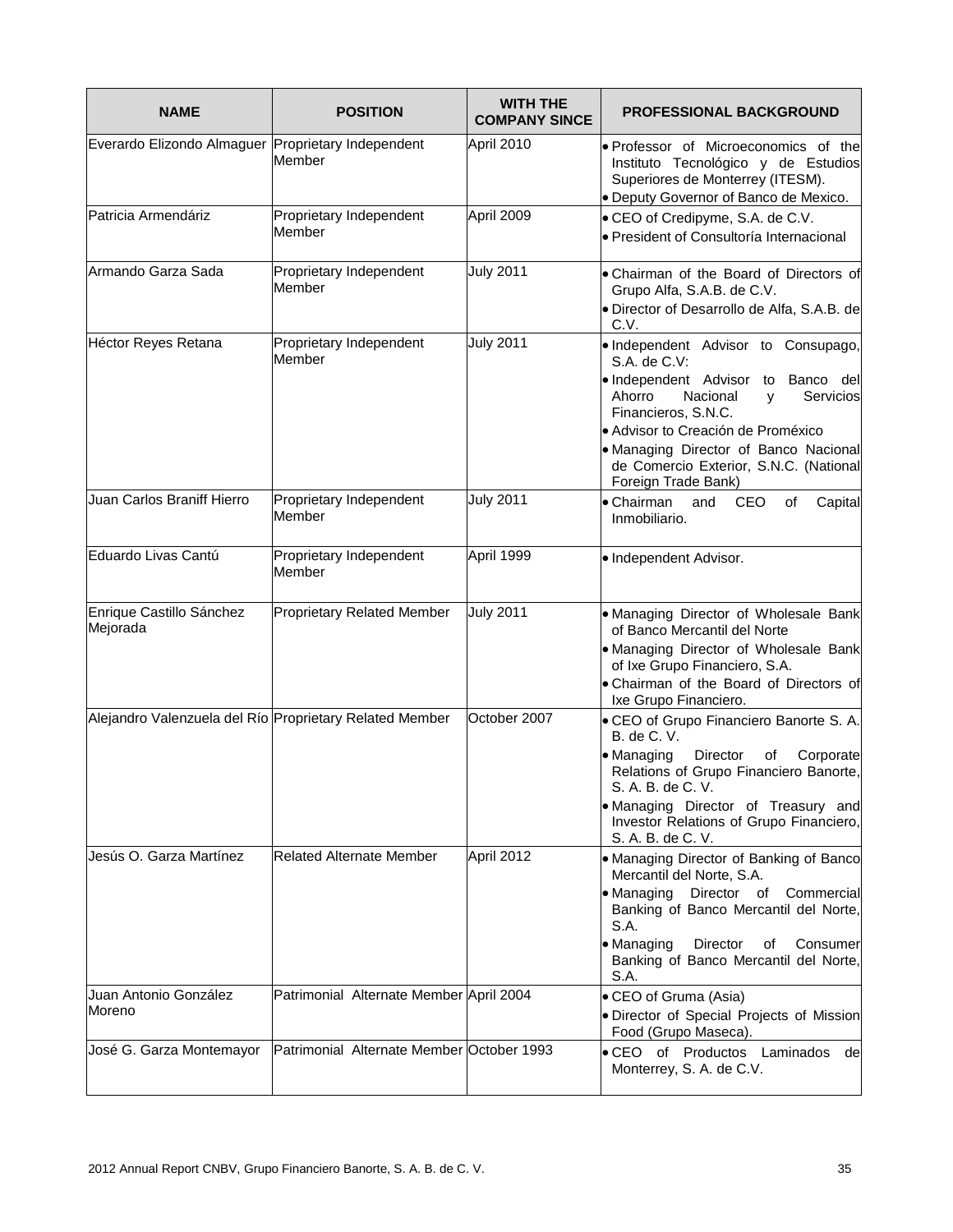| <b>NAME</b>                                         | <b>POSITION</b>                        | <b>WITH THE</b><br><b>COMPANY SINCE</b> | <b>PROFESSIONAL BACKGROUND</b>                                                                                                                                        |
|-----------------------------------------------------|----------------------------------------|-----------------------------------------|-----------------------------------------------------------------------------------------------------------------------------------------------------------------------|
| Alberto Saba Ades                                   | Patrimonial Alternate Member July 2011 |                                         | • Vice-president of the Board of Directors<br>of Grupo Saba, S.A.B. de C.V.<br>• CEO of Grupo Xtra, S.A. de C.V.                                                      |
| <b>Isaac Becker Kabacnik</b>                        | Independent Alternate<br>Member        | April 2002                              | · Chairman of Becker e Hijos, S.A. de<br>C.V. and of Becktel, S.A. de C.V.                                                                                            |
| Manuel Aznar Nicolin                                | Independent Alternate<br>Member        | March 2007                              | Partner at the offices of Kuri Breña,<br>Sánchez Ugarte y Aznar, S.C.                                                                                                 |
| Javier Martínez Ábrego                              | Independent Alternate<br>Member        | October 1993                            | • Chairman of the Board of Directors of<br>Motocicletas y Equipos, S.A. de C.V.                                                                                       |
| Carlos Chavarría Garza                              | Independent Alternate<br>Member        | April 2003                              | $\bullet$ CEO<br>of<br>Corporativo<br>Grupo<br>de<br>Transregio, S.A.                                                                                                 |
| Ramón A. Leal Chapa                                 | Independent Alternate<br>Member        | <b>July 2011</b>                        | • CFO of Alfa Corporativo<br>· Planning Director of Vitro                                                                                                             |
| Julio César Méndez Rubio                            | Independent Alternate<br>Member        | <b>July 2011</b>                        | • CEO of Soluciones Especializadas<br>Confianza, S.A. DE C.V., Sofom E.N.R.<br>· Deputy Managing Director of Loans of<br>Banco Nacional de Comercio Exterior          |
| Guillermo Mascareñas MIImo Independent Alternate    | Member                                 | <b>July 2011</b>                        | • Associate Director of Alpha Patrimonial,<br>S.A. de C.V.                                                                                                            |
| Alfredo Livas Cantú                                 | Independent Alternate<br>Member        | October 1993                            | · President of Praxis Financiera, S.C.                                                                                                                                |
| Javier Molinar Horcasitas                           | <b>Related Alternate Member</b>        | <b>July 2011</b>                        | • Managing Director- Integration Offices<br>of Banco Mercantil del Norte, S.A.<br>• Managing<br>Director,<br>lxe<br>Grupo<br>Financiero, S.A.<br>CEO, Ixe Banco, S.A. |
| José Marcos Ramírez Miguel Related Alternate Member |                                        | <b>July 2011</b>                        | • Managing Director Wholesale<br><b>Bank</b><br>Banco Mercantil del Norte, S.A.<br>• Managing Director Wholesale<br><b>Bank</b><br>Grupo Financiero Santander         |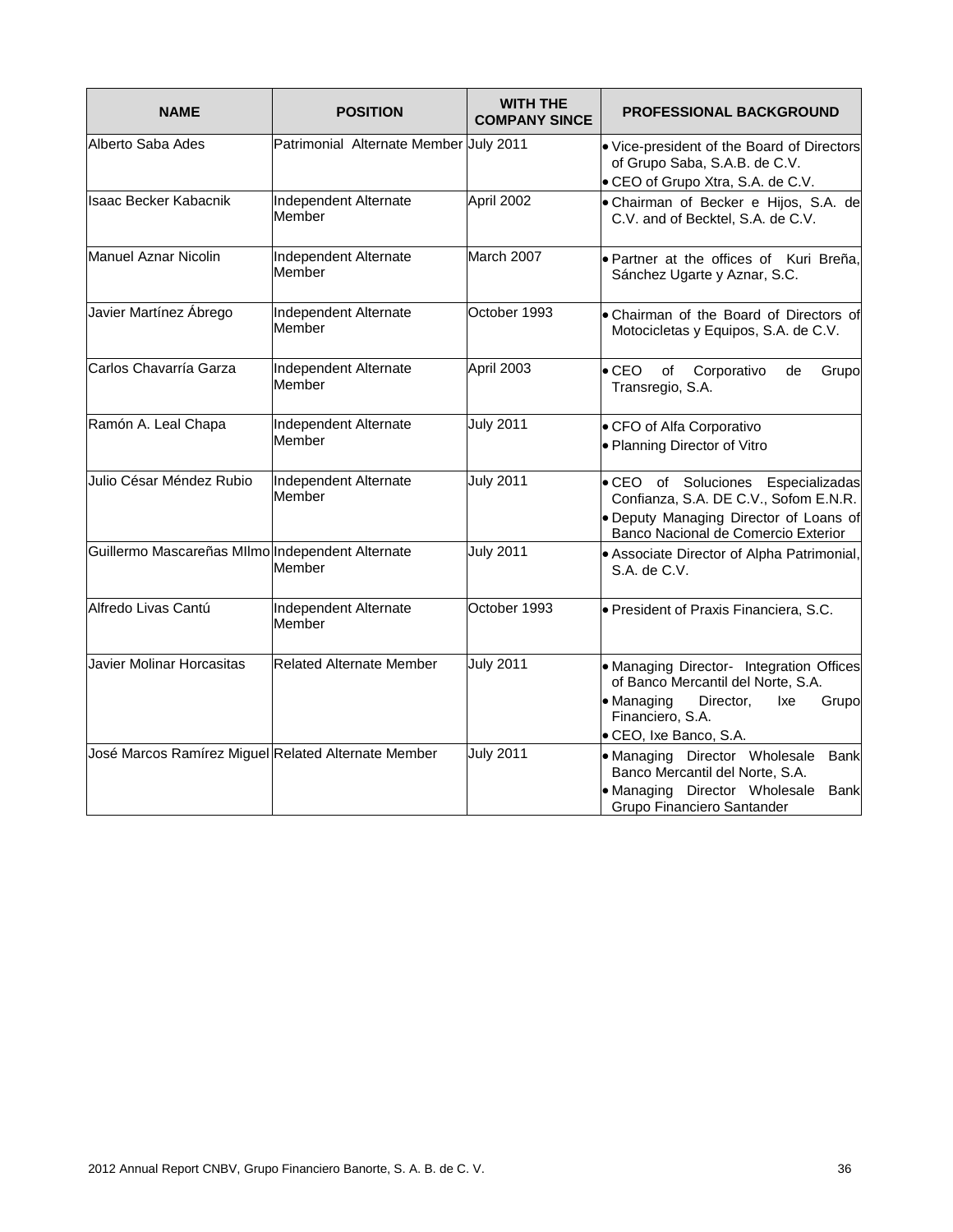# **IV. REMUNERATION AND BENEFITS**

The total amount of compensations and benefits paid to GFNorte's main officers in 2012 was approximately Ps 278.2 million.

Compensations and Benefits are as follows:

- **Fixed Compensation:** Salary.
- **Annual Bonus Plan for 2012:**

The Bonus Plan for each business area evaluates estimated profit for that particular business, as well as an evaluation of individual performance, which takes into account the achievement of each participant's goals and objectives. The bonus is also adjusted based on operational risk evaluations carried out by the Internal Audit Department.

Eligible personnel of staff areas are evaluated based on the attainment of estimated profit for the Group, as well as individual performance in accordance with the achievement of each candidate's goals and objectives.

For executive personnel (Director, Sub director and Manager levels) of business and staff areas, full compliance with the annual bonus objective is equivalent to 6 months of salary.

### **Banorte's Long Term Incentive Plans:**

Stock Options:

The long-term incentives scheme consists of assigning to Directors designated by the Compensation Committee, a stock options package through a trust with a vesting period of 3 years. Participants will be entitled to exercise one third of the package each year by purchasing the shares at the price at which they were originally acquired by the trust, and their right to acquire those shares expires after 6 years.

The gains for the executive will be the difference between the strike price, the price originally determined by the trust, and the share's exercise price at the time the rights are exercised.

The share plans currently in effect are those dated September 2007.

- **Vacations:** From 10 to 30 working days depending on the number of years of service.
- **Legally Mandated Christmas Bonus:** Equivalent to 42 days of salary.
- **Savings Fund:** The Corporation matches the amount of the employee's contribution up to a maximum of 13% of their monthly salary with in accordance with the legal limits established in the Income Tax Law.
- **Medical Service: Traditional Scheme:** Banorte provides medical services through recognized medical institutions, obtaining efficiency in cost and service. **Full Medical Insurance Scheme:** Major medical expenses insurance policy.
- **Life Insurance:** In the event of death or total incapacity, a life insurance policy provides a sum of up to 36 months' salary. In the event of accidental death, the compensation is double, prior verification by the insurance company.
- **Food Vouchers:** Non-executive employees are given food vouchers equivalent to 10% of their monthly salary; the amount is subject to a legal limit of one month's minimum wage according to the Economic Area in question**.**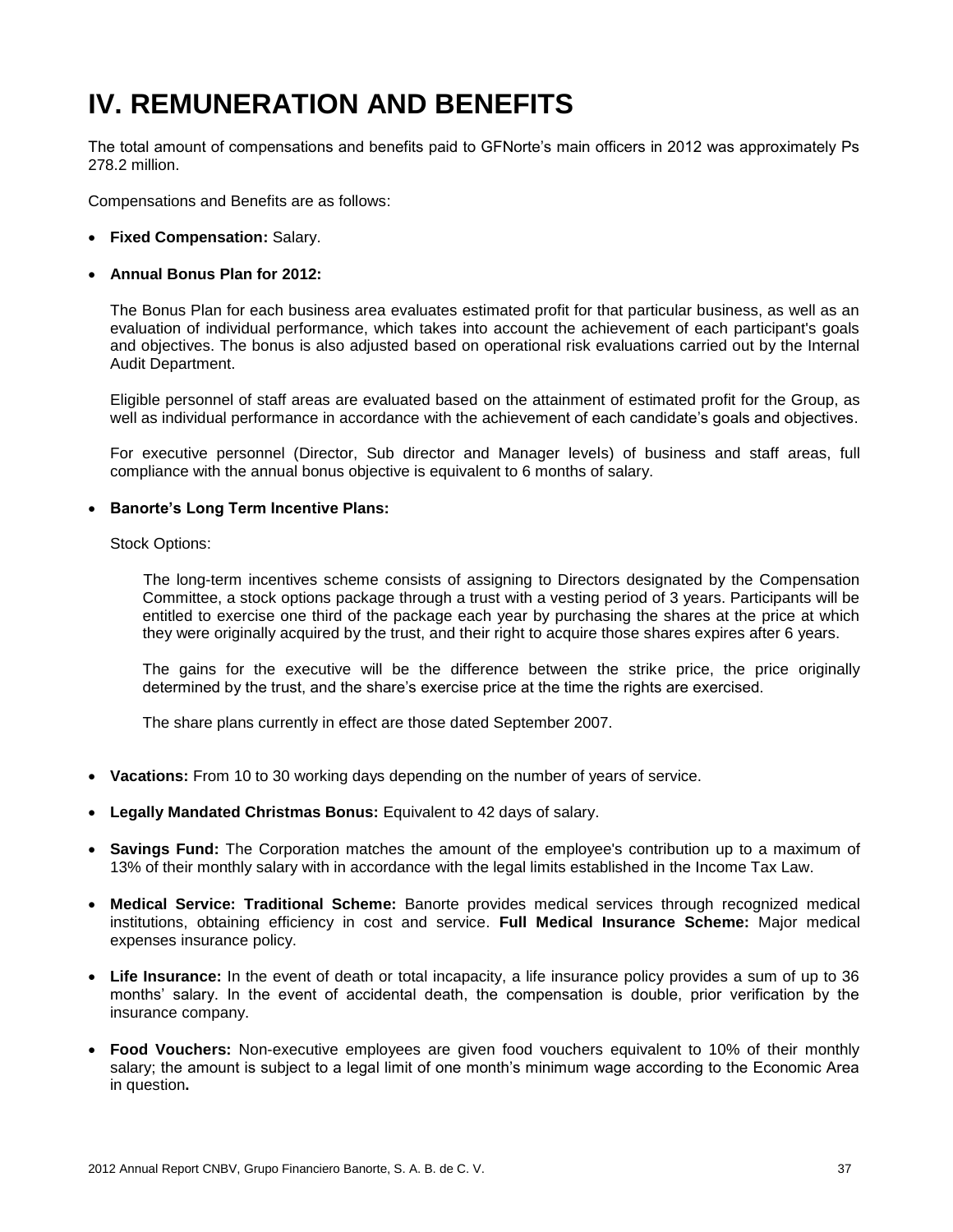**Pension and Retirement:** The institution has two types of plans: one with defined benefits (Traditional and Special), and a second with a defined contribution (Ensure Your Future).

**Ensure Your Future**: was established on January 1st, 2001. This is a defined contribution plan, whereby a percentage of individual contributions by the employee and GFNorte is deposited in a fund for withdrawal by that employee upon termination of their labor relationship. This plan has an "initial individual contribution" (only for employees hired prior to January 1st, 2001) that are pension benefits for past services accumulated to date. The maximum monthly contribution is 10% of the gross nominal wage (5% employee and 5% company).

The total amount accumulated by GFNORTE in pension, retirement or similar plans for the company's main officers amounts to Ps 50.6 million.

*Note: The inclusion of IXE staff in Banorte's payroll was completed in October, 2012.*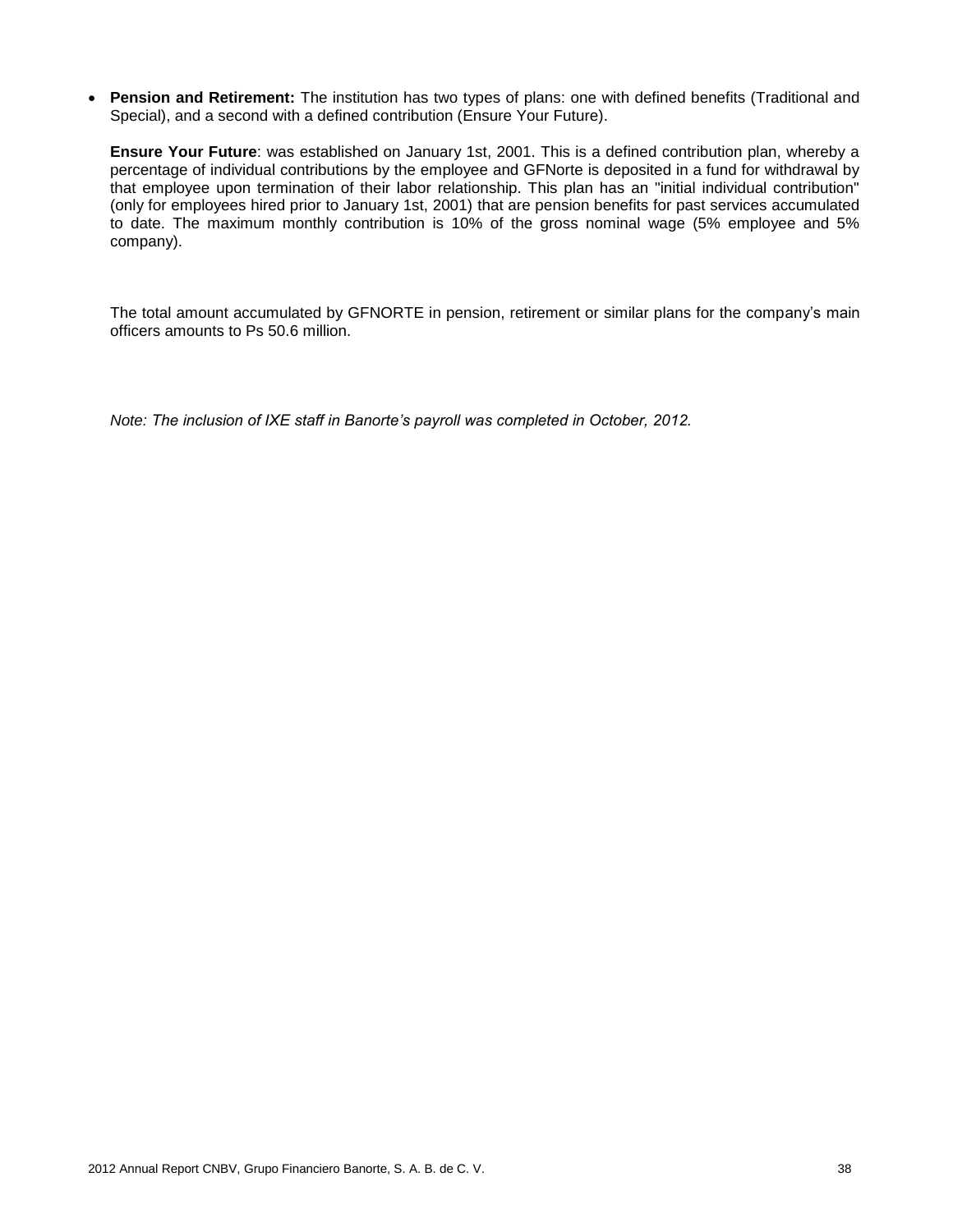# **V. RESPONSIBLE OFFICERS**

The undersigned hereby declare that within the scope of our respective functions, we have truthfully prepared the information contained in this annual report related to Grupo Financiero Banorte, which to the best of our knowledge and understanding reasonably reflects the situation.

> Dr. Alejandro Valenzuela del Río Chief Executive Officer of Grupo Financiero Banorte, S. A. B. de C. V.

> > Ing. Rafael Arana de la Garza Chief Financial Officer

Lic. Benjamín Vidargas Rojas Managing Director of Internal Audit

Lic. Jorge Eduardo Vega Camargo Deputy Managing Director of Comptrollership

C. P. C. Nora Elia Cantu Suarez Deputy Managing Director Accounting and Fiscal